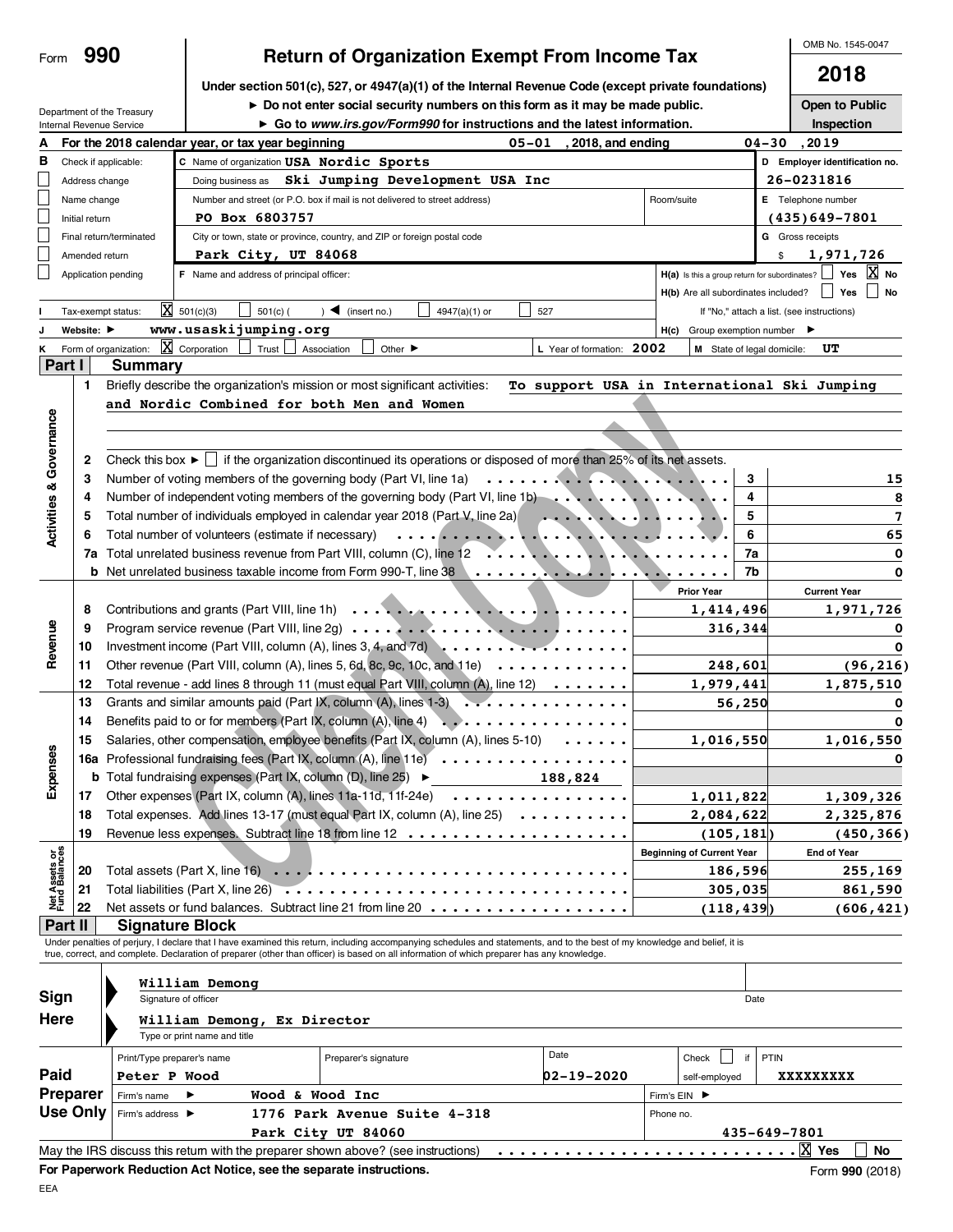|              | Form 990 (2018) USA Nordic Sports                                                                                                                                                                                                                            | 26-0231816<br>Page 2        |
|--------------|--------------------------------------------------------------------------------------------------------------------------------------------------------------------------------------------------------------------------------------------------------------|-----------------------------|
|              | <b>Statement of Program Service Accomplishments</b><br>Part III                                                                                                                                                                                              |                             |
|              |                                                                                                                                                                                                                                                              |                             |
| 1            | Briefly describe the organization's mission:                                                                                                                                                                                                                 |                             |
|              | To support USA in International Ski Jumping and Nordic Combined for both Men and Women                                                                                                                                                                       |                             |
|              |                                                                                                                                                                                                                                                              |                             |
|              |                                                                                                                                                                                                                                                              |                             |
| $\mathbf{2}$ | Did the organization undertake any significant program services during the year which were not listed on the                                                                                                                                                 |                             |
|              |                                                                                                                                                                                                                                                              |                             |
|              | If "Yes," describe these new services on Schedule O.                                                                                                                                                                                                         |                             |
| 3            | Did the organization cease conducting, or make significant changes in how it conducts, any program                                                                                                                                                           |                             |
|              |                                                                                                                                                                                                                                                              |                             |
|              | If "Yes," describe these changes on Schedule O.                                                                                                                                                                                                              |                             |
| 4            | Describe the organization's program service accomplishments for each of its three largest program services, as measured by<br>expenses. Section 501(c)(3) and 501(c)(4) organizations are required to report the amount of grants and allocations to others, |                             |
|              | the total expenses, and revenue, if any, for each program service reported.                                                                                                                                                                                  |                             |
|              |                                                                                                                                                                                                                                                              |                             |
| 4a           | ) (Expenses $$1,883,828$ including grants of $$$<br>(Code:<br>) (Revenue                                                                                                                                                                                     | \$                          |
|              | To support USA in mens and womens International Ski Jumping and Nordic Combined. Fielded a                                                                                                                                                                   |                             |
|              | full team in world cup competitions through out the world, assisted with the development of                                                                                                                                                                  |                             |
|              | younger ski jumpers and Nordic Combined in the US                                                                                                                                                                                                            |                             |
|              |                                                                                                                                                                                                                                                              |                             |
|              |                                                                                                                                                                                                                                                              |                             |
|              |                                                                                                                                                                                                                                                              |                             |
|              |                                                                                                                                                                                                                                                              |                             |
|              |                                                                                                                                                                                                                                                              |                             |
|              |                                                                                                                                                                                                                                                              |                             |
|              |                                                                                                                                                                                                                                                              |                             |
|              |                                                                                                                                                                                                                                                              |                             |
| 4b           | including grants of \$<br>(Code: ) (Expenses \$<br>) (Revenue                                                                                                                                                                                                | $\lambda$<br>$\mathfrak{S}$ |
|              |                                                                                                                                                                                                                                                              |                             |
|              |                                                                                                                                                                                                                                                              |                             |
|              |                                                                                                                                                                                                                                                              |                             |
|              |                                                                                                                                                                                                                                                              |                             |
|              |                                                                                                                                                                                                                                                              |                             |
|              |                                                                                                                                                                                                                                                              |                             |
|              |                                                                                                                                                                                                                                                              |                             |
|              |                                                                                                                                                                                                                                                              |                             |
|              |                                                                                                                                                                                                                                                              |                             |
|              |                                                                                                                                                                                                                                                              |                             |
|              |                                                                                                                                                                                                                                                              |                             |
| 4c           | (Expenses \$<br>including grants of \$<br>) (Revenue<br>(Code:                                                                                                                                                                                               | \$                          |
|              |                                                                                                                                                                                                                                                              |                             |
|              |                                                                                                                                                                                                                                                              |                             |
|              |                                                                                                                                                                                                                                                              |                             |
|              |                                                                                                                                                                                                                                                              |                             |
|              |                                                                                                                                                                                                                                                              |                             |
|              |                                                                                                                                                                                                                                                              |                             |
|              |                                                                                                                                                                                                                                                              |                             |
|              |                                                                                                                                                                                                                                                              |                             |
|              |                                                                                                                                                                                                                                                              |                             |
|              |                                                                                                                                                                                                                                                              |                             |
| 4d           | Other program services (Describe in Schedule O.)                                                                                                                                                                                                             |                             |
|              | (Expenses \$<br>including grants of \$<br>) (Revenue \$                                                                                                                                                                                                      |                             |
| 4е<br>EEA    | Total program service expenses ▶<br>1,883,828                                                                                                                                                                                                                | Form 990 (2018)             |
|              |                                                                                                                                                                                                                                                              |                             |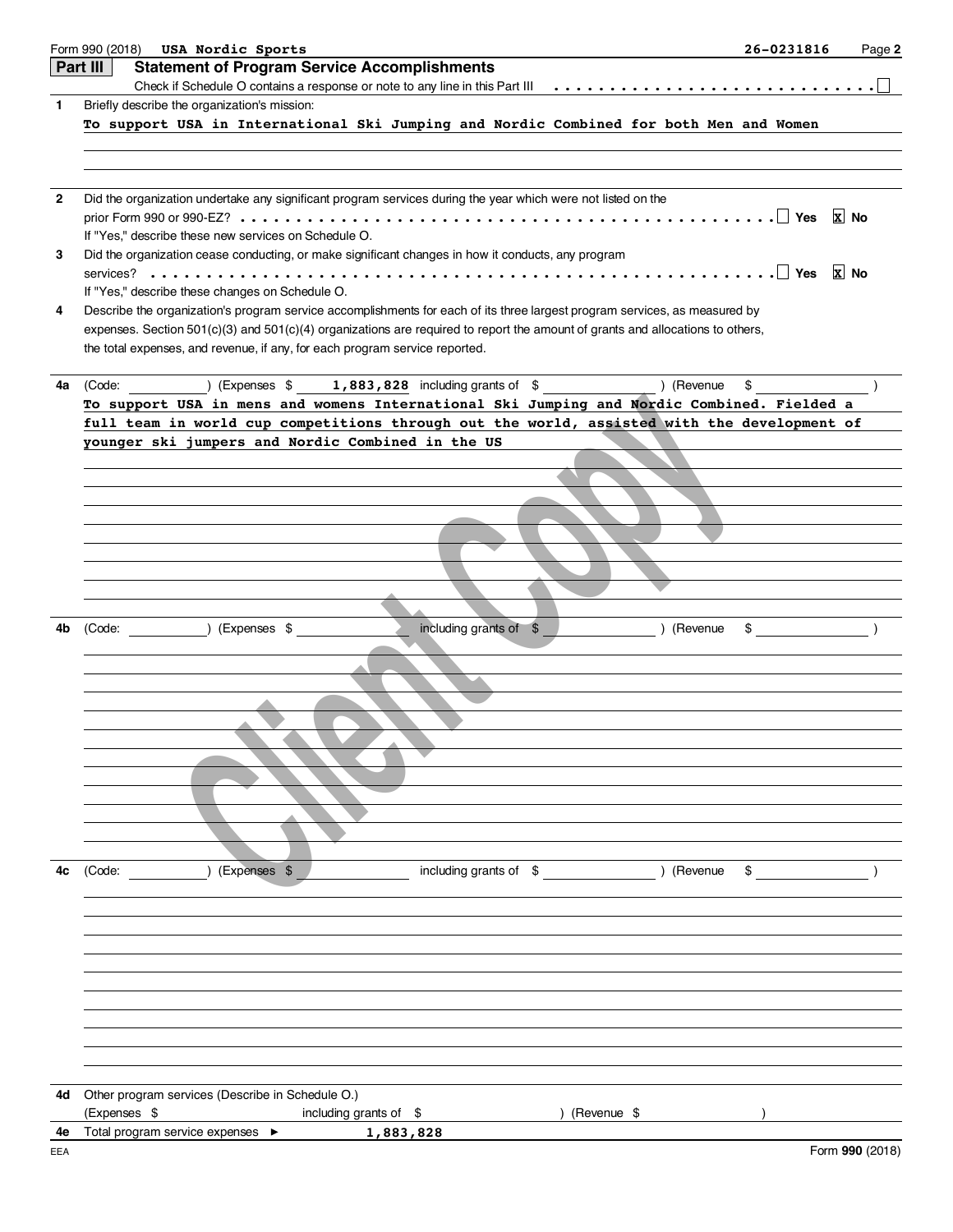|      | Form 990 (2018)<br>USA Nordic Sports<br>26-0231816                                                                                                                                              |                 |     | Page 3 |
|------|-------------------------------------------------------------------------------------------------------------------------------------------------------------------------------------------------|-----------------|-----|--------|
|      | <b>Checklist of Required Schedules</b><br>Part IV                                                                                                                                               |                 |     |        |
|      |                                                                                                                                                                                                 |                 | Yes | No     |
| 1.   | Is the organization described in section 501(c)(3) or $4947(a)(1)$ (other than a private foundation)? If "Yes,"                                                                                 |                 |     |        |
|      |                                                                                                                                                                                                 | $\mathbf{1}$    | X   |        |
| 2    | Is the organization required to complete Schedule B, Schedule of Contributors (see instructions)?                                                                                               | $\mathbf{2}$    | X   |        |
| 3    | Did the organization engage in direct or indirect political campaign activities on behalf of or in opposition to                                                                                |                 |     |        |
|      | candidates for public office? If "Yes," complete Schedule C, Part $l \ldots \ldots \ldots \ldots \ldots \ldots \ldots \ldots \ldots \ldots \ldots \ldots$                                       | 3               |     | X      |
| 4    | Section 501(c)(3) organizations. Did the organization engage in lobbying activities, or have a section 501(h)                                                                                   |                 |     |        |
|      |                                                                                                                                                                                                 | 4               |     | X      |
| 5    | Is the organization a section $501(c)(4)$ , $501(c)(5)$ , or $501(c)(6)$ organization that receives membership dues,                                                                            |                 |     |        |
|      | assessments, or similar amounts as defined in Revenue Procedure 98-19? If "Yes," complete Schedule C, Part III.                                                                                 | 5               |     | X      |
| 6    | Did the organization maintain any donor advised funds or any similar funds or accounts for which donors                                                                                         |                 |     |        |
|      | have the right to provide advice on the distribution or investment of amounts in such funds or accounts? If                                                                                     |                 |     |        |
|      | "Yes," complete Schedule D, Part $1 \ldots \ldots \ldots \ldots \ldots \ldots \ldots \ldots \ldots \ldots$                                                                                      | 6               |     | X      |
| 7    | Did the organization receive or hold a conservation easement, including easements to preserve open space,                                                                                       |                 |     |        |
|      | the environment, historic land areas, or historic structures? If "Yes," complete Schedule D, Part II                                                                                            | $\overline{7}$  |     | X      |
| 8    | Did the organization maintain collections of works of art, historical treasures, or other similar assets? If "Yes,"                                                                             |                 |     |        |
|      |                                                                                                                                                                                                 | 8               |     | X      |
| 9    | Did the organization report an amount in Part X, line 21, for escrow or custodial account liability, serve as a                                                                                 |                 |     |        |
|      | custodian for amounts not listed in Part X; or provide credit counseling, debt management, credit repair, or                                                                                    |                 |     |        |
|      | debt negotiation services? If "Yes," complete Schedule D, Part IV                                                                                                                               | 9               |     | X      |
| 10   | Did the organization, directly or through a related organization, hold assets in temporarily restricted                                                                                         |                 |     |        |
|      | endowments, permanent endowments, or quasi-endowments? If "Yes," complete Schedule D, Part V                                                                                                    | 10              |     | X      |
| 11   | If the organization's answer to any of the following questions is "Yes," then complete Schedule D, Parts VI,                                                                                    |                 |     |        |
|      | VII, VIII, IX, or X as applicable.                                                                                                                                                              |                 |     |        |
|      | a Did the organization report an amount for land, buildings, and equipment in Part X, line 10? If "Yes,"                                                                                        |                 |     |        |
|      |                                                                                                                                                                                                 | 11a             | X   |        |
|      | <b>b</b> Did the organization report an amount for investments - other securities in Part X, line 12 that is 5% or more                                                                         |                 |     |        |
|      | of its total assets reported in Part X, line 16? If "Yes," complete Schedule D, Part VII.                                                                                                       | 11 <sub>b</sub> |     | X      |
|      | c Did the organization report an amount for investments - program related in Part X, line 13 that is 5% or more                                                                                 |                 |     |        |
|      |                                                                                                                                                                                                 | 11c             |     | X      |
|      | d Did the organization report an amount for other assets in Part X, line 15 that is 5% or more of its total assets                                                                              |                 |     |        |
|      | reported in Part X, line 16? If "Yes," complete Schedule D, Part IX                                                                                                                             | 11d             |     | X      |
|      | e Did the organization report an amount for other liabilities in Part X, line 25? If "Yes," complete Schedule D, Part $X \cdot \cdot \cdot \cdot$                                               | 11e             |     | X      |
| f    | Did the organization's separate or consolidated financial statements for the tax year include a footnote that addresses                                                                         |                 |     |        |
|      | the organization's liability for uncertain tax positions under FIN 48 (ASC 740)? If "Yes," complete Schedule D, Part $X \cdot \cdot \cdot \cdot$                                                | 11f             |     | X      |
|      | Did the organization obtain separate, independent audited financial statements for the tax year? If "Yes," complete                                                                             |                 |     |        |
|      | Schedule D, Parts XI and XII $\ldots$ , $\ldots$ , $\ldots$ , $\ldots$ , $\ldots$ , $\ldots$ , $\ldots$ , $\ldots$ , $\ldots$ , $\ldots$ , $\ldots$ , $\ldots$ , $\ldots$ , $\ldots$ , $\ldots$ | 12a             |     | X      |
| b    | Was the organization included in consolidated, independent audited financial statements for the tax year? If                                                                                    |                 |     |        |
|      | "Yes," and if the organization answered "No" to line 12a, then completing Schedule D, Parts XI and XII is optional $\ldots \ldots \ldots$                                                       | 12 <sub>b</sub> |     | X      |
| 13   |                                                                                                                                                                                                 | 13              |     | X      |
| 14a  |                                                                                                                                                                                                 | 14a             |     | X      |
| b    | Did the organization have aggregate revenues or expenses of more than \$10,000 from grantmaking,                                                                                                |                 |     |        |
|      | fundraising, business, investment, and program service activities outside the United States, or aggregate                                                                                       |                 |     |        |
|      | foreign investments valued at \$100,000 or more? If "Yes," complete Schedule F, Parts I and IV                                                                                                  | 14b             |     | X      |
| 15   | Did the organization report on Part IX, column (A), line 3, more than \$5,000 of grants or other assistance to or                                                                               |                 |     |        |
|      | for any foreign organization? If "Yes," complete Schedule F, Parts II and IV $\cdots \cdots \cdots \cdots \cdots \cdots \cdots \cdots$                                                          | 15              |     | X      |
| 16   | Did the organization report on Part IX, column (A), line 3, more than \$5,000 of aggregate grants or other                                                                                      |                 |     |        |
|      |                                                                                                                                                                                                 | 16              |     | X      |
| 17   | Did the organization report a total of more than \$15,000 of expenses for professional fundraising services on                                                                                  |                 |     |        |
|      | Part IX, column (A), lines 6 and 11e? If "Yes," complete Schedule G, Part I (see instructions)                                                                                                  | 17              |     | X      |
| 18   | Did the organization report more than \$15,000 total of fundraising event gross income and contributions on                                                                                     |                 |     |        |
|      |                                                                                                                                                                                                 | 18              | X   |        |
| 19   | Did the organization report more than \$15,000 of gross income from gaming activities on Part VIII, line 9a?                                                                                    |                 |     |        |
|      |                                                                                                                                                                                                 | 19              |     | X      |
| 20 a |                                                                                                                                                                                                 | 20a             |     | X      |
|      |                                                                                                                                                                                                 | 20 <sub>b</sub> |     |        |
| 21   | Did the organization report more than \$5,000 of grants or other assistance to any domestic organization or                                                                                     |                 |     |        |
|      | domestic government on Part IX, column (A), line 1? If "Yes," complete Schedule I, Parts I and II                                                                                               | 21              |     | X      |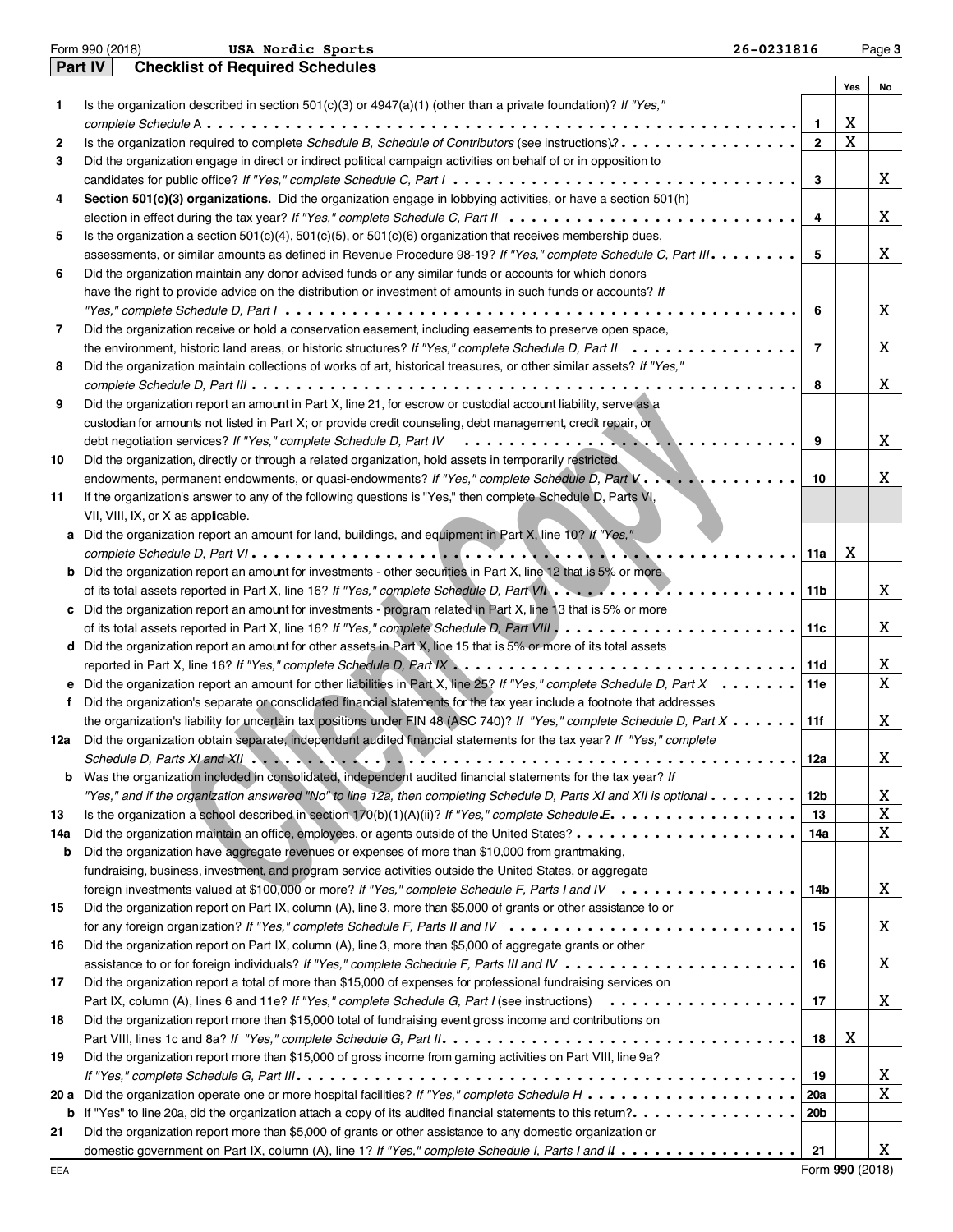|               | Form 990 (2018)<br><b>USA Nordic Sports</b><br>26-0231816                                                                                                                                           |     |                 | Page 4 |
|---------------|-----------------------------------------------------------------------------------------------------------------------------------------------------------------------------------------------------|-----|-----------------|--------|
|               | <b>Checklist of Required Schedules</b> (continued)<br>Part IV                                                                                                                                       |     |                 |        |
|               |                                                                                                                                                                                                     |     | Yes             | No     |
| 22            | Did the organization report more than \$5,000 of grants or other assistance to or for domestic individuals on                                                                                       |     |                 |        |
|               | Part IX, column (A), line 2? If "Yes," complete Schedule I, Parts I and III<br>.                                                                                                                    | 22  |                 | X      |
| 23            | Did the organization answer "Yes" to Part VII, Section A, line 3, 4, or 5 about compensation of the                                                                                                 |     |                 |        |
|               | organization's current and former officers, directors, trustees, key employees, and highest compensated                                                                                             |     |                 |        |
|               |                                                                                                                                                                                                     | 23  |                 | X      |
| 24a           | Did the organization have a tax-exempt bond issue with an outstanding principal amount of more than                                                                                                 |     |                 |        |
|               | \$100,000 as of the last day of the year, that was issued after December 31, 2002? If "Yes," answer lines 24b                                                                                       |     |                 |        |
|               | through 24d and complete Schedule K. If "No," go to line 25a $\dots \dots \dots \dots \dots \dots \dots \dots \dots \dots \dots$                                                                    | 24a |                 | X      |
| b             | Did the organization invest any proceeds of tax-exempt bonds beyond a temporary period exception?                                                                                                   | 24b |                 |        |
| c             | Did the organization maintain an escrow account other than a refunding escrow at any time during the year                                                                                           |     |                 |        |
|               |                                                                                                                                                                                                     | 24с |                 |        |
| d             | Did the organization act as an "on behalf of" issuer for bonds outstanding at any time during the year?<br>.                                                                                        | 24d |                 |        |
| 25a           | Section 501(c)(3), 501(c)(4), and 501(c)(29) organizations. Did the organization engage in an excess benefit                                                                                        |     |                 |        |
|               | transaction with a disqualified person during the year? If "Yes," complete Schedule L, Part I<br>.                                                                                                  | 25a |                 | X      |
| b             | Is the organization aware that it engaged in an excess benefit transaction with a disqualified person in a prior                                                                                    |     |                 |        |
|               | year, and that the transaction has not been reported on any of the organization's prior Forms 990 or 990-EZ?                                                                                        |     |                 |        |
|               | If "Yes," complete Schedule L, Part $1 \ldots \ldots \ldots \ldots \ldots \ldots \ldots \ldots \ldots \ldots \ldots$                                                                                | 25b |                 | X      |
| 26            | Did the organization report any amount on Part X, line 5, 6, or 22 for receivables from or payables to any                                                                                          |     |                 |        |
|               | current or former officers, directors, trustees, key employees, highest compensated employees, or                                                                                                   |     |                 |        |
|               |                                                                                                                                                                                                     | 26  | X               |        |
| 27            | Did the organization provide a grant or other assistance to an officer, director, trustee, key employee,                                                                                            |     |                 |        |
|               | substantial contributor or employee thereof, a grant selection committee member, or to a 35% controlled<br>entity or family member of any of these persons? If "Yes," complete Schedule L, Part III | 27  |                 | X      |
|               |                                                                                                                                                                                                     |     |                 |        |
| 28            | Was the organization a party to a business transaction with one of the following parties (see Schedule L,                                                                                           |     |                 |        |
|               | Part IV instructions for applicable filing thresholds, conditions, and exceptions):<br>A current or former officer, director, trustee, or key employee? If "Yes," complete Schedule L, Part IV      | 28a |                 | X      |
| а<br>b        | A family member of a current or former officer, director, trustee, or key employee? If "Yes," complete                                                                                              |     |                 |        |
|               |                                                                                                                                                                                                     | 28b |                 | X      |
| c             | An entity of which a current or former officer, director, trustee, or key employee (or a family member thereof)                                                                                     |     |                 |        |
|               | was an officer, director, trustee, or direct or indirect owner? If "Yes," complete Schedule L, Part IV                                                                                              | 28c |                 | Χ      |
| 29            | Did the organization receive more than \$25,000 in non-cash contributions? If "Yes," complete Schedule M                                                                                            | 29  |                 | X      |
| 30            | Did the organization receive contributions of art, historical treasures, or other similar assets, or qualified                                                                                      |     |                 |        |
|               |                                                                                                                                                                                                     | 30  |                 | Χ      |
| 31            | Did the organization liquidate, terminate, or dissolve and cease operations? If "Yes," complete Schedule N, Part I.                                                                                 | 31  |                 | X      |
| 32            | Did the organization sell, exchange, dispose of, or transfer more than 25% of its net assets? If "Yes,"                                                                                             |     |                 |        |
|               |                                                                                                                                                                                                     | 32  |                 | X      |
| 33            | Did the organization own 100% of an entity disregarded as separate from the organization under Regulations                                                                                          |     |                 |        |
|               | sections 301.7701-2 and 301.7701-3? If "Yes," complete Schedule R, Part $l \ldots \ldots \ldots \ldots \ldots \ldots \ldots \ldots \ldots$                                                          | 33  |                 | X      |
| 34            | Was the organization related to any tax-exempt or taxable entity? If "Yes," complete Schedule R, Part II, III,                                                                                      |     |                 |        |
|               |                                                                                                                                                                                                     | 34  |                 | X      |
| <b>35a</b>    | Did the organization have a controlled entity within the meaning of section 512(b)(13)? $\ldots$                                                                                                    | 35a |                 | X      |
| b             | If "Yes" to line 35a, did the organization receive any payment from or engage in any transaction with a                                                                                             |     |                 |        |
|               | controlled entity within the meaning of section 512(b)(13)? If "Yes," complete Schedule R, Part V, line 2                                                                                           | 35b |                 | X      |
| 36            | Section 501(c)(3) organizations. Did the organization make any transfers to an exempt non-charitable                                                                                                |     |                 |        |
|               |                                                                                                                                                                                                     | 36  |                 | Χ      |
| 37            | Did the organization conduct more than 5% of its activities through an entity that is not a related organization                                                                                    |     |                 |        |
|               | and that is treated as a partnership for federal income tax purposes? If "Yes," complete Schedule R, Part VI                                                                                        | 37  |                 | X      |
| 38            | Did the organization complete Schedule O and provide explanations in Schedule O for Part VI, lines 11b and                                                                                          |     |                 |        |
|               | 19? Note. All Form 990 filers are required to complete Schedule O.                                                                                                                                  | 38  | X               |        |
| <b>Part V</b> | <b>Statements Regarding Other IRS Filings and Tax Compliance</b>                                                                                                                                    |     |                 |        |
|               | Check if Schedule O contains a response or note to any line in this Part $V \ldots \ldots \ldots \ldots \ldots \ldots$                                                                              |     |                 |        |
|               |                                                                                                                                                                                                     |     | <b>Yes</b>      | No     |
| 1a            | Enter the number reported in Box 3 of Form 1096. Enter -0- if not applicable<br>∣ 1a                                                                                                                | 5   |                 |        |
| b             | Enter the number of Form W-2G included in line 1a. Enter -0- if not applicable<br> 1 <sub>b</sub><br>O                                                                                              |     |                 |        |
| c             | Did the organization comply with backup withholding rules for reportable payments to vendors and                                                                                                    |     |                 |        |
|               | reportable gaming (gambling) winnings to prize winners?                                                                                                                                             | 1c  | X               |        |
| EEA           |                                                                                                                                                                                                     |     | Form 990 (2018) |        |

Form **990** (2018)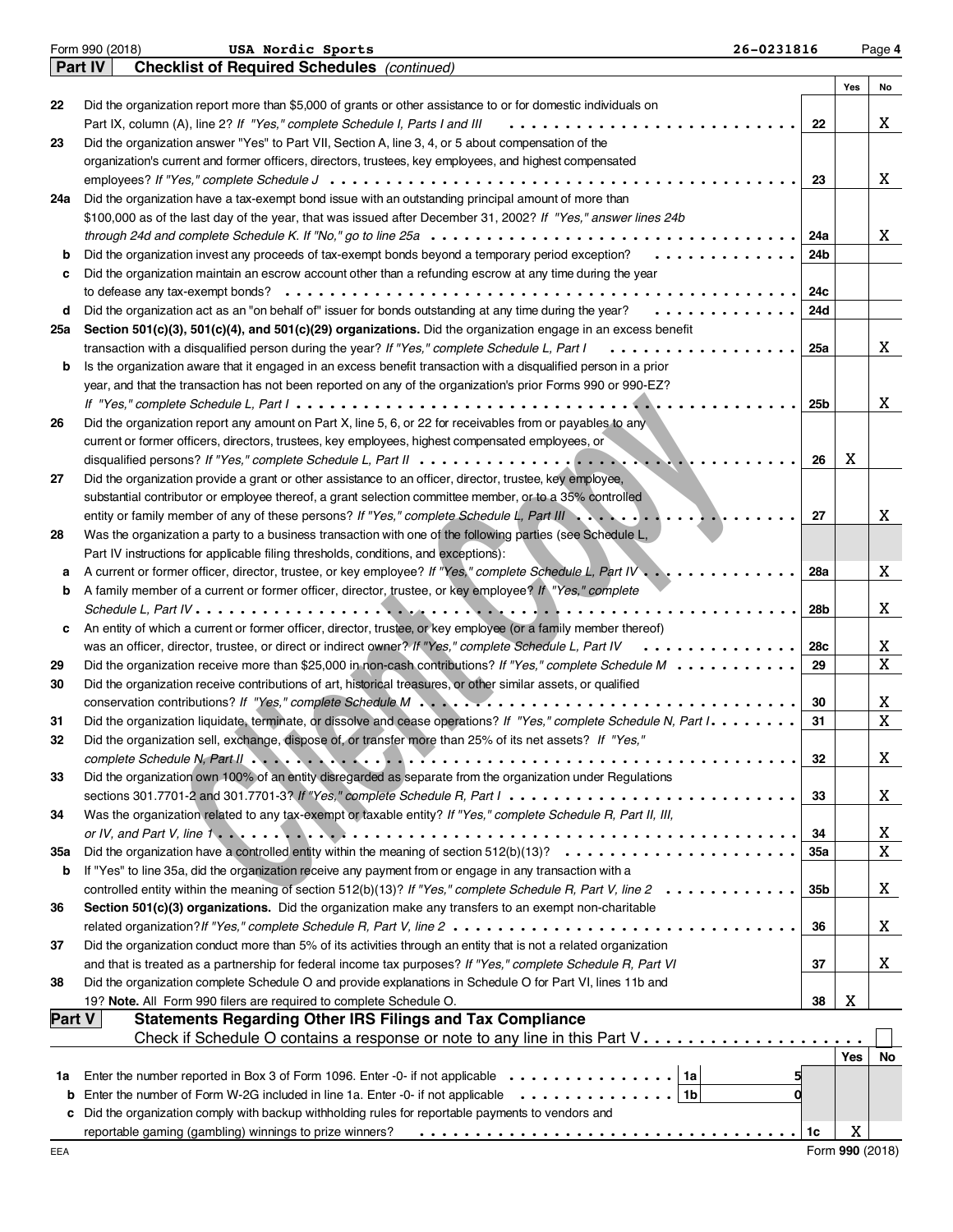|     | Form 990 (2018)<br>USA Nordic Sports                                                                                                    | 26-0231816                 |     | Page 5 |
|-----|-----------------------------------------------------------------------------------------------------------------------------------------|----------------------------|-----|--------|
|     | <b>Statements Regarding Other IRS Filings and Tax Compliance</b> (continued)<br>Part V                                                  |                            |     |        |
|     |                                                                                                                                         |                            | Yes | No     |
| 2a  | Enter the number of employees reported on Form W-3, Transmittal of Wage and Tax                                                         |                            |     |        |
|     | Statements, filed for the calendar year ending with or within the year covered by this retum<br>.<br>2a                                 | 7                          |     |        |
| b   | If at least one is reported on line 2a, did the organization file all required federal employment tax returns?<br>.                     | 2b                         | X   |        |
|     | Note. If the sum of lines 1a and 2a is greater than 250, you may be required to e-file (see instructions)<br>.                          |                            |     |        |
| За  | Did the organization have unrelated business gross income of \$1,000 or more during the year?<br>.                                      | 3a                         |     | X      |
| b   | If "Yes," has it filed a Form 990-T for this year? If "No" to line 3b, provide an explanation in Schedule $O \cdots \cdots \cdots$      | 3b                         |     |        |
| 4a  | At any time during the calendar year, did the organization have an interest in, or a signature or other authority over,                 |                            |     |        |
|     | a financial account in a foreign country (such as a bank account, securities account, or other financial account)?                      | 4a                         |     | X      |
| b   | If "Yes," enter the name of the foreign country:                                                                                        |                            |     |        |
|     | See instructions for filing requirements for FinCEN Form 114, Report of Foreign Bank and Financial Accounts (FBAR).                     |                            |     |        |
| 5a  | .<br>Was the organization a party to a prohibited tax shelter transaction at any time during the tax year?                              | 5a                         |     | X      |
| b   | Did any taxable party notify the organization that it was or is a party to a prohibited tax shelter transaction? $\ldots \ldots \ldots$ | 5b                         |     | X      |
| c   | If "Yes" to line 5a or 5b, did the organization file Form 8886-T?                                                                       | 5с                         |     |        |
| 6a  | Does the organization have annual gross receipts that are normally greater than \$100,000, and did the                                  |                            |     |        |
|     | organization solicit any contributions that were not tax deductible as charitable contributions?                                        | 6a                         |     | X      |
| b   | If "Yes," did the organization include with every solicitation an express statement that such contributions or                          |                            |     |        |
|     |                                                                                                                                         | 6b                         |     |        |
| 7   | Organizations that may receive deductible contributions under section 170(c).                                                           |                            |     |        |
| а   | Did the organization receive a payment in excess of \$75 made partly as a contribution and partly for goods                             |                            |     |        |
|     | and services provided to the payor?                                                                                                     | 7a                         |     | X      |
| b   |                                                                                                                                         | 7b                         |     |        |
| c   | Did the organization sell, exchange, or otherwise dispose of tangible personal property for which it was                                |                            |     |        |
|     |                                                                                                                                         | 7c                         |     | X      |
| d   |                                                                                                                                         |                            |     |        |
| е   | Did the organization receive any funds, directly or indirectly, to pay premiums on a personal benefit contract?                         | 7e<br>.                    |     | X      |
| f.  | Did the organization, during the year, pay premiums, directly or indirectly, on a personal benefit contract?<br>.                       | 7f                         |     | X      |
| g   | If the organization received a contribution of qualified intellectual property, did the organization file Form 8899 as required?        | 7g<br>$\ddot{\phantom{a}}$ |     | X      |
| h   | If the organization received a contribution of cars, boats, airplanes, or other vehicles, did the organization file a Form 1098-C?      | 7h                         |     | Χ      |
| 8   | Sponsoring organizations maintaining donor advised funds. Did a donor advised fund maintained by the                                    |                            |     |        |
|     | sponsoring organization have excess business holdings at any time during the year?<br>.                                                 | 8                          |     | Χ      |
| 9   | Sponsoring organizations maintaining donor advised funds.                                                                               |                            |     |        |
| а   | Did the sponsoring organization make any taxable distributions under section 4966?                                                      | 9а                         |     | X      |
| b   | Did the sponsoring organization make a distribution to a donor, donor advisor, or related person?                                       | 9b                         |     | X      |
| 10  | Section 501(c)(7) organizations. Enter:                                                                                                 |                            |     |        |
|     | Initiation fees and capital contributions included on Part VIII, line 12<br>10a                                                         |                            |     |        |
| b   | Gross receipts, included on Form 990, Part VIII, line 12, for public use of club facilities<br>10b                                      |                            |     |        |
| 11  | Section 501(c)(12) organizations. Enter:                                                                                                |                            |     |        |
| а   | 11a                                                                                                                                     |                            |     |        |
| b   | Gross income from other sources (Do not net amounts due or paid to other sources                                                        |                            |     |        |
|     | against amounts due or received from them.) $\ldots \ldots \ldots \ldots \ldots \ldots \ldots \ldots \ldots \ldots$<br>11b              |                            |     |        |
| 12a | Section 4947(a)(1) non-exempt charitable trusts. Is the organization filing Form 990 in lieu of Form 1041?                              | 12a                        |     |        |
| b   | 12b<br>If "Yes," enter the amount of tax-exempt interest received or accrued during the year $\dots \dots \dots$                        |                            |     |        |
| 13  | Section 501(c)(29) qualified nonprofit health insurance issuers.                                                                        |                            |     |        |
| а   | Is the organization licensed to issue qualified health plans in more than one state?                                                    | 13a                        |     |        |
|     | Note. See the instructions for additional information the organization must report on Schedule O.                                       |                            |     |        |
| b   | Enter the amount of reserves the organization is required to maintain by the states in which                                            |                            |     |        |
|     | the organization is licensed to issue qualified health plans<br>13b                                                                     |                            |     |        |
|     | 13с<br>Enter the amount of reserves on hand                                                                                             |                            |     |        |
| c   | Did the organization receive any payments for indoor tanning services during the tax year?                                              | 14a                        |     | X      |
| 14a | .                                                                                                                                       |                            |     |        |
| b   | If "Yes," has it filed a Form 720 to report these payments? If "No," provide an explanation in Schedule O                               | 14b                        |     |        |
| 15  | Is the organization subject to the section 4960 tax on payment(s) of more than \$1,000,000 in remuneration or                           |                            |     |        |
|     | excess parachute payment(s) during the year                                                                                             | 15                         |     | X      |
|     | If "Yes," see instructions and file Form 4720, Schedule N.                                                                              |                            |     |        |
| 16  | Is the organization an educational institution subject to the section 4968 excise tax on net investment income?                         | 16                         |     | Χ      |
|     | If "Yes," complete Form 4720, Schedule O.                                                                                               |                            |     |        |

Form **990** (2018)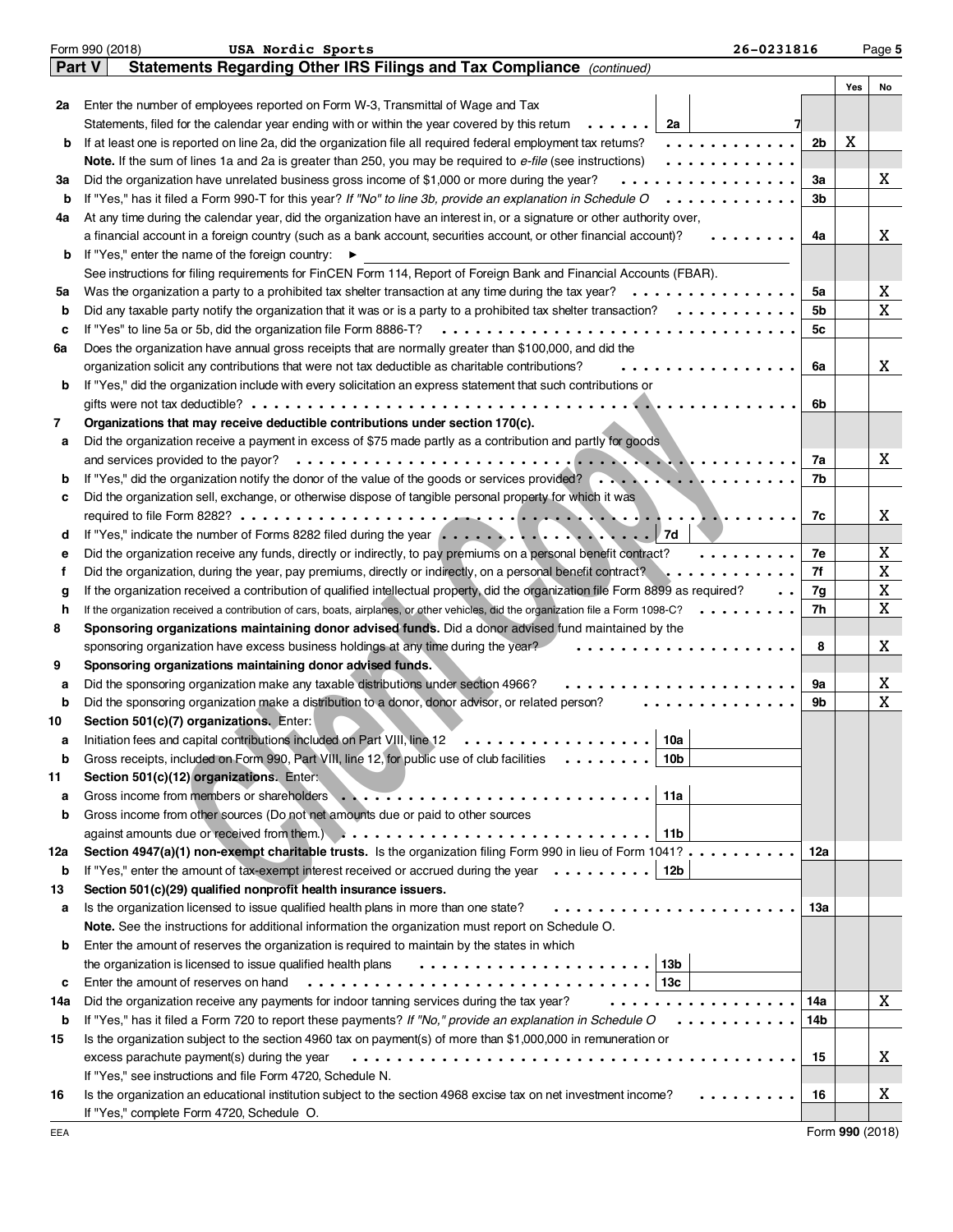|     | Form 990 (2018)<br>USA Nordic Sports<br>26-0231816                                                                                                                |              |     | Page 6 |
|-----|-------------------------------------------------------------------------------------------------------------------------------------------------------------------|--------------|-----|--------|
|     | Part VI<br>Governance, Management, and Disclosure For each "Yes" response to lines 2 through 7b below, and for a "No"                                             |              |     |        |
|     | response to line 8a, 8b, or 10b below, describe the circumstances, processes, or changes in Schedule O. See instructions.                                         |              |     |        |
|     | Check if Schedule O contains a response or note to any line in this Part VI                                                                                       |              |     | ΙX     |
|     | <b>Section A. Governing Body and Management</b>                                                                                                                   |              |     |        |
|     |                                                                                                                                                                   |              | Yes | No     |
| 1a  | Enter the number of voting members of the governing body at the end of the tax year<br>15<br>1a                                                                   |              |     |        |
|     | If there are material differences in voting rights among members of the governing body, or                                                                        |              |     |        |
|     | if the governing body delegated broad authority to an executive committee or similar                                                                              |              |     |        |
|     | committee, explain in Schedule O.                                                                                                                                 |              |     |        |
| b   | Enter the number of voting members included in line 1a, above, who are independent<br>8<br>-1b                                                                    |              |     |        |
| 2   | Did any officer, director, trustee, or key employee have a family relationship or a business relationship with                                                    |              |     |        |
|     | any other officer, director, trustee, or key employee?                                                                                                            | $\mathbf{2}$ |     | X      |
| 3   | Did the organization delegate control over management duties customarily performed by or under the direct                                                         |              |     |        |
|     | supervision of officers, directors, or trustees, or key employees to a management company or other person?                                                        | 3            |     | X      |
| 4   | Did the organization make any significant changes to its governing documents since the prior Form 990 was filed?                                                  | 4            |     | X      |
| 5   | Did the organization become aware during the year of a significant diversion of the organization's assets?                                                        | 5            |     | X      |
| 6   | Did the organization have members or stockholders?                                                                                                                | 6            |     | X      |
| 7a  | Did the organization have members, stockholders, or other persons who had the power to elect or appoint                                                           |              |     |        |
|     | one or more members of the governing body?                                                                                                                        | 7a           |     | X      |
|     | Are any governance decisions of the organization reserved to (or subject to approval by) members,                                                                 |              |     |        |
| b   |                                                                                                                                                                   |              |     | X      |
|     | stockholders, or persons other than the governing body?<br>Did the organization contemporaneously document the meetings held or written actions undertaken during | 7b           |     |        |
| 8   |                                                                                                                                                                   |              |     |        |
|     | the year by the following:                                                                                                                                        |              |     |        |
| а   | The governing body? $\dots \dots \dots \dots \dots \dots \dots \dots \dots \dots \dots \dots \dots$                                                               | 8a           | X   |        |
| b   | Each committee with authority to act on behalf of the governing body?                                                                                             | 8b           | X   |        |
| 9   | Is there any officer, director, trustee, or key employee listed in Part VII, Section A, who cannot be reached at                                                  |              |     |        |
|     |                                                                                                                                                                   | 9            |     | X      |
|     | Section B. Policies (This Section B requests information about policies not required by the Internal Revenue Code.)                                               |              |     |        |
|     |                                                                                                                                                                   |              | Yes | No     |
| 10a | Did the organization have local chapters, branches, or affiliates?                                                                                                | 10a          |     | X      |
| b   | If "Yes," did the organization have written policies and procedures governing the activities of such chapters,                                                    |              |     |        |
|     | affiliates, and branches to ensure their operations are consistent with the organization's exempt purposes?                                                       | 10b          |     |        |
| 11a | Has the organization provided a complete copy of this Form 990 to all members of its governing body before filing the form?                                       | 11a          |     | X      |
| b   | Describe in Schedule O the process, if any, used by the organization to review this Form 990.                                                                     |              |     |        |
| 12a | Did the organization have a written conflict of interest policy? If "No," go to line 13                                                                           | 12a          |     | X      |
| b   | Were officers, directors, or trustees, and key employees required to disclose annually interests that could give rise to conflicts?                               | 12b          |     |        |
| с   | Did the organization regularly and consistently monitor and enforce compliance with the policy? If "Yes,"                                                         |              |     |        |
|     |                                                                                                                                                                   | 12c          |     |        |
| 13  | Did the organization have a written whistleblower policy?                                                                                                         | 13           |     | X      |
| 14  | Did the organization have a written document retention and destruction policy?                                                                                    | 14           |     | X      |
| 15  | Did the process for determining compensation of the following persons include a review and approval by                                                            |              |     |        |
|     | independent persons, comparability data, and contemporaneous substantiation of the deliberation and decision?                                                     |              |     |        |
| а   | The organization's CEO, Executive Director, or top management official                                                                                            | 15a          |     | X      |
| b   | Other officers or key employees of the organization                                                                                                               | 15b          | X   |        |
|     | If "Yes" to line 15a or 15b, describe the process in Schedule O (see instructions).                                                                               |              |     |        |
| 16a | Did the organization invest in, contribute assets to, or participate in a joint venture or similar arrangement                                                    |              |     |        |
|     |                                                                                                                                                                   | 16a          |     | X      |
| b   | If "Yes," did the organization follow a written policy or procedure requiring the organization to evaluate its                                                    |              |     |        |
|     | participation in joint venture arrangements under applicable federal tax law, and take steps to safeguard the                                                     |              |     |        |
|     | organization's exempt status with respect to such arrangements? $\dots\dots\dots\dots\dots\dots\dots\dots\dots\dots\dots\dots\dots\dots$                          | 16b          |     | Χ      |
|     | <b>Section C. Disclosure</b>                                                                                                                                      |              |     |        |
| 17  | List the states with which a copy of this Form 990 is required to be filed<br>▶                                                                                   |              |     |        |
| 18  | Section 6104 requires an organization to make its Forms 1023 (1024 or 1024-A if applicable), 990, and 990-T (Section 501(c)                                       |              |     |        |
|     | (3)s only) available for public inspection. Indicate how you made these available. Check all that apply.                                                          |              |     |        |
|     | $X$ Upon request<br>$\Box$ Other (explain in Schedule O)<br>Own website<br>$ X $ Another's website                                                                |              |     |        |
| 19  | Describe in Schedule O whether (and if so, how) the organization made its governing documents, conflict of interest policy, and                                   |              |     |        |
|     | financial statements available to the public during the tax year.                                                                                                 |              |     |        |
| 20  | State the name, address, and telephone number of the person who possesses the organization's books and records:                                                   |              |     |        |
|     | Kevin Arquit (435)649-7801, PO Box 6803757, Park City, UT 84068                                                                                                   |              |     |        |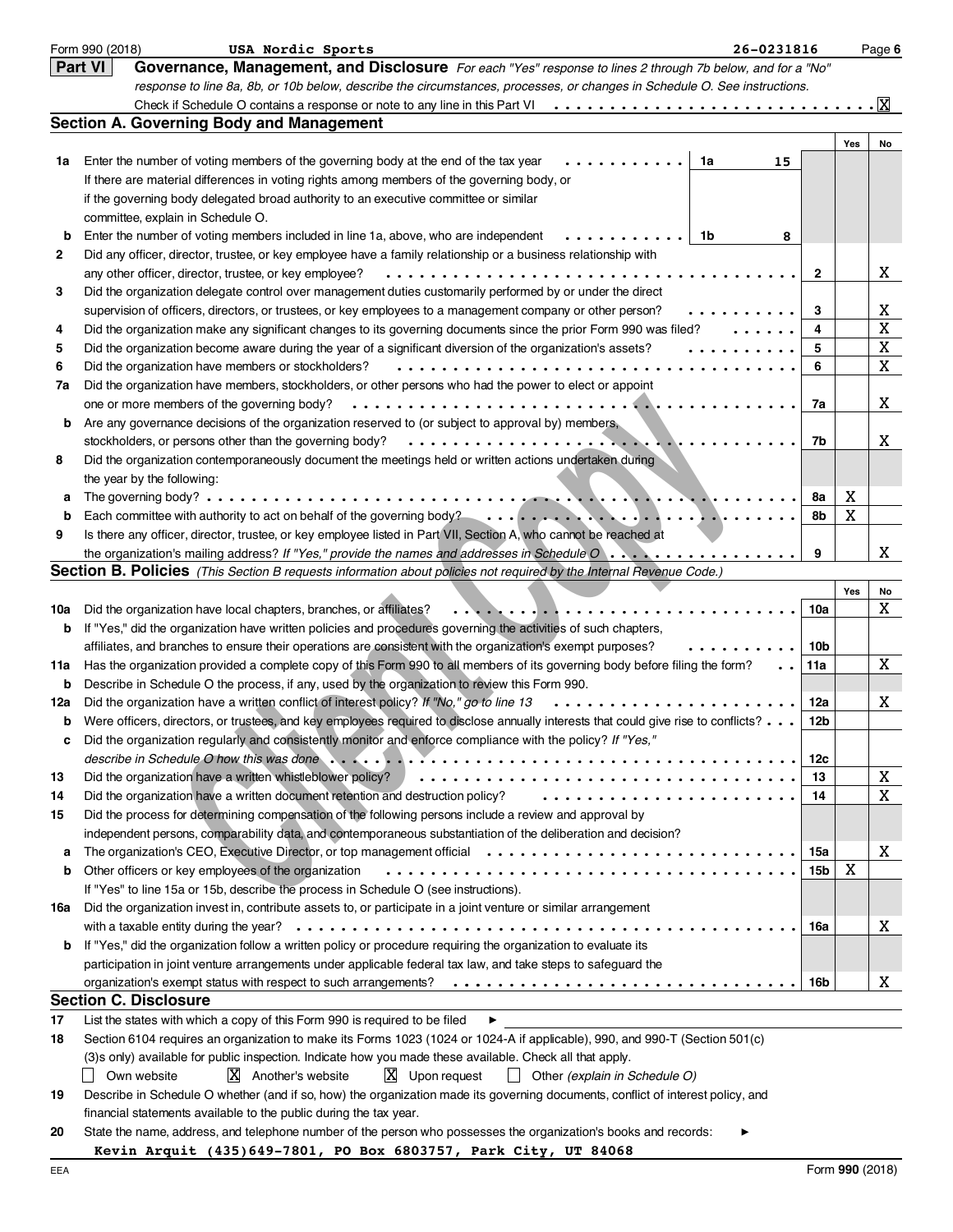| Form 990 (2018)   | <b>USA Nordic Sports</b>                                                                                                          | 26-0231816 | Page 7 |
|-------------------|-----------------------------------------------------------------------------------------------------------------------------------|------------|--------|
| <b>Part VII</b>   | Compensation of Officers, Directors, Trustees, Key Employees, Highest Compensated Employees, and                                  |            |        |
|                   | <b>Independent Contractors</b>                                                                                                    |            |        |
|                   | Check if Schedule O contains a response or note to any line in this Part VII                                                      |            |        |
| <b>Section A.</b> | Officers, Directors, Trustees, Key Employees, and Highest Compensated Employees                                                   |            |        |
|                   | 1a Complete this table for all persons required to be listed. Report compensation for the calendar year ending with or within the |            |        |

List all of the organization's **current** officers, directors, trustees (whether individuals or organizations), regardless of amount of compensation. Enter -0- in columns (D), (E), and (F) if no compensation was paid.

List all of the organization's **current** key employees, if any. See instructions for definition of "key employee."

List the organization's five **current** highest compensated employees (other than an officer, director, trustee, or key employee) who received reportable compensation (Box 5 of Form W-2 and/or Box 7 of Form 1099-MISC) of more than \$100,000 from the organization and any related organizations.

List all of the organization's **former** officers, key employees, and highest compensated employees who received more than \$100,000 of reportable compensation from the organization and any related organizations.

List all of the organization's **former directors or trustees** that received, in the capacity as a former director or trustee of the organization, more than \$10,000 of reportable compensation from the organization and any related organizations.

List persons in the following order: individual trustees or directors; institutional trustees; officers; key employees; highest compensated employees; and former such persons.

| (C)<br>Position<br>(D)<br>(A)<br>(B)<br>(F)<br>(F)<br>(do not check more than one<br>Name and Title<br>Average<br>Reportable<br>Reportable<br>Estimated<br>box, unless person is both an<br>compensation<br>hours per<br>compensation from<br>amount of<br>officer and a director/trustee)<br>from<br>other<br>week (list any<br>related<br>the<br>organizations<br>hours for<br>compensation<br>Individual trustee<br>or director<br>Highest compensated<br>employee<br><b>Officer</b><br>Institutional trustee<br>Key employee<br>Former<br>organization<br>(W-2/1099-MISC)<br>related<br>from the<br>(W-2/1099-MISC)<br>organizations<br>organization<br>below dotted<br>and related<br>line)<br>organizations<br>(1) Kevin Arquit<br>5.00<br>X<br>Χ<br>0<br>0<br>Treasurer<br>0<br>2.00<br>(2) Jim Holland<br>X<br>Trustee<br>0<br>0<br>0<br>5.00<br>(3) Rex Bell<br>X<br>X<br>President<br>0<br>0<br>Ω<br>5.00<br>(4) Tom Bickner<br>X<br>X<br>Vice President<br>0<br>0<br>0<br>40.00<br>(5) Adam Loomis<br>X<br>Athlete<br>0<br>0<br>O<br>(6) Walter McCormack<br>2.00<br>X<br>Trustee<br>0<br>0<br>O<br>2.00<br>(7) Lee Todd<br>X<br>0<br>Trustee<br>0<br>0<br>2.00<br>(8) Jeff Good<br>X<br>0<br>Trustee<br>0<br>Ω<br>2.00<br>(9) Kevin McAllister<br>X<br>0<br>0<br>Trustee<br>O<br>2.00<br>(10) Robin Outwater<br>X<br>Trustee<br>0<br>0<br>O<br>2.00<br>(11) Jon Schumann<br>X<br>$\mathbf 0$<br>0<br><b>Trustee</b><br>Ω<br>2.00<br>(12)Quique Nagle<br>X<br>Trustee<br>0<br>0<br>O<br>2.00<br>(13) Bob Jacquart<br>X<br>0<br>0<br>Trustee<br>O<br>2.00<br>(14) Blair Tomten<br>X<br>0<br>0<br>Trustee<br>ŋ | X<br>Check this box if neither the organization nor any related organization compensated any current officer, director, or trustee. |  |  |  |  |  |
|-------------------------------------------------------------------------------------------------------------------------------------------------------------------------------------------------------------------------------------------------------------------------------------------------------------------------------------------------------------------------------------------------------------------------------------------------------------------------------------------------------------------------------------------------------------------------------------------------------------------------------------------------------------------------------------------------------------------------------------------------------------------------------------------------------------------------------------------------------------------------------------------------------------------------------------------------------------------------------------------------------------------------------------------------------------------------------------------------------------------------------------------------------------------------------------------------------------------------------------------------------------------------------------------------------------------------------------------------------------------------------------------------------------------------------------------------------------------------------------------------------------------------------------------------------------------------------------------------------------------------|-------------------------------------------------------------------------------------------------------------------------------------|--|--|--|--|--|
|                                                                                                                                                                                                                                                                                                                                                                                                                                                                                                                                                                                                                                                                                                                                                                                                                                                                                                                                                                                                                                                                                                                                                                                                                                                                                                                                                                                                                                                                                                                                                                                                                         |                                                                                                                                     |  |  |  |  |  |
|                                                                                                                                                                                                                                                                                                                                                                                                                                                                                                                                                                                                                                                                                                                                                                                                                                                                                                                                                                                                                                                                                                                                                                                                                                                                                                                                                                                                                                                                                                                                                                                                                         |                                                                                                                                     |  |  |  |  |  |
|                                                                                                                                                                                                                                                                                                                                                                                                                                                                                                                                                                                                                                                                                                                                                                                                                                                                                                                                                                                                                                                                                                                                                                                                                                                                                                                                                                                                                                                                                                                                                                                                                         |                                                                                                                                     |  |  |  |  |  |
|                                                                                                                                                                                                                                                                                                                                                                                                                                                                                                                                                                                                                                                                                                                                                                                                                                                                                                                                                                                                                                                                                                                                                                                                                                                                                                                                                                                                                                                                                                                                                                                                                         |                                                                                                                                     |  |  |  |  |  |
|                                                                                                                                                                                                                                                                                                                                                                                                                                                                                                                                                                                                                                                                                                                                                                                                                                                                                                                                                                                                                                                                                                                                                                                                                                                                                                                                                                                                                                                                                                                                                                                                                         |                                                                                                                                     |  |  |  |  |  |
|                                                                                                                                                                                                                                                                                                                                                                                                                                                                                                                                                                                                                                                                                                                                                                                                                                                                                                                                                                                                                                                                                                                                                                                                                                                                                                                                                                                                                                                                                                                                                                                                                         |                                                                                                                                     |  |  |  |  |  |
|                                                                                                                                                                                                                                                                                                                                                                                                                                                                                                                                                                                                                                                                                                                                                                                                                                                                                                                                                                                                                                                                                                                                                                                                                                                                                                                                                                                                                                                                                                                                                                                                                         |                                                                                                                                     |  |  |  |  |  |
|                                                                                                                                                                                                                                                                                                                                                                                                                                                                                                                                                                                                                                                                                                                                                                                                                                                                                                                                                                                                                                                                                                                                                                                                                                                                                                                                                                                                                                                                                                                                                                                                                         |                                                                                                                                     |  |  |  |  |  |
|                                                                                                                                                                                                                                                                                                                                                                                                                                                                                                                                                                                                                                                                                                                                                                                                                                                                                                                                                                                                                                                                                                                                                                                                                                                                                                                                                                                                                                                                                                                                                                                                                         |                                                                                                                                     |  |  |  |  |  |
|                                                                                                                                                                                                                                                                                                                                                                                                                                                                                                                                                                                                                                                                                                                                                                                                                                                                                                                                                                                                                                                                                                                                                                                                                                                                                                                                                                                                                                                                                                                                                                                                                         |                                                                                                                                     |  |  |  |  |  |
|                                                                                                                                                                                                                                                                                                                                                                                                                                                                                                                                                                                                                                                                                                                                                                                                                                                                                                                                                                                                                                                                                                                                                                                                                                                                                                                                                                                                                                                                                                                                                                                                                         |                                                                                                                                     |  |  |  |  |  |
|                                                                                                                                                                                                                                                                                                                                                                                                                                                                                                                                                                                                                                                                                                                                                                                                                                                                                                                                                                                                                                                                                                                                                                                                                                                                                                                                                                                                                                                                                                                                                                                                                         |                                                                                                                                     |  |  |  |  |  |
|                                                                                                                                                                                                                                                                                                                                                                                                                                                                                                                                                                                                                                                                                                                                                                                                                                                                                                                                                                                                                                                                                                                                                                                                                                                                                                                                                                                                                                                                                                                                                                                                                         |                                                                                                                                     |  |  |  |  |  |
|                                                                                                                                                                                                                                                                                                                                                                                                                                                                                                                                                                                                                                                                                                                                                                                                                                                                                                                                                                                                                                                                                                                                                                                                                                                                                                                                                                                                                                                                                                                                                                                                                         |                                                                                                                                     |  |  |  |  |  |
|                                                                                                                                                                                                                                                                                                                                                                                                                                                                                                                                                                                                                                                                                                                                                                                                                                                                                                                                                                                                                                                                                                                                                                                                                                                                                                                                                                                                                                                                                                                                                                                                                         |                                                                                                                                     |  |  |  |  |  |
|                                                                                                                                                                                                                                                                                                                                                                                                                                                                                                                                                                                                                                                                                                                                                                                                                                                                                                                                                                                                                                                                                                                                                                                                                                                                                                                                                                                                                                                                                                                                                                                                                         |                                                                                                                                     |  |  |  |  |  |
|                                                                                                                                                                                                                                                                                                                                                                                                                                                                                                                                                                                                                                                                                                                                                                                                                                                                                                                                                                                                                                                                                                                                                                                                                                                                                                                                                                                                                                                                                                                                                                                                                         |                                                                                                                                     |  |  |  |  |  |
|                                                                                                                                                                                                                                                                                                                                                                                                                                                                                                                                                                                                                                                                                                                                                                                                                                                                                                                                                                                                                                                                                                                                                                                                                                                                                                                                                                                                                                                                                                                                                                                                                         |                                                                                                                                     |  |  |  |  |  |
|                                                                                                                                                                                                                                                                                                                                                                                                                                                                                                                                                                                                                                                                                                                                                                                                                                                                                                                                                                                                                                                                                                                                                                                                                                                                                                                                                                                                                                                                                                                                                                                                                         |                                                                                                                                     |  |  |  |  |  |
|                                                                                                                                                                                                                                                                                                                                                                                                                                                                                                                                                                                                                                                                                                                                                                                                                                                                                                                                                                                                                                                                                                                                                                                                                                                                                                                                                                                                                                                                                                                                                                                                                         |                                                                                                                                     |  |  |  |  |  |
|                                                                                                                                                                                                                                                                                                                                                                                                                                                                                                                                                                                                                                                                                                                                                                                                                                                                                                                                                                                                                                                                                                                                                                                                                                                                                                                                                                                                                                                                                                                                                                                                                         |                                                                                                                                     |  |  |  |  |  |
|                                                                                                                                                                                                                                                                                                                                                                                                                                                                                                                                                                                                                                                                                                                                                                                                                                                                                                                                                                                                                                                                                                                                                                                                                                                                                                                                                                                                                                                                                                                                                                                                                         |                                                                                                                                     |  |  |  |  |  |
|                                                                                                                                                                                                                                                                                                                                                                                                                                                                                                                                                                                                                                                                                                                                                                                                                                                                                                                                                                                                                                                                                                                                                                                                                                                                                                                                                                                                                                                                                                                                                                                                                         |                                                                                                                                     |  |  |  |  |  |
|                                                                                                                                                                                                                                                                                                                                                                                                                                                                                                                                                                                                                                                                                                                                                                                                                                                                                                                                                                                                                                                                                                                                                                                                                                                                                                                                                                                                                                                                                                                                                                                                                         |                                                                                                                                     |  |  |  |  |  |
|                                                                                                                                                                                                                                                                                                                                                                                                                                                                                                                                                                                                                                                                                                                                                                                                                                                                                                                                                                                                                                                                                                                                                                                                                                                                                                                                                                                                                                                                                                                                                                                                                         |                                                                                                                                     |  |  |  |  |  |
|                                                                                                                                                                                                                                                                                                                                                                                                                                                                                                                                                                                                                                                                                                                                                                                                                                                                                                                                                                                                                                                                                                                                                                                                                                                                                                                                                                                                                                                                                                                                                                                                                         |                                                                                                                                     |  |  |  |  |  |
|                                                                                                                                                                                                                                                                                                                                                                                                                                                                                                                                                                                                                                                                                                                                                                                                                                                                                                                                                                                                                                                                                                                                                                                                                                                                                                                                                                                                                                                                                                                                                                                                                         |                                                                                                                                     |  |  |  |  |  |
|                                                                                                                                                                                                                                                                                                                                                                                                                                                                                                                                                                                                                                                                                                                                                                                                                                                                                                                                                                                                                                                                                                                                                                                                                                                                                                                                                                                                                                                                                                                                                                                                                         |                                                                                                                                     |  |  |  |  |  |
|                                                                                                                                                                                                                                                                                                                                                                                                                                                                                                                                                                                                                                                                                                                                                                                                                                                                                                                                                                                                                                                                                                                                                                                                                                                                                                                                                                                                                                                                                                                                                                                                                         |                                                                                                                                     |  |  |  |  |  |
|                                                                                                                                                                                                                                                                                                                                                                                                                                                                                                                                                                                                                                                                                                                                                                                                                                                                                                                                                                                                                                                                                                                                                                                                                                                                                                                                                                                                                                                                                                                                                                                                                         |                                                                                                                                     |  |  |  |  |  |

organization's tax year.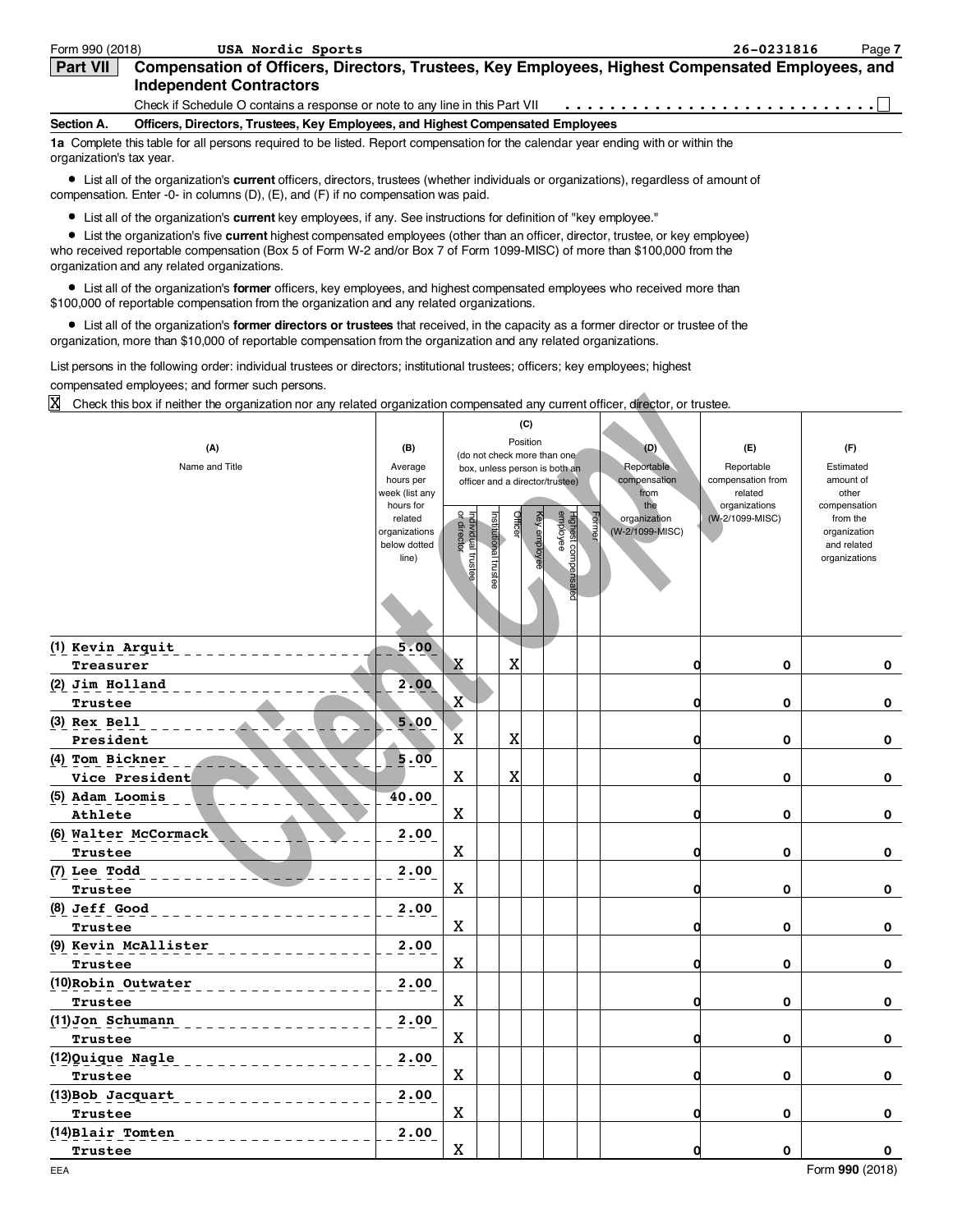| <b>Part VII</b> | Section A. Officers, Directors, Trustees, Key Employees, and Highest Compensated Employees (continued)                                                                                                                                                                                              |                                                       |                                   |                       |        |              |                                 |        |                         |                          |   |                       |              |
|-----------------|-----------------------------------------------------------------------------------------------------------------------------------------------------------------------------------------------------------------------------------------------------------------------------------------------------|-------------------------------------------------------|-----------------------------------|-----------------------|--------|--------------|---------------------------------|--------|-------------------------|--------------------------|---|-----------------------|--------------|
|                 |                                                                                                                                                                                                                                                                                                     |                                                       |                                   |                       | (C)    |              |                                 |        |                         |                          |   |                       |              |
|                 | (A)                                                                                                                                                                                                                                                                                                 | Position<br>(D)<br>(B)<br>(do not check more than one |                                   |                       |        |              | $(\mathsf{E})$                  |        | (F)                     |                          |   |                       |              |
|                 | Name and title                                                                                                                                                                                                                                                                                      | Average                                               |                                   |                       |        |              | box, unless person is both an   |        | Reportable              | Reportable               |   | Estimated             |              |
|                 |                                                                                                                                                                                                                                                                                                     | hours per                                             |                                   |                       |        |              | officer and a director/trustee) |        | compensation            | compensation from        |   | amount of             |              |
|                 |                                                                                                                                                                                                                                                                                                     | week (list any                                        |                                   |                       |        |              |                                 |        | from<br>the             | related<br>organizations |   | other<br>compensation |              |
|                 |                                                                                                                                                                                                                                                                                                     | hours for<br>related                                  | Individual trustee<br>or director | Institutional trustee | 韦<br>h | Key employee | Highest compensated<br>employee | Former | organization            | (W-2/1099-MISC)          |   | from the              |              |
|                 |                                                                                                                                                                                                                                                                                                     | organizations                                         |                                   |                       |        |              |                                 |        | (W-2/1099-MISC)         |                          |   | organization          |              |
|                 |                                                                                                                                                                                                                                                                                                     | below dotted                                          |                                   |                       |        |              |                                 |        |                         |                          |   | and related           |              |
|                 |                                                                                                                                                                                                                                                                                                     | line)                                                 |                                   |                       |        |              |                                 |        |                         |                          |   | organizations         |              |
|                 |                                                                                                                                                                                                                                                                                                     |                                                       |                                   |                       |        |              |                                 |        |                         |                          |   |                       |              |
|                 |                                                                                                                                                                                                                                                                                                     |                                                       |                                   |                       |        |              |                                 |        |                         |                          |   |                       |              |
|                 | (15) Dan Macuga __________________                                                                                                                                                                                                                                                                  | 2.00                                                  | X                                 |                       |        |              |                                 |        | O                       |                          | 0 |                       |              |
|                 | Trustee                                                                                                                                                                                                                                                                                             |                                                       |                                   |                       |        |              |                                 |        |                         |                          |   |                       | 0            |
|                 | (16)Alan Johnson<br><u>.</u>                                                                                                                                                                                                                                                                        | 2.00                                                  | X                                 |                       |        |              |                                 |        |                         |                          |   |                       |              |
|                 | Trustee                                                                                                                                                                                                                                                                                             |                                                       |                                   |                       |        |              |                                 |        | Ω                       |                          | 0 |                       | $\mathbf{o}$ |
|                 | (17) Jeff Hastings<br>$\frac{1}{2}$ = $\frac{1}{2}$ = $\frac{1}{2}$ = $\frac{1}{2}$ = $\frac{1}{2}$ = $\frac{1}{2}$ = $\frac{1}{2}$ = $\frac{1}{2}$ = $\frac{1}{2}$ = $\frac{1}{2}$ = $\frac{1}{2}$ = $\frac{1}{2}$ = $\frac{1}{2}$ = $\frac{1}{2}$ = $\frac{1}{2}$ = $\frac{1}{2}$ = $\frac{1}{2}$ | 2.00                                                  |                                   |                       |        |              |                                 |        |                         |                          |   |                       |              |
|                 | Trustee                                                                                                                                                                                                                                                                                             |                                                       | X                                 |                       |        |              |                                 |        | Ω                       |                          | 0 |                       | $\mathbf 0$  |
|                 | (18) Robin Outwater ________________                                                                                                                                                                                                                                                                | 5.00                                                  |                                   |                       |        |              |                                 |        |                         |                          |   |                       |              |
|                 | Secretary                                                                                                                                                                                                                                                                                           |                                                       | X                                 |                       | X      |              |                                 |        | O                       |                          | 0 |                       | $\mathbf 0$  |
|                 | (19) Billy Demong ____________________                                                                                                                                                                                                                                                              | 40.00                                                 |                                   |                       |        |              |                                 |        |                         |                          |   |                       |              |
|                 | Exec Director                                                                                                                                                                                                                                                                                       |                                                       |                                   |                       |        | X            |                                 |        | O                       |                          | 0 |                       | $\mathbf 0$  |
| (20)            | ___________________________                                                                                                                                                                                                                                                                         |                                                       |                                   |                       |        |              |                                 |        |                         |                          |   |                       |              |
|                 | (21) __________________________                                                                                                                                                                                                                                                                     |                                                       |                                   |                       |        |              |                                 |        |                         |                          |   |                       |              |
|                 |                                                                                                                                                                                                                                                                                                     |                                                       |                                   |                       |        |              |                                 |        |                         |                          |   |                       |              |
|                 | (22) $- - - - - - - - - - - - - - - - - -$                                                                                                                                                                                                                                                          |                                                       |                                   |                       |        |              |                                 |        |                         |                          |   |                       |              |
|                 | (23) $- - - - - - - - - - - - - - - - - -$                                                                                                                                                                                                                                                          |                                                       |                                   |                       |        |              |                                 |        |                         |                          |   |                       |              |
|                 | (24) $- - - - - - - - - - - - - - - - - -$                                                                                                                                                                                                                                                          |                                                       |                                   |                       |        |              |                                 |        |                         |                          |   |                       |              |
| (25)            |                                                                                                                                                                                                                                                                                                     |                                                       |                                   |                       |        |              |                                 |        |                         |                          |   |                       |              |
| 1b              | Sub-total<br>. <b>.</b>                                                                                                                                                                                                                                                                             |                                                       |                                   |                       |        |              |                                 |        |                         |                          |   |                       |              |
| C               | Total from continuation sheets to Part VII, Section A                                                                                                                                                                                                                                               |                                                       | .                                 |                       |        |              |                                 |        |                         |                          |   |                       |              |
| d               |                                                                                                                                                                                                                                                                                                     |                                                       |                                   |                       |        |              |                                 |        | O                       |                          | 0 |                       | 0            |
| 2               | Total number of individuals (including but not limited to those listed above) who received more than \$100,000 of                                                                                                                                                                                   |                                                       |                                   |                       |        |              |                                 |        |                         |                          |   |                       |              |
|                 | reportable compensation from the organization<br>▶                                                                                                                                                                                                                                                  |                                                       |                                   |                       |        |              |                                 |        |                         |                          | 0 |                       |              |
|                 |                                                                                                                                                                                                                                                                                                     |                                                       |                                   |                       |        |              |                                 |        |                         |                          |   | Yes                   | No           |
| 3               | Did the organization list any former officer, director, or trustee, key employee, or highest compensated                                                                                                                                                                                            |                                                       |                                   |                       |        |              |                                 |        |                         |                          |   |                       |              |
|                 | employee on line 1a? If "Yes," complete Schedule J for such individual                                                                                                                                                                                                                              |                                                       |                                   |                       |        |              |                                 |        |                         |                          |   | 3                     | X            |
| 4               | For any individual listed on line 1a, is the sum of reportable compensation and other compensation from the                                                                                                                                                                                         |                                                       |                                   |                       |        |              |                                 |        |                         |                          |   |                       |              |
|                 | organization and related organizations greater than \$150,000? If "Yes," complete Schedule J for such                                                                                                                                                                                               |                                                       |                                   |                       |        |              |                                 |        |                         |                          |   |                       |              |
|                 | individual                                                                                                                                                                                                                                                                                          |                                                       |                                   |                       |        |              |                                 |        |                         |                          |   |                       | X            |
|                 |                                                                                                                                                                                                                                                                                                     |                                                       |                                   |                       |        |              |                                 |        |                         |                          |   | 4                     |              |
| 5               | Did any person listed on line 1a receive or accrue compensation from any unrelated organization or individual                                                                                                                                                                                       |                                                       |                                   |                       |        |              |                                 |        |                         |                          |   |                       |              |
|                 | for services rendered to the organization? If "Yes," complete Schedule J for such person                                                                                                                                                                                                            |                                                       |                                   |                       |        |              |                                 |        | .                       |                          |   | 5                     | Χ            |
|                 | <b>Section B. Independent Contractors</b>                                                                                                                                                                                                                                                           |                                                       |                                   |                       |        |              |                                 |        |                         |                          |   |                       |              |
| 1               | Complete this table for your five highest compensated independent contractors that received more than \$100,000 of                                                                                                                                                                                  |                                                       |                                   |                       |        |              |                                 |        |                         |                          |   |                       |              |
|                 | compensation from the organization. Report compensation for the calendar year ending with or within the organization's tax                                                                                                                                                                          |                                                       |                                   |                       |        |              |                                 |        |                         |                          |   |                       |              |
|                 | year.                                                                                                                                                                                                                                                                                               |                                                       |                                   |                       |        |              |                                 |        |                         |                          |   |                       |              |
|                 | (A)                                                                                                                                                                                                                                                                                                 |                                                       |                                   |                       |        |              |                                 |        | (B)                     |                          |   | (C)                   |              |
|                 | Name and business address                                                                                                                                                                                                                                                                           |                                                       |                                   |                       |        |              |                                 |        | Description of services |                          |   | Compensation          |              |
|                 |                                                                                                                                                                                                                                                                                                     |                                                       |                                   |                       |        |              |                                 |        |                         |                          |   |                       |              |

**2** Total number of independent contractors (including but not limited to those listed above) who received more than \$100,000 of compensation from the organization  $\blacktriangleright$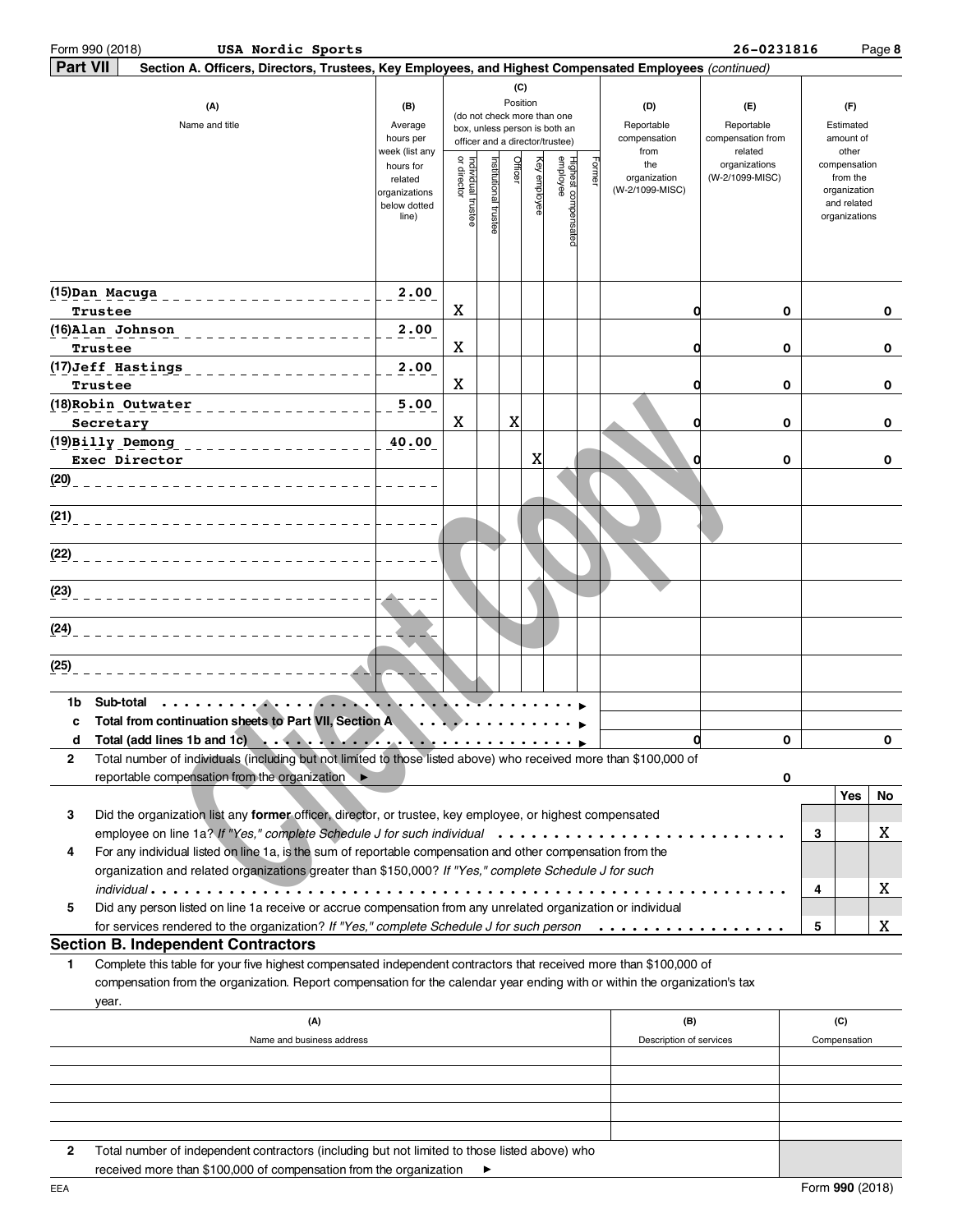| Form 990 (2018)                                           |    | USA Nordic Sports                                                                                                     |               |                      |                      |                                                    | 26-0231816                              | Page 9                                                           |
|-----------------------------------------------------------|----|-----------------------------------------------------------------------------------------------------------------------|---------------|----------------------|----------------------|----------------------------------------------------|-----------------------------------------|------------------------------------------------------------------|
| Part VIII                                                 |    | <b>Statement of Revenue</b>                                                                                           |               |                      |                      |                                                    |                                         |                                                                  |
|                                                           |    | Check if Schedule O contains a response or note to any line in this Part VIII                                         |               |                      | (A)<br>Total revenue | (B)<br>Related or<br>exempt<br>function<br>revenue | (C)<br>Unrelated<br>business<br>revenue | (D)<br>Revenue<br>excluded from tax<br>under sections<br>512-514 |
|                                                           | 1a | Federated campaigns $\dots \dots$                                                                                     | 1a            | 1,279,602            |                      |                                                    |                                         |                                                                  |
| Contributions, Gifts, Grants<br>and Other Similar Amounts | b  | Membership dues                                                                                                       | 1b            | 31,000               |                      |                                                    |                                         |                                                                  |
|                                                           | c  | Fundraising events                                                                                                    | 1c            | 352,328              |                      |                                                    |                                         |                                                                  |
|                                                           | d  | Related organizations                                                                                                 | 1d            |                      |                      |                                                    |                                         |                                                                  |
|                                                           | е  | Government grants (contributions)                                                                                     | 1e            | 107,268              |                      |                                                    |                                         |                                                                  |
|                                                           | f. | All other contributions, gifts, grants,                                                                               |               |                      |                      |                                                    |                                         |                                                                  |
|                                                           |    | and similar amounts not included above                                                                                | 1f            | 201,528              |                      |                                                    |                                         |                                                                  |
|                                                           | g  | Noncash contributions included in lines 1a-1f: \$                                                                     |               |                      |                      |                                                    |                                         |                                                                  |
|                                                           | h. | Total. Add lines 1a-1f ▶                                                                                              |               |                      | 1,971,726            |                                                    |                                         |                                                                  |
|                                                           |    |                                                                                                                       |               | <b>Business Code</b> |                      |                                                    |                                         |                                                                  |
|                                                           | 2a |                                                                                                                       |               |                      |                      |                                                    |                                         |                                                                  |
| Program Service Revenue                                   | b  |                                                                                                                       |               |                      |                      |                                                    |                                         |                                                                  |
|                                                           | с  |                                                                                                                       |               |                      |                      |                                                    |                                         |                                                                  |
|                                                           | d  |                                                                                                                       |               |                      |                      |                                                    |                                         |                                                                  |
|                                                           | е  |                                                                                                                       |               |                      |                      |                                                    |                                         |                                                                  |
|                                                           |    | f All other program service revenue $\dots \dots$                                                                     |               |                      |                      |                                                    |                                         |                                                                  |
|                                                           |    | g Total. Add lines 2a-2f $\ldots$                                                                                     |               |                      |                      |                                                    |                                         |                                                                  |
|                                                           |    |                                                                                                                       |               |                      |                      |                                                    |                                         |                                                                  |
|                                                           | 3  | Investment income (including dividends, interest,<br>and other similar amounts) $\dots \dots \dots \dots \dots \dots$ |               |                      |                      |                                                    |                                         |                                                                  |
|                                                           | 4  | Income from investment of tax-exempt bond proceeds                                                                    |               | $\rightarrow$        |                      |                                                    |                                         |                                                                  |
|                                                           | 5  |                                                                                                                       |               |                      |                      |                                                    |                                         |                                                                  |
|                                                           |    | (i) Real                                                                                                              |               | (ii) Personal        |                      |                                                    |                                         |                                                                  |
|                                                           |    | 6a Gross rents $\ldots \ldots$                                                                                        |               |                      |                      |                                                    |                                         |                                                                  |
|                                                           |    | <b>b</b> Less: rental expenses $\cdots$                                                                               |               |                      |                      |                                                    |                                         |                                                                  |
|                                                           |    | <b>c</b> Rental income or (loss) $\cdot \cdot \cdot$                                                                  |               |                      |                      |                                                    |                                         |                                                                  |
|                                                           |    |                                                                                                                       |               |                      |                      |                                                    |                                         |                                                                  |
|                                                           |    | (i) Securities                                                                                                        |               | (ii) Other           |                      |                                                    |                                         |                                                                  |
|                                                           |    | <b>7a</b> Gross amount from sales of<br>assets other than inventory                                                   |               |                      |                      |                                                    |                                         |                                                                  |
|                                                           |    |                                                                                                                       |               |                      |                      |                                                    |                                         |                                                                  |
|                                                           |    | <b>b</b> Less: cost or other basis<br>and sales expenses                                                              |               |                      |                      |                                                    |                                         |                                                                  |
|                                                           |    | c Gain or (loss) $\cdots$ .                                                                                           |               |                      |                      |                                                    |                                         |                                                                  |
|                                                           |    |                                                                                                                       | $\sim$ $\sim$ | ▶                    |                      |                                                    |                                         |                                                                  |
|                                                           |    | <b>d</b> Net gain or (loss) $\cdots$<br><b>8a</b> Gross income from fundraising                                       |               |                      |                      |                                                    |                                         |                                                                  |
|                                                           |    | events (not including \$<br>352,328                                                                                   |               |                      |                      |                                                    |                                         |                                                                  |
|                                                           |    |                                                                                                                       |               |                      |                      |                                                    |                                         |                                                                  |
|                                                           |    | of contributions reported on line 1c).                                                                                |               |                      |                      |                                                    |                                         |                                                                  |
| <b>Other Revenue</b>                                      |    | See Part IV, line 18 a<br>b Less: direct expenses b                                                                   |               |                      |                      |                                                    |                                         |                                                                  |
|                                                           |    |                                                                                                                       |               |                      |                      |                                                    |                                         |                                                                  |
|                                                           |    | c Net income or (loss) from fundraising events ▶                                                                      |               |                      |                      |                                                    |                                         |                                                                  |
|                                                           |    | 9a Gross income from gaming activities.                                                                               |               |                      |                      |                                                    |                                         |                                                                  |
|                                                           |    | See Part IV, line 19 a                                                                                                |               |                      |                      |                                                    |                                         |                                                                  |
|                                                           |    | b Less: direct expenses b                                                                                             |               |                      |                      |                                                    |                                         |                                                                  |
|                                                           |    | c Net income or (loss) from gaming activities ▶                                                                       |               |                      |                      |                                                    |                                         |                                                                  |
|                                                           |    | 10a Gross sales of inventory, less                                                                                    |               |                      |                      |                                                    |                                         |                                                                  |
|                                                           |    | returns and allowances $\dots \dots \dots$ a                                                                          |               |                      |                      |                                                    |                                         |                                                                  |
|                                                           |    | b Less: cost of goods sold b                                                                                          |               | 96,216               |                      |                                                    |                                         |                                                                  |
|                                                           |    | c Net income or (loss) from sales of inventory $\dots \dots \dots$                                                    |               |                      | (96, 216)            | (96, 216)                                          |                                         |                                                                  |
|                                                           |    | Miscellaneous Revenue                                                                                                 |               | <b>Business Code</b> |                      |                                                    |                                         |                                                                  |
|                                                           |    |                                                                                                                       |               |                      |                      |                                                    |                                         |                                                                  |
|                                                           | b  |                                                                                                                       |               |                      |                      |                                                    |                                         |                                                                  |
|                                                           | c  | <u> 1980 - Andrea Andrew Maria (h. 1980).</u>                                                                         |               |                      |                      |                                                    |                                         |                                                                  |
|                                                           |    | d All other revenue                                                                                                   |               |                      |                      |                                                    |                                         |                                                                  |
|                                                           |    | e Total. Add lines 11a-11d ▶                                                                                          |               |                      |                      |                                                    |                                         |                                                                  |
|                                                           |    |                                                                                                                       |               |                      | 1,875,510            | (96, 216)                                          |                                         | d<br>0                                                           |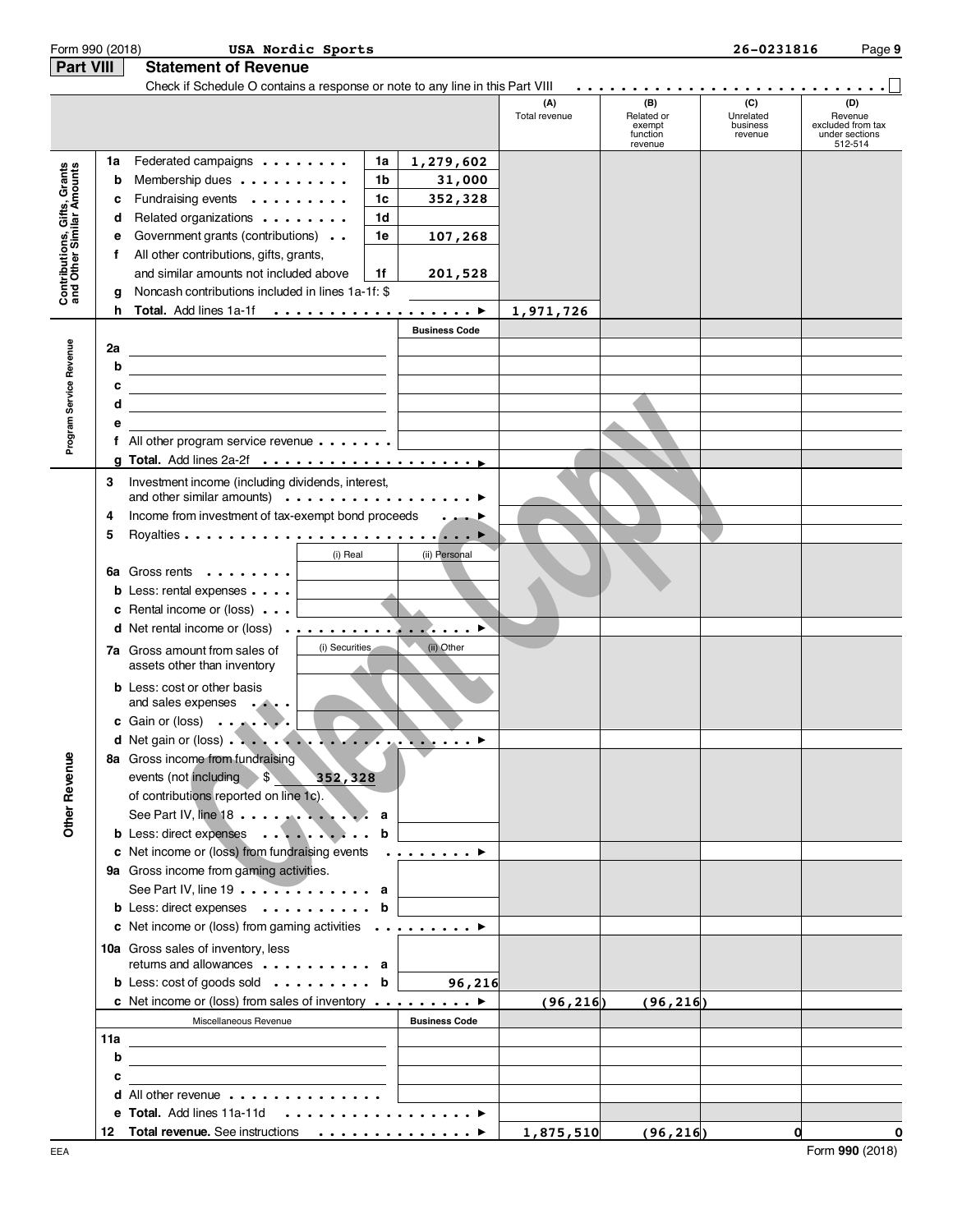**Part IX Statement of Functional Expenses**

| Check if Schedule O contains a response or note to any line in this Part IX<br>.<br>(B)<br>(C)<br>(A)<br>Do not include amounts reported on lines 6b, 7b,<br>Total expenses<br>Program service<br>Management and<br>8b, 9b, and 10b of Part VIII.<br>expenses<br>general expenses<br>Grants and other assistance to domestic organizations<br>1<br>and domestic governments. See Part IV, line 21<br>Grants and other assistance to domestic<br>2<br>individuals. See Part IV, line 22<br>3<br>Grants and other assistance to foreign<br>organizations, foreign governments, and foreign<br>individuals. See Part IV, lines 15 and 16<br>Benefits paid to or for members<br>4<br>5<br>Compensation of current officers, directors,<br>trustees, and key employees $\dots \dots$<br>6<br>Compensation not included above, to disqualified<br>persons (as defined under section $4958(f)(1)$ ) and<br>persons described in section $4958(c)(3)(B) \cdot \cdot \cdot \cdot \cdot$<br>7<br>Other salaries and wages<br>908,789<br>782,836<br>91,303<br>.<br>8<br>Pension plan accruals and contributions (include<br>section 401(k) and 403(b) employer contributions)<br>$\ddot{\phantom{a}}$<br>9<br>Other employee benefits<br>79,981<br>10<br>107,761<br>16,782<br>Fees for services (non-employees):<br>11<br>а<br>12,530<br>Legal<br>12,530<br>$Accounting \dots \dots \dots \dots \dots \dots \dots \dots \dots$ | (D)<br>Fundraising<br>expenses |
|---------------------------------------------------------------------------------------------------------------------------------------------------------------------------------------------------------------------------------------------------------------------------------------------------------------------------------------------------------------------------------------------------------------------------------------------------------------------------------------------------------------------------------------------------------------------------------------------------------------------------------------------------------------------------------------------------------------------------------------------------------------------------------------------------------------------------------------------------------------------------------------------------------------------------------------------------------------------------------------------------------------------------------------------------------------------------------------------------------------------------------------------------------------------------------------------------------------------------------------------------------------------------------------------------------------------------------------------------------------------------------------------------------------------|--------------------------------|
|                                                                                                                                                                                                                                                                                                                                                                                                                                                                                                                                                                                                                                                                                                                                                                                                                                                                                                                                                                                                                                                                                                                                                                                                                                                                                                                                                                                                                     |                                |
|                                                                                                                                                                                                                                                                                                                                                                                                                                                                                                                                                                                                                                                                                                                                                                                                                                                                                                                                                                                                                                                                                                                                                                                                                                                                                                                                                                                                                     |                                |
|                                                                                                                                                                                                                                                                                                                                                                                                                                                                                                                                                                                                                                                                                                                                                                                                                                                                                                                                                                                                                                                                                                                                                                                                                                                                                                                                                                                                                     |                                |
|                                                                                                                                                                                                                                                                                                                                                                                                                                                                                                                                                                                                                                                                                                                                                                                                                                                                                                                                                                                                                                                                                                                                                                                                                                                                                                                                                                                                                     |                                |
|                                                                                                                                                                                                                                                                                                                                                                                                                                                                                                                                                                                                                                                                                                                                                                                                                                                                                                                                                                                                                                                                                                                                                                                                                                                                                                                                                                                                                     |                                |
|                                                                                                                                                                                                                                                                                                                                                                                                                                                                                                                                                                                                                                                                                                                                                                                                                                                                                                                                                                                                                                                                                                                                                                                                                                                                                                                                                                                                                     |                                |
|                                                                                                                                                                                                                                                                                                                                                                                                                                                                                                                                                                                                                                                                                                                                                                                                                                                                                                                                                                                                                                                                                                                                                                                                                                                                                                                                                                                                                     |                                |
|                                                                                                                                                                                                                                                                                                                                                                                                                                                                                                                                                                                                                                                                                                                                                                                                                                                                                                                                                                                                                                                                                                                                                                                                                                                                                                                                                                                                                     |                                |
|                                                                                                                                                                                                                                                                                                                                                                                                                                                                                                                                                                                                                                                                                                                                                                                                                                                                                                                                                                                                                                                                                                                                                                                                                                                                                                                                                                                                                     |                                |
|                                                                                                                                                                                                                                                                                                                                                                                                                                                                                                                                                                                                                                                                                                                                                                                                                                                                                                                                                                                                                                                                                                                                                                                                                                                                                                                                                                                                                     |                                |
|                                                                                                                                                                                                                                                                                                                                                                                                                                                                                                                                                                                                                                                                                                                                                                                                                                                                                                                                                                                                                                                                                                                                                                                                                                                                                                                                                                                                                     |                                |
|                                                                                                                                                                                                                                                                                                                                                                                                                                                                                                                                                                                                                                                                                                                                                                                                                                                                                                                                                                                                                                                                                                                                                                                                                                                                                                                                                                                                                     |                                |
|                                                                                                                                                                                                                                                                                                                                                                                                                                                                                                                                                                                                                                                                                                                                                                                                                                                                                                                                                                                                                                                                                                                                                                                                                                                                                                                                                                                                                     |                                |
|                                                                                                                                                                                                                                                                                                                                                                                                                                                                                                                                                                                                                                                                                                                                                                                                                                                                                                                                                                                                                                                                                                                                                                                                                                                                                                                                                                                                                     |                                |
|                                                                                                                                                                                                                                                                                                                                                                                                                                                                                                                                                                                                                                                                                                                                                                                                                                                                                                                                                                                                                                                                                                                                                                                                                                                                                                                                                                                                                     |                                |
|                                                                                                                                                                                                                                                                                                                                                                                                                                                                                                                                                                                                                                                                                                                                                                                                                                                                                                                                                                                                                                                                                                                                                                                                                                                                                                                                                                                                                     |                                |
|                                                                                                                                                                                                                                                                                                                                                                                                                                                                                                                                                                                                                                                                                                                                                                                                                                                                                                                                                                                                                                                                                                                                                                                                                                                                                                                                                                                                                     |                                |
|                                                                                                                                                                                                                                                                                                                                                                                                                                                                                                                                                                                                                                                                                                                                                                                                                                                                                                                                                                                                                                                                                                                                                                                                                                                                                                                                                                                                                     | 34,650                         |
|                                                                                                                                                                                                                                                                                                                                                                                                                                                                                                                                                                                                                                                                                                                                                                                                                                                                                                                                                                                                                                                                                                                                                                                                                                                                                                                                                                                                                     |                                |
|                                                                                                                                                                                                                                                                                                                                                                                                                                                                                                                                                                                                                                                                                                                                                                                                                                                                                                                                                                                                                                                                                                                                                                                                                                                                                                                                                                                                                     |                                |
|                                                                                                                                                                                                                                                                                                                                                                                                                                                                                                                                                                                                                                                                                                                                                                                                                                                                                                                                                                                                                                                                                                                                                                                                                                                                                                                                                                                                                     |                                |
|                                                                                                                                                                                                                                                                                                                                                                                                                                                                                                                                                                                                                                                                                                                                                                                                                                                                                                                                                                                                                                                                                                                                                                                                                                                                                                                                                                                                                     | 10,998                         |
|                                                                                                                                                                                                                                                                                                                                                                                                                                                                                                                                                                                                                                                                                                                                                                                                                                                                                                                                                                                                                                                                                                                                                                                                                                                                                                                                                                                                                     |                                |
|                                                                                                                                                                                                                                                                                                                                                                                                                                                                                                                                                                                                                                                                                                                                                                                                                                                                                                                                                                                                                                                                                                                                                                                                                                                                                                                                                                                                                     |                                |
|                                                                                                                                                                                                                                                                                                                                                                                                                                                                                                                                                                                                                                                                                                                                                                                                                                                                                                                                                                                                                                                                                                                                                                                                                                                                                                                                                                                                                     |                                |
|                                                                                                                                                                                                                                                                                                                                                                                                                                                                                                                                                                                                                                                                                                                                                                                                                                                                                                                                                                                                                                                                                                                                                                                                                                                                                                                                                                                                                     |                                |
|                                                                                                                                                                                                                                                                                                                                                                                                                                                                                                                                                                                                                                                                                                                                                                                                                                                                                                                                                                                                                                                                                                                                                                                                                                                                                                                                                                                                                     |                                |
| Professional fundraising services. See Part IV, line 17 .<br>е                                                                                                                                                                                                                                                                                                                                                                                                                                                                                                                                                                                                                                                                                                                                                                                                                                                                                                                                                                                                                                                                                                                                                                                                                                                                                                                                                      |                                |
| Investment management fees $\dots \dots \dots \dots$<br>f                                                                                                                                                                                                                                                                                                                                                                                                                                                                                                                                                                                                                                                                                                                                                                                                                                                                                                                                                                                                                                                                                                                                                                                                                                                                                                                                                           |                                |
| Other. (If line 11g amount exceeds 10% of line 25, column<br>g                                                                                                                                                                                                                                                                                                                                                                                                                                                                                                                                                                                                                                                                                                                                                                                                                                                                                                                                                                                                                                                                                                                                                                                                                                                                                                                                                      |                                |
| (A) amount, list line 11g expenses on Schedule O.)<br>56,250                                                                                                                                                                                                                                                                                                                                                                                                                                                                                                                                                                                                                                                                                                                                                                                                                                                                                                                                                                                                                                                                                                                                                                                                                                                                                                                                                        | 56,250                         |
| Advertising and promotion<br>12<br>64,813<br>6,094<br>39,950                                                                                                                                                                                                                                                                                                                                                                                                                                                                                                                                                                                                                                                                                                                                                                                                                                                                                                                                                                                                                                                                                                                                                                                                                                                                                                                                                        | 18,769                         |
| 3,095<br>13<br>Office expenses $\dots \dots \dots \dots \dots \dots$                                                                                                                                                                                                                                                                                                                                                                                                                                                                                                                                                                                                                                                                                                                                                                                                                                                                                                                                                                                                                                                                                                                                                                                                                                                                                                                                                | 3,095                          |
| 16,444<br>14<br>Information technology<br>16,444                                                                                                                                                                                                                                                                                                                                                                                                                                                                                                                                                                                                                                                                                                                                                                                                                                                                                                                                                                                                                                                                                                                                                                                                                                                                                                                                                                    |                                |
| 15<br>Royalties                                                                                                                                                                                                                                                                                                                                                                                                                                                                                                                                                                                                                                                                                                                                                                                                                                                                                                                                                                                                                                                                                                                                                                                                                                                                                                                                                                                                     |                                |
| 37,253<br>16<br>37,253                                                                                                                                                                                                                                                                                                                                                                                                                                                                                                                                                                                                                                                                                                                                                                                                                                                                                                                                                                                                                                                                                                                                                                                                                                                                                                                                                                                              |                                |
| 17<br>243,764<br>243,764                                                                                                                                                                                                                                                                                                                                                                                                                                                                                                                                                                                                                                                                                                                                                                                                                                                                                                                                                                                                                                                                                                                                                                                                                                                                                                                                                                                            |                                |
| 18<br>Payments of travel or entertainment expenses                                                                                                                                                                                                                                                                                                                                                                                                                                                                                                                                                                                                                                                                                                                                                                                                                                                                                                                                                                                                                                                                                                                                                                                                                                                                                                                                                                  |                                |
| for any federal, state, or local public officials                                                                                                                                                                                                                                                                                                                                                                                                                                                                                                                                                                                                                                                                                                                                                                                                                                                                                                                                                                                                                                                                                                                                                                                                                                                                                                                                                                   |                                |
| Conferences, conventions, and meetings<br>19                                                                                                                                                                                                                                                                                                                                                                                                                                                                                                                                                                                                                                                                                                                                                                                                                                                                                                                                                                                                                                                                                                                                                                                                                                                                                                                                                                        |                                |
| 20<br>Interest<br>16,063<br>16,063                                                                                                                                                                                                                                                                                                                                                                                                                                                                                                                                                                                                                                                                                                                                                                                                                                                                                                                                                                                                                                                                                                                                                                                                                                                                                                                                                                                  |                                |
| Payments to affiliates<br>21                                                                                                                                                                                                                                                                                                                                                                                                                                                                                                                                                                                                                                                                                                                                                                                                                                                                                                                                                                                                                                                                                                                                                                                                                                                                                                                                                                                        |                                |
| Depreciation, depletion, and amortization<br>22                                                                                                                                                                                                                                                                                                                                                                                                                                                                                                                                                                                                                                                                                                                                                                                                                                                                                                                                                                                                                                                                                                                                                                                                                                                                                                                                                                     |                                |
| 23<br>$Insurance$<br>12,785<br>12,785                                                                                                                                                                                                                                                                                                                                                                                                                                                                                                                                                                                                                                                                                                                                                                                                                                                                                                                                                                                                                                                                                                                                                                                                                                                                                                                                                                               |                                |
| Other expenses. Itemize expenses not covered<br>24                                                                                                                                                                                                                                                                                                                                                                                                                                                                                                                                                                                                                                                                                                                                                                                                                                                                                                                                                                                                                                                                                                                                                                                                                                                                                                                                                                  |                                |
| above (List miscellaneous expenses in line 24e. If                                                                                                                                                                                                                                                                                                                                                                                                                                                                                                                                                                                                                                                                                                                                                                                                                                                                                                                                                                                                                                                                                                                                                                                                                                                                                                                                                                  |                                |
| line 24e amount exceeds 10% of line 25, column                                                                                                                                                                                                                                                                                                                                                                                                                                                                                                                                                                                                                                                                                                                                                                                                                                                                                                                                                                                                                                                                                                                                                                                                                                                                                                                                                                      |                                |
| (A) amount, list line 24e expenses on Schedule O.)                                                                                                                                                                                                                                                                                                                                                                                                                                                                                                                                                                                                                                                                                                                                                                                                                                                                                                                                                                                                                                                                                                                                                                                                                                                                                                                                                                  |                                |
|                                                                                                                                                                                                                                                                                                                                                                                                                                                                                                                                                                                                                                                                                                                                                                                                                                                                                                                                                                                                                                                                                                                                                                                                                                                                                                                                                                                                                     |                                |
| a Program Expense<br>648,085<br>648,085                                                                                                                                                                                                                                                                                                                                                                                                                                                                                                                                                                                                                                                                                                                                                                                                                                                                                                                                                                                                                                                                                                                                                                                                                                                                                                                                                                             |                                |
| Post/Print/Tele/Bank/License<br>12,064<br>12,064                                                                                                                                                                                                                                                                                                                                                                                                                                                                                                                                                                                                                                                                                                                                                                                                                                                                                                                                                                                                                                                                                                                                                                                                                                                                                                                                                                    |                                |
| Supplies<br>10,580<br>10,580                                                                                                                                                                                                                                                                                                                                                                                                                                                                                                                                                                                                                                                                                                                                                                                                                                                                                                                                                                                                                                                                                                                                                                                                                                                                                                                                                                                        |                                |
| Events<br>175,600<br>110,538<br>d                                                                                                                                                                                                                                                                                                                                                                                                                                                                                                                                                                                                                                                                                                                                                                                                                                                                                                                                                                                                                                                                                                                                                                                                                                                                                                                                                                                   | 65,062                         |
| All other expenses<br>е                                                                                                                                                                                                                                                                                                                                                                                                                                                                                                                                                                                                                                                                                                                                                                                                                                                                                                                                                                                                                                                                                                                                                                                                                                                                                                                                                                                             |                                |
| Total functional expenses. Add lines 1 through 24e .<br>25<br>253,224<br>2,325,876<br>1,883,828                                                                                                                                                                                                                                                                                                                                                                                                                                                                                                                                                                                                                                                                                                                                                                                                                                                                                                                                                                                                                                                                                                                                                                                                                                                                                                                     |                                |
| Joint costs. Complete this line only if the<br>26<br>organization reported in column (B) joint costs<br>from a combined educational campaign and                                                                                                                                                                                                                                                                                                                                                                                                                                                                                                                                                                                                                                                                                                                                                                                                                                                                                                                                                                                                                                                                                                                                                                                                                                                                    | 188,824                        |

fundraising solicitation. Check here  $\quadblacktriangleright\ \bigsqcup\ \textsf{if}$ 

following SOP 98-2 (ASC 958-720)  $\ldots \ldots \ldots$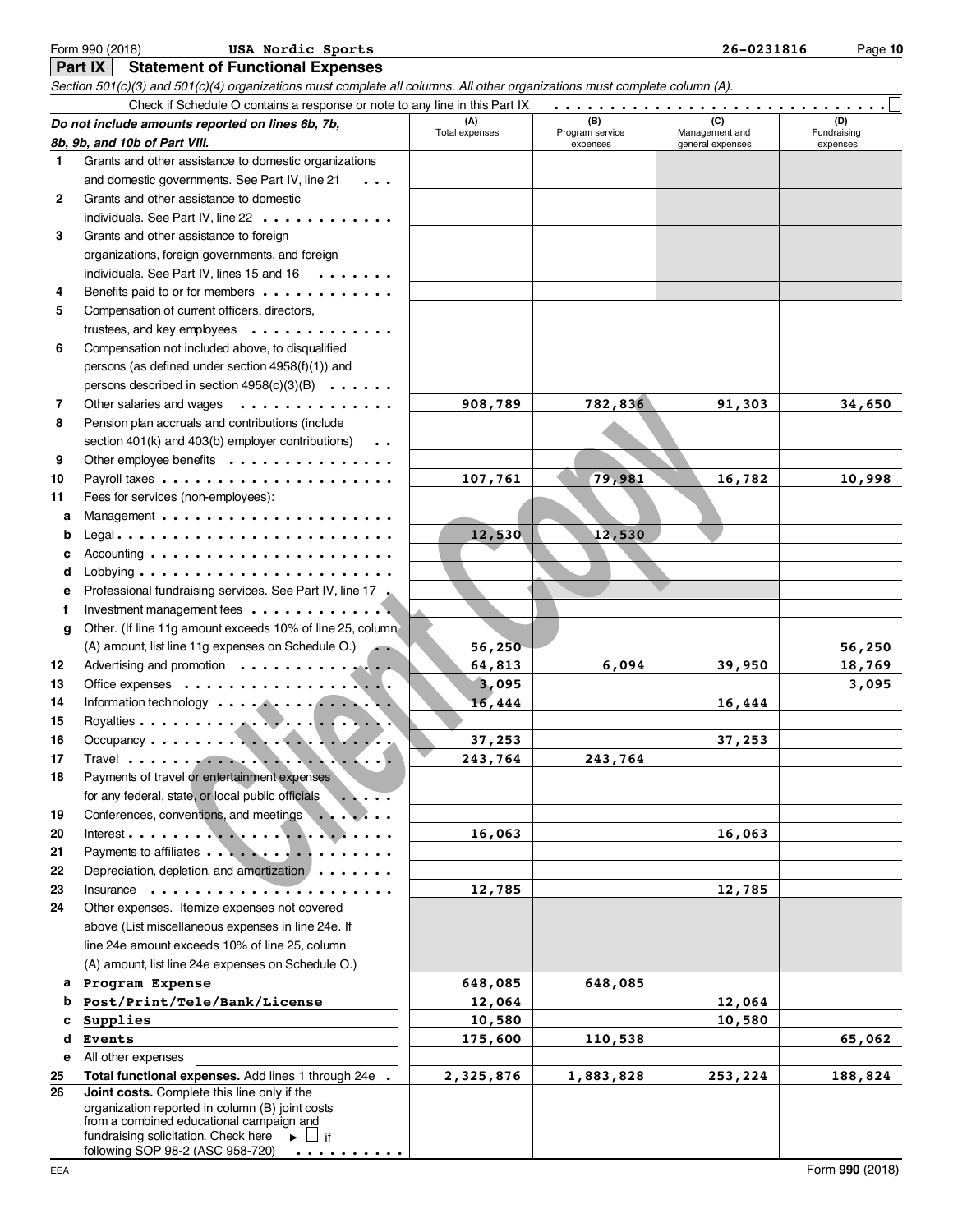**Part X Balance Sheet** 

Check if Schedule O contains a response or note to any line in this Part X

**(A) (B)** Beginning of year  $\parallel$  | End of year **1 1** ........................... Cash - non-interest-bearing **74,002 215,164**  2 Savings and temporary cash investments  $\ldots \ldots \ldots \ldots \ldots \ldots \ldots$  . **97** | 2 | **1,098** 3 Pledges and grants receivable, net  $\dots\dots\dots\dots\dots\dots\dots\dots\dots$ **4 4** Accounts receivable, net ............................. **82,434 8,843 5** Loans and other receivables from current and former officers, directors, trustees, key employees, and highest compensated employees. Complete Part II of Schedule L ............................ **5 6** Loans and other receivables from other disqualified persons (as defined under section 4958(f)(1)), persons described in section 4958(c)(3)(B), and contributing employers and sponsoring organizations of section 501(c)(9) voluntary employees' beneficiary organizations (see instructions). Complete Part II of Schedule L . . . . . . . . . . . . . . . **6 7** Notes and loans receivable, net  $\ldots \ldots \ldots \ldots \ldots \ldots \ldots \ldots$ . **Assets 8 8** Inventories for sale or use ............................ **9 9** Prepaid expenses and deferred charges .....................  **Client Copy 10a** Land, buildings, and equipment: cost or other basis. Complete Part VI of Schedule D .... 10a **53,979 b** Less: accumulated depreciation . . . . . . . . . . 10b **23, 915** 10c 23,915 10c 30,064 **11** Investments - publicly traded securities  $\ldots \ldots \ldots \ldots \ldots \ldots$ **12 12** Investments - other securities. See Part IV, line 11 ................ **13 13** Investments - program-related. See Part IV, line 11 ................ **14 14** Intangible assets ................................. **15 15** Other assets. See Part IV, line 11 ......................... **30,063 16 16 Total assets.** Add lines 1 through 15 (must equal line 34) ............. **186,596 255,169 17 17** Accounts payable and accrued expenses ..................... **141,755 349,266 18 18** Grants payable .................................. **19 19** Deferred revenue ................................ **20 20** Tax-exempt bond liabilities ............................ ....... **21 21** Escrow or custodial account liability. Complete Part IV of Schedule D **22** Loans and other payables to current and former officers, directors, Liabilities **Liabilities** trustees, key employees, highest compensated employees, and disqualified persons. Complete Part II of Schedule L **96,450 256,518**  ............... **22** 23 Secured mortgages and notes payable to unrelated third parties  $\ldots \ldots \ldots$ **24 24** Unsecured notes and loans payable to unrelated third parties ........... **66,830 255,806 25** Other liabilities (including federal income tax, payables to related third parties, and other liabilities not included on lines 17-24). Complete Part X of Schedule D .................................. **25 26 26 Total liabilities.** Add lines 17 through 25 ..................... **305,035 861,590**  Organizations that follow SFAS 117 (ASC 958), check here  $\rightarrow \boxed{\times}$  and **complete lines 27 through 29, and lines 33 and 34.** Net Assets or Fund Balances **Net Assets or Fund Balances (118,439) (606,421)** 27 Unrestricted net assets  $\ldots\ldots\ldots\ldots\ldots\ldots\ldots\ldots\ldots\ldots\ldots\ldots\qquad(118\,439)$  27 28 Temporarily restricted net assets  $\ldots\ldots\ldots\ldots\ldots\ldots\ldots\ldots\ldots\ldots$ 29 Permanently restricted net assets  $\ldots\ldots\ldots\ldots\ldots\ldots\ldots\ldots\ldots$ **Organizations that do not follow SFAS 117 (ASC 958), check here and complete lines 30 through 34. 30 30** Capital stock or trust principal, or current funds .................. .......... **31 31** Paid-in or capital surplus, or land, building, or equipment fund **32 32** Retained earnings, endowment, accumulated income, or other funds ....... **(118,439) (606,421)**  $\texttt{33} \quad \text{Total net assets or fund balances } \dots \dots \dots \dots \dots \dots \dots \dots \dots \quad \textbf{(118,439)} \mid \text{33}$ 34 Total liabilities and net assets/fund balances  $\, \ldots \ldots \ldots \ldots \ldots \ldots \, \, \ldots \, \, \vert \qquad \qquad \, \, 186\, , 596 \, \vert \, \, 34$ **186,596 255,169** EEA Form **990** (2018)

Form 990 (2018) Page **11 USA Nordic Sports 26-0231816**

.............................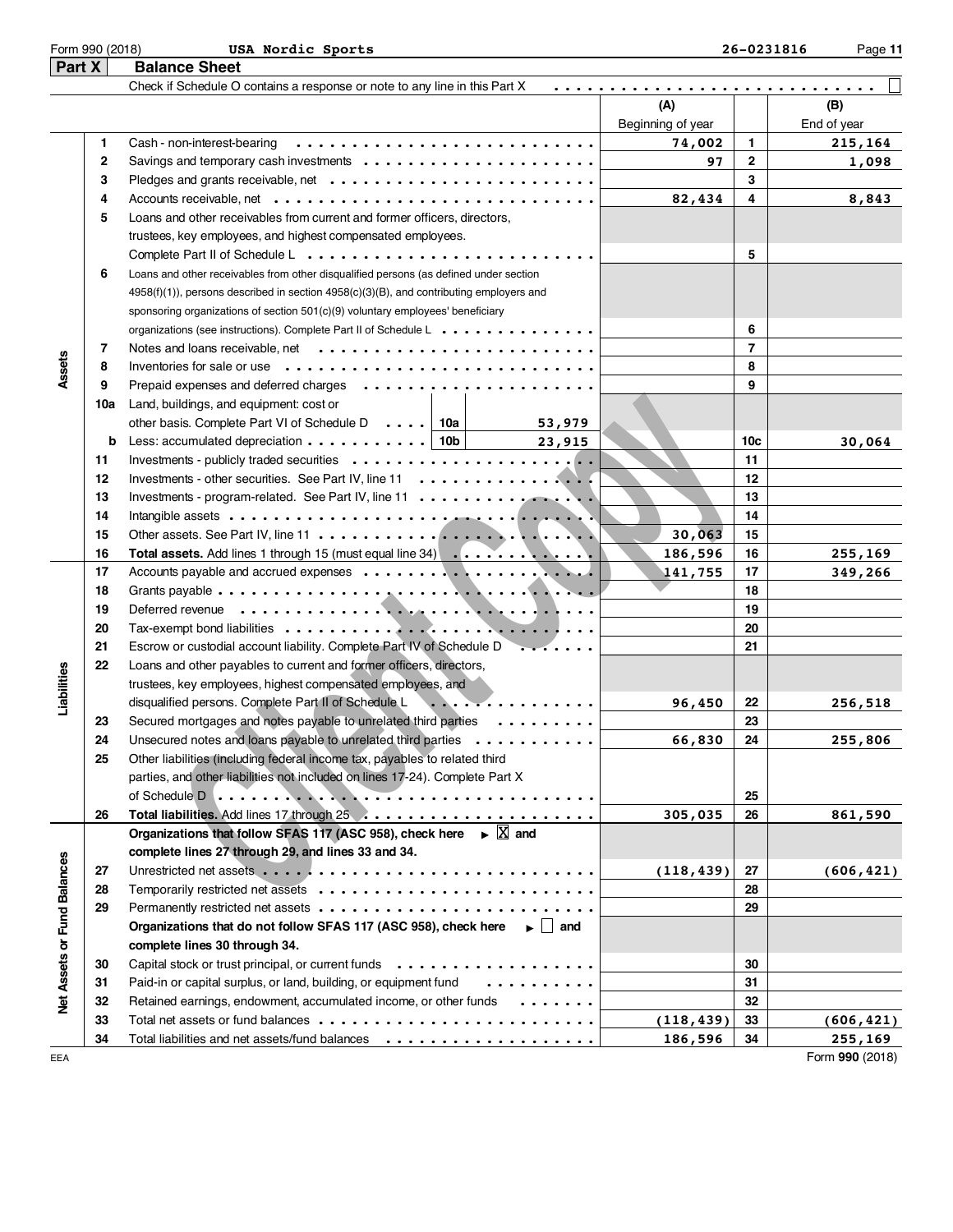|     | Form 990 (2018)<br>USA Nordic Sports                                                                                  | 26-0231816     |    |                 | Page 12 |
|-----|-----------------------------------------------------------------------------------------------------------------------|----------------|----|-----------------|---------|
|     | Part XI<br><b>Reconciliation of Net Assets</b>                                                                        |                |    |                 |         |
|     | Check if Schedule O contains a response or note to any line in this Part XI                                           |                |    |                 |         |
| 1   |                                                                                                                       | 1.             |    | 1,875,510       |         |
| 2   |                                                                                                                       | $\mathbf{2}$   |    | 2,325,876       |         |
| 3   | Revenue less expenses. Subtract line 2 from line 1                                                                    | 3              |    | (450, 366)      |         |
| 4   | Net assets or fund balances at beginning of year (must equal Part X, line 33, column (A))                             | 4              |    | (118, 439)      |         |
| 5   | Net unrealized gains (losses) on investments                                                                          | 5              |    |                 |         |
| 6   | Donated services and use of facilities                                                                                | 6              |    |                 |         |
| 7   | Investment expenses                                                                                                   | $\overline{7}$ |    |                 |         |
| 8   |                                                                                                                       | 8              |    | (37, 616)       |         |
| 9   | Other changes in net assets or fund balances (explain in Schedule O)                                                  | 9              |    |                 | 0       |
| 10  | Net assets or fund balances at end of year. Combine lines 3 through 9 (must equal Part X, line                        |                |    |                 |         |
|     |                                                                                                                       | 10             |    | (606, 421)      |         |
|     | <b>Part XII</b><br><b>Financial Statements and Reporting</b>                                                          |                |    |                 |         |
|     | Check if Schedule O contains a response or note to any line in this Part XII                                          |                |    |                 |         |
|     |                                                                                                                       |                |    | Yes             | No      |
| 1   | X<br>Cash<br>Accrual<br>Other<br>Accounting method used to prepare the Form 990:                                      |                |    |                 |         |
|     | If the organization changed its method of accounting from a prior year or checked "Other," explain in                 |                |    |                 |         |
|     | Schedule O.                                                                                                           |                |    |                 |         |
|     | 2a Were the organization's financial statements compiled or reviewed by an independent accountant?                    |                | 2a | X               |         |
|     | If "Yes," check a box below to indicate whether the financial statements for the year were compiled or                |                |    |                 |         |
|     | reviewed on a separate basis, consolidated basis, or both:                                                            |                |    |                 |         |
|     | ΙX<br>Separate basis<br>Consolidated basis<br>Both consolidated and separate basis<br>$\perp$<br>$\perp$              |                |    |                 |         |
|     | <b>b</b> Were the organization's financial statements audited by an independent accountant?                           |                | 2b |                 | X       |
|     | If "Yes," check a box below to indicate whether the financial statements for the year were audited on a               |                |    |                 |         |
|     | separate basis, consolidated basis, or both:                                                                          |                |    |                 |         |
|     | <b>Consolidated basis</b><br>Both consolidated and separate basis<br>Separate basis<br>$\mathbf{1}$                   |                |    |                 |         |
| c   | If "Yes" to line 2a or 2b, does the organization have a committee that assumes responsibility for oversight           |                |    |                 |         |
|     | of the audit, review, or compilation of its financial statements and selection of an independent accountant?          |                | 2c | X               |         |
|     | If the organization changed either its oversight process or selection process during the tax year, explain in         |                |    |                 |         |
|     | Schedule O.                                                                                                           |                |    |                 |         |
|     | 3a As a result of a federal award, was the organization required to undergo an audit or audits as set forth in        |                |    |                 |         |
|     |                                                                                                                       |                | 3a |                 | X       |
|     | <b>b</b> If "Yes," did the organization undergo the required audit or audits? If the organization did not undergo the |                |    |                 |         |
|     | required audit or audits, explain why in Schedule O and describe any steps taken to undergo such audits<br>.          |                | 3b |                 |         |
| EEA |                                                                                                                       |                |    | Form 990 (2018) |         |
|     |                                                                                                                       |                |    |                 |         |
|     |                                                                                                                       |                |    |                 |         |
|     |                                                                                                                       |                |    |                 |         |
|     |                                                                                                                       |                |    |                 |         |
|     |                                                                                                                       |                |    |                 |         |
|     |                                                                                                                       |                |    |                 |         |
|     |                                                                                                                       |                |    |                 |         |
|     |                                                                                                                       |                |    |                 |         |
|     |                                                                                                                       |                |    |                 |         |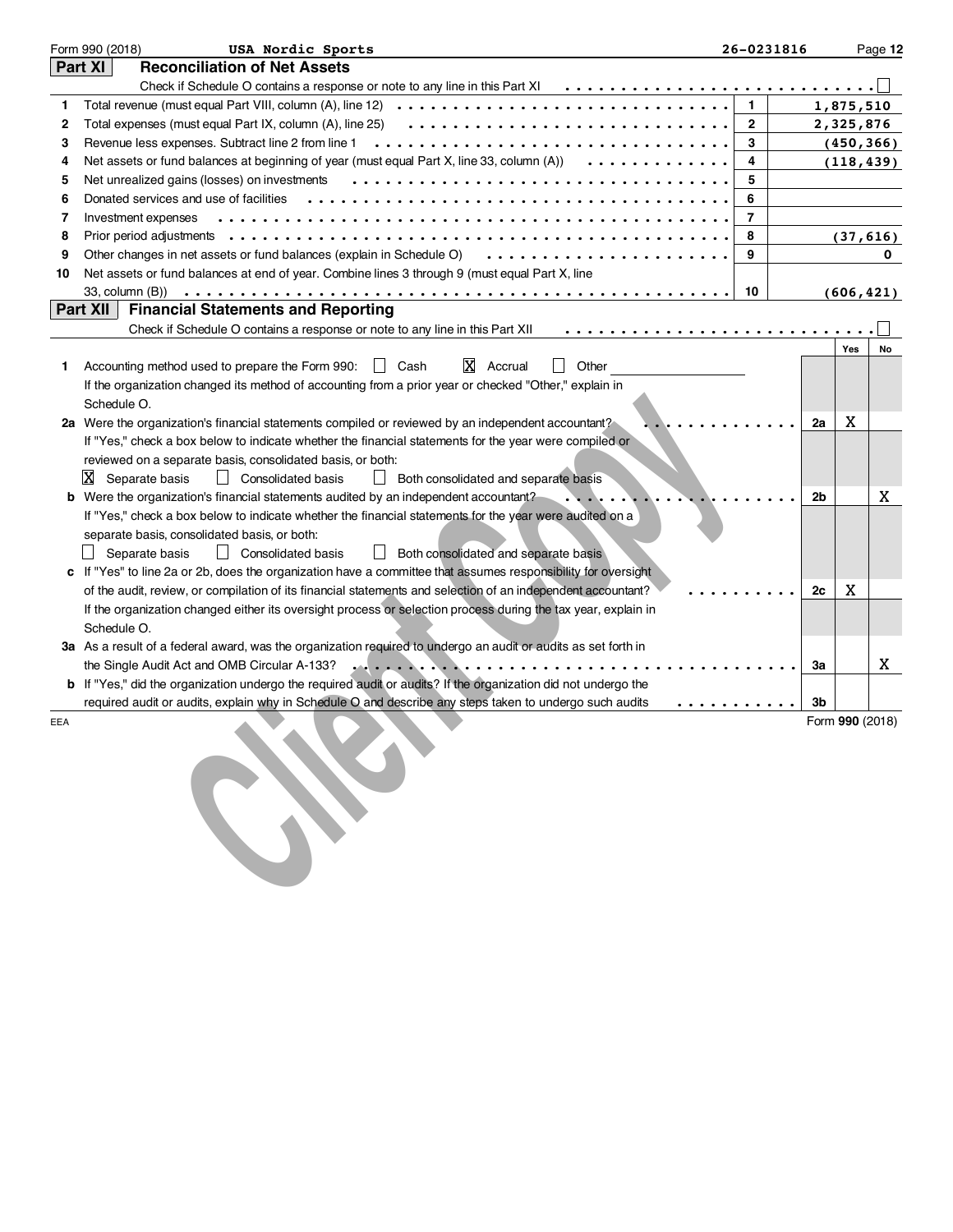| <b>SCHEDULE A</b> |  |
|-------------------|--|
|-------------------|--|

# **Complete if the organization is a section 501(c)(3) organization or a section 4947(a)(1) nonexempt charitable trust.<br>
■ Attach to Form 990 or Form 990-EZ. ● △ Attach to Fublic Altach to Form 990 or Form 990-EZ.**

OMB No. 1545-0047

|  | (Form 990 or 990-EZ)       |
|--|----------------------------|
|  | Department of the Treasury |

Internal Revenue Service

**(D)**

**(E) Total**  $\blacktriangleright$  **Attach to Form 990 or Form 990-EZ.** 

**Inspection**

**Go to** *www.irs.gov/Form990* **for instructions and the latest information.**

|     |                 | Name of the organization                                                                                                            |          |                            |                          |                          | <b>Employer identification number</b> |                    |  |
|-----|-----------------|-------------------------------------------------------------------------------------------------------------------------------------|----------|----------------------------|--------------------------|--------------------------|---------------------------------------|--------------------|--|
|     |                 | USA Nordic Sports                                                                                                                   |          |                            |                          |                          | 26-0231816                            |                    |  |
|     | <b>Part I</b>   | Reason for Public Charity Status (All organizations must complete this part.) See instructions.                                     |          |                            |                          |                          |                                       |                    |  |
|     |                 | The organization is not a private foundation because it is: (For lines 1 through 12, check only one box.)                           |          |                            |                          |                          |                                       |                    |  |
| 1.  |                 | A church, convention of churches, or association of churches described in section 170(b)(1)(A)(i).                                  |          |                            |                          |                          |                                       |                    |  |
| 2   |                 | A school described in section 170(b)(1)(A)(ii). (Attach Schedule E (Form 990 or 990-EZ).)                                           |          |                            |                          |                          |                                       |                    |  |
| 3   |                 | A hospital or a cooperative hospital service organization described in section 170(b)(1)(A)(iii).                                   |          |                            |                          |                          |                                       |                    |  |
| 4   |                 | A medical research organization operated in conjunction with a hospital described in section 170(b)(1)(A)(iii). Enter the           |          |                            |                          |                          |                                       |                    |  |
|     |                 |                                                                                                                                     |          |                            |                          |                          |                                       |                    |  |
|     |                 | hospital's name, city, and state:                                                                                                   |          |                            |                          |                          |                                       |                    |  |
| 5   |                 | An organization operated for the benefit of a college or university owned or operated by a governmental unit described in           |          |                            |                          |                          |                                       |                    |  |
|     |                 | section 170(b)(1)(A)(iv). (Complete Part II.)                                                                                       |          |                            |                          |                          |                                       |                    |  |
| 6   |                 | A federal, state, or local government or governmental unit described in section 170(b)(1)(A)(v).                                    |          |                            |                          |                          |                                       |                    |  |
| 7   | $\vert \ \vert$ | An organization that normally receives a substantial part of its support from a governmental unit or from the general public        |          |                            |                          |                          |                                       |                    |  |
|     |                 | described in section 170(b)(1)(A)(vi). (Complete Part II.)                                                                          |          |                            |                          |                          |                                       |                    |  |
| 8   |                 | A community trust described in section 170(b)(1)(A)(vi). (Complete Part II.)                                                        |          |                            |                          |                          |                                       |                    |  |
| 9   | $\Box$          | An agricultural research organization described in section 170(b)(1)(A)(ix) operated in conjunction with a land-grant college       |          |                            |                          |                          |                                       |                    |  |
|     |                 | or university or a non-land-grant college of agriculture (see instructions). Enter the name, city, and state of the college or      |          |                            |                          |                          |                                       |                    |  |
|     |                 | university:                                                                                                                         |          |                            |                          |                          |                                       |                    |  |
| 10  | X               | An organization that normally receives: (1) more than 33 1/3% of its support from contributions, membership fees, and gross         |          |                            |                          |                          |                                       |                    |  |
|     |                 | receipts from activities related to its exempt functions - subject to certain exceptions, and (2) no more than 33 1/3% of its       |          |                            |                          |                          |                                       |                    |  |
|     |                 | support from gross investment income and unrelated business taxable income (less section 511 tax) from businesses                   |          |                            |                          |                          |                                       |                    |  |
|     |                 | acquired by the organization after June 30, 1975. See section 509(a)(2). (Complete Part III.)                                       |          |                            |                          |                          |                                       |                    |  |
| 11  |                 | An organization organized and operated exclusively to test for public safety. See section 509(a)(4).                                |          |                            |                          |                          |                                       |                    |  |
| 12  |                 | An organization organized and operated exclusively for the benefit of, to perform the functions of, or to carry out the purposes    |          |                            |                          |                          |                                       |                    |  |
|     |                 | of one or more publicly supported organizations described in section 509(a)(1) or section 509(a)(2). See section 509(a)(3).         |          |                            |                          |                          |                                       |                    |  |
|     |                 | Check the box in lines 12a through 12d that describes the type of supporting organization and complete lines 12e, 12f, and 12g.     |          |                            |                          |                          |                                       |                    |  |
|     | a               | Type I. A supporting organization operated, supervised, or controlled by its supported organization(s), typically by giving         |          |                            |                          |                          |                                       |                    |  |
|     |                 | the supported organization(s) the power to regularly appoint or elect a majority of the directors or trustees of the                |          |                            |                          |                          |                                       |                    |  |
|     |                 | supporting organization. You must complete Part IV, Sections A and B.                                                               |          |                            |                          |                          |                                       |                    |  |
|     | b               | $\Box$<br>Type II. A supporting organization supervised or controlled in connection with its supported organization(s), by having   |          |                            |                          |                          |                                       |                    |  |
|     |                 | control or management of the supporting organization vested in the same persons that control or manage the supported                |          |                            |                          |                          |                                       |                    |  |
|     |                 | organization(s). You must complete Part IV, Sections A and C.                                                                       |          |                            |                          |                          |                                       |                    |  |
|     | c               | П<br>Type III functionally integrated. A supporting organization operated in connection with, and functionally integrated with,     |          |                            |                          |                          |                                       |                    |  |
|     |                 | its supported organization(s) (see instructions). You must complete Part IV, Sections A, D, and E.                                  |          |                            |                          |                          |                                       |                    |  |
|     | d               | $\Box$<br>Type III non-functionally integrated. A supporting organization operated in connection with its supported organization(s) |          |                            |                          |                          |                                       |                    |  |
|     |                 | that is not functionally integrated. The organization generally must satisfy a distribution requirement and an attentiveness        |          |                            |                          |                          |                                       |                    |  |
|     |                 | requirement (see instructions). You must complete Part IV, Sections A and D, and Part V.                                            |          |                            |                          |                          |                                       |                    |  |
|     | е               | Check this box if the organization received a written determination from the IRS that it is a Type I, Type II, Type III             |          |                            |                          |                          |                                       |                    |  |
|     |                 | functionally integrated, or Type III non-functionally integrated supporting organization.                                           |          |                            |                          |                          |                                       |                    |  |
|     | f               | Enter the number of supported organizations                                                                                         |          |                            |                          |                          |                                       |                    |  |
|     | g               | Provide the following information about the supported organization(s).                                                              |          |                            |                          |                          |                                       |                    |  |
|     |                 | (i) Name of supported organization                                                                                                  | (ii) EIN | (iii) Type of organization | (iv) Is the organization |                          | (v) Amount of monetary                | (vi) Amount of     |  |
|     |                 |                                                                                                                                     |          | (described on lines 1-10   |                          | listed in your governing | support (see                          | other support (see |  |
|     |                 |                                                                                                                                     |          | above (see instructions))  | document?                |                          | instructions)                         | instructions)      |  |
|     |                 |                                                                                                                                     |          |                            | Yes                      | No                       |                                       |                    |  |
|     |                 |                                                                                                                                     |          |                            |                          |                          |                                       |                    |  |
| (A) |                 |                                                                                                                                     |          |                            |                          |                          |                                       |                    |  |
| (B) |                 |                                                                                                                                     |          |                            |                          |                          |                                       |                    |  |
|     |                 |                                                                                                                                     |          |                            |                          |                          |                                       |                    |  |
| (C) |                 |                                                                                                                                     |          |                            |                          |                          |                                       |                    |  |
|     |                 |                                                                                                                                     |          |                            |                          |                          |                                       |                    |  |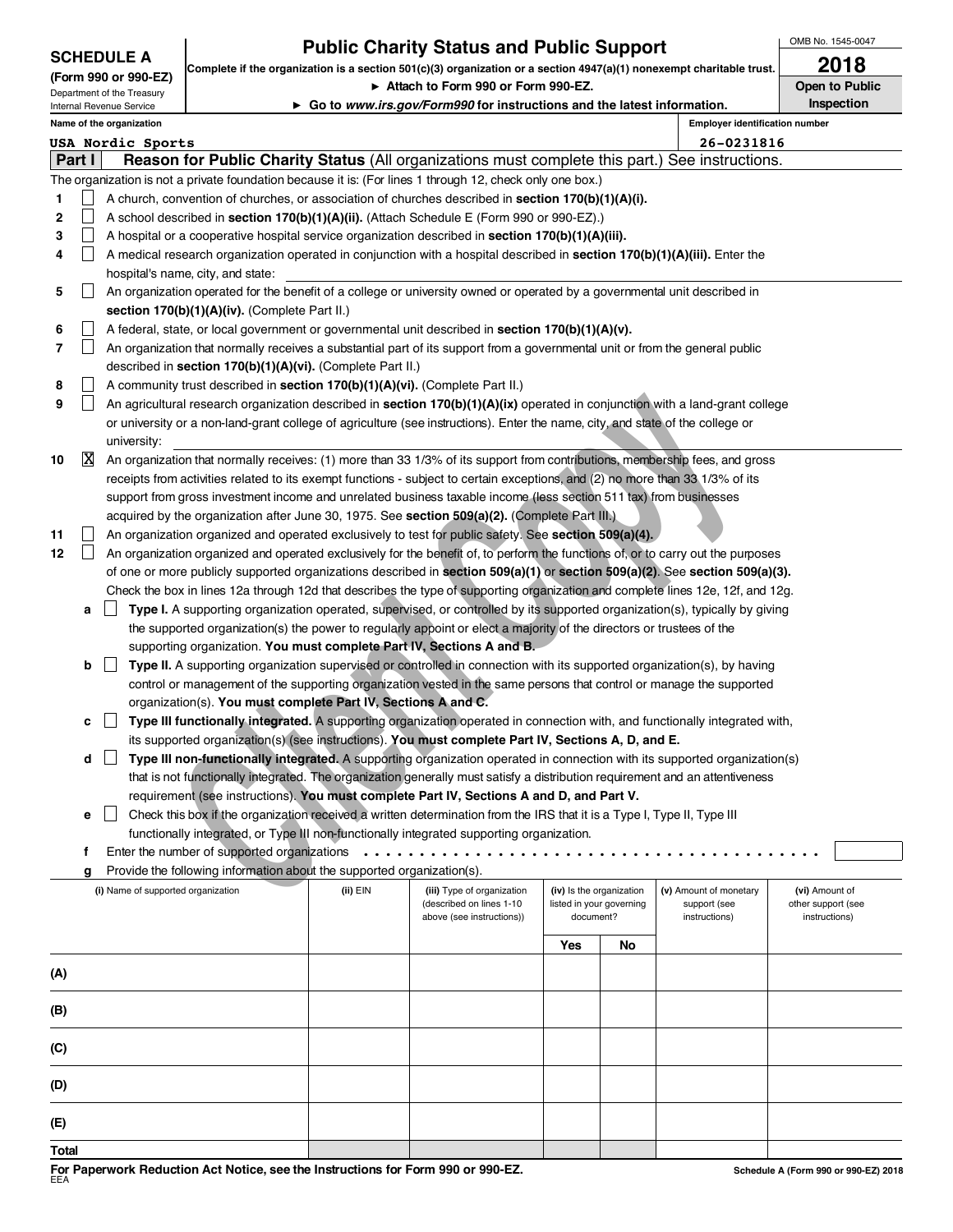|              | Schedule A (Form 990 or 990-EZ) 2018                                                                                                                                                                                           | <b>USA Nordic Sports</b> |          |            |            | 26-0231816 | Page 2                               |
|--------------|--------------------------------------------------------------------------------------------------------------------------------------------------------------------------------------------------------------------------------|--------------------------|----------|------------|------------|------------|--------------------------------------|
|              | Support Schedule for Organizations Described in Sections 170(b)(1)(A)(iv) and 170(b)(1)(A)(vi)<br>Part II                                                                                                                      |                          |          |            |            |            |                                      |
|              | (Complete only if you checked the box on line 5, 7, or 8 of Part I or if the organization failed to qualify under                                                                                                              |                          |          |            |            |            |                                      |
|              | Part III. If the organization fails to qualify under the tests listed below, please complete Part III.)                                                                                                                        |                          |          |            |            |            |                                      |
|              | <b>Section A. Public Support</b>                                                                                                                                                                                               |                          |          |            |            |            |                                      |
|              | Calendar year (or fiscal year beginning in) ►                                                                                                                                                                                  | (a) 2014                 | (b) 2015 | $(c)$ 2016 | $(d)$ 2017 | $(e)$ 2018 | (f) Total                            |
| 1            | Gifts, grants, contributions, and                                                                                                                                                                                              |                          |          |            |            |            |                                      |
|              | membership fees received. (Do not                                                                                                                                                                                              |                          |          |            |            |            |                                      |
|              | include any "unusual grants.")                                                                                                                                                                                                 |                          |          |            |            |            |                                      |
| $\mathbf{2}$ | Tax revenues levied for the                                                                                                                                                                                                    |                          |          |            |            |            |                                      |
|              | organization's benefit and either paid                                                                                                                                                                                         |                          |          |            |            |            |                                      |
|              | to or expended on its behalf                                                                                                                                                                                                   |                          |          |            |            |            |                                      |
| 3            | The value of services or facilities                                                                                                                                                                                            |                          |          |            |            |            |                                      |
|              | furnished by a governmental unit to the                                                                                                                                                                                        |                          |          |            |            |            |                                      |
|              | organization without charge                                                                                                                                                                                                    |                          |          |            |            |            |                                      |
| 4            | Total. Add lines 1 through 3.                                                                                                                                                                                                  |                          |          |            |            |            |                                      |
| 5            | The portion of total contributions by                                                                                                                                                                                          |                          |          |            |            |            |                                      |
|              | each person (other than a                                                                                                                                                                                                      |                          |          |            |            |            |                                      |
|              | governmental unit or publicly                                                                                                                                                                                                  |                          |          |            |            |            |                                      |
|              | supported organization) included on                                                                                                                                                                                            |                          |          |            |            |            |                                      |
|              | line 1 that exceeds 2% of the amount                                                                                                                                                                                           |                          |          |            |            |            |                                      |
|              | shown on line 11, column (f) $\cdots$                                                                                                                                                                                          |                          |          |            |            |            |                                      |
| 6            | Public support. Subtract line 5 from line 4                                                                                                                                                                                    |                          |          |            |            |            |                                      |
|              | <b>Section B. Total Support</b>                                                                                                                                                                                                |                          |          |            |            |            |                                      |
|              | Calendar year (or fiscal year beginning in) ▶                                                                                                                                                                                  | (a) 2014                 | (b) 2015 | $(c)$ 2016 | $(d)$ 2017 | $(e)$ 2018 | (f) Total                            |
| 7            | Amounts from line 4                                                                                                                                                                                                            |                          |          |            |            |            |                                      |
| 8            | Gross income from interest, dividends,                                                                                                                                                                                         |                          |          |            |            |            |                                      |
|              | payments received on securities loans,<br>rents, royalties and income from                                                                                                                                                     |                          |          |            |            |            |                                      |
|              | similar sources $\dots \dots$                                                                                                                                                                                                  |                          |          |            |            |            |                                      |
| 9            | Net income from unrelated business                                                                                                                                                                                             |                          |          |            |            |            |                                      |
|              | activities, whether or not the business                                                                                                                                                                                        |                          |          |            |            |            |                                      |
|              | is regularly carried on $\dots \dots$                                                                                                                                                                                          |                          |          |            |            |            |                                      |
| 10           | Other income. Do not include gain or                                                                                                                                                                                           |                          |          |            |            |            |                                      |
|              | loss from the sale of capital assets                                                                                                                                                                                           |                          |          |            |            |            |                                      |
|              | (Explain in Part VI.)                                                                                                                                                                                                          |                          |          |            |            |            |                                      |
| 11           | Total support. Add lines 7 through 10 .                                                                                                                                                                                        |                          |          |            |            |            |                                      |
| 12           | Gross receipts from related activities, etc. (see instructions)                                                                                                                                                                |                          |          |            |            | $12 \,$    |                                      |
| 13           | First five years. If the Form 990 is for the organization's first, second, third, fourth, or fifth tax year as a section 501(c)(3)                                                                                             |                          |          |            |            |            |                                      |
|              |                                                                                                                                                                                                                                |                          |          |            |            |            |                                      |
|              | <b>Section C. Computation of Public Support Percentage</b>                                                                                                                                                                     |                          |          |            |            |            |                                      |
| 14           | Public support percentage for 2018 (line 6, column (f) divided by line 11, column (f)). $\ldots \ldots \ldots \ldots \ldots$                                                                                                   |                          |          |            |            |            | %                                    |
| 15           |                                                                                                                                                                                                                                |                          |          |            |            |            | $\%$                                 |
| 16a          | 33 1/3% support test - 2018. If the organization did not check the box on line 13, and line 14 is 33 1/3% or more, check this                                                                                                  |                          |          |            |            |            |                                      |
|              |                                                                                                                                                                                                                                |                          |          |            |            |            |                                      |
| b            | 33 1/3% support test - 2017. If the organization did not check a box on line 13 or 16a, and line 15 is 33 1/3% or more, check                                                                                                  |                          |          |            |            |            |                                      |
|              | this box and stop here. The organization qualifies as a publicly supported organization $\ldots \ldots \ldots \ldots \ldots \ldots \ldots \ldots \ldots$                                                                       |                          |          |            |            |            |                                      |
|              | 17a 10%-facts-and-circumstances test - 2018. If the organization did not check a box on line 13, 16a, or 16b, and line 14 is                                                                                                   |                          |          |            |            |            |                                      |
|              | 10% or more, and if the organization meets the "facts-and-circumstances" test, check this box and stop here. Explain in                                                                                                        |                          |          |            |            |            |                                      |
|              | Part VI how the organization meets the "facts-and-circumstances" test. The organization qualifies as a publicly supported                                                                                                      |                          |          |            |            |            |                                      |
|              |                                                                                                                                                                                                                                |                          |          |            |            |            |                                      |
| b            | 10%-facts-and-circumstances test - 2017. If the organization did not check a box on line 13, 16a, 16b, or 17a, and line                                                                                                        |                          |          |            |            |            |                                      |
|              | 15 is 10% or more, and if the organization meets the "facts-and-circumstances" test, check this box and stop here.                                                                                                             |                          |          |            |            |            |                                      |
|              | Explain in Part VI how the organization meets the "facts-and-circumstances" test. The organization qualifies as a publicly                                                                                                     |                          |          |            |            |            |                                      |
|              | supported organization (all cases of contact of the set of contact of the set of contact or set of the set of the set of the set of the set of the set of the set of the set of the set of the set of the set of the set of th |                          |          |            |            |            |                                      |
| 18           | Private foundation. If the organization did not check a box on line 13, 16a, 16b, 17a, or 17b, check this box and see                                                                                                          |                          |          |            |            |            |                                      |
|              | instructions                                                                                                                                                                                                                   |                          |          |            |            |            |                                      |
| EEA          |                                                                                                                                                                                                                                |                          |          |            |            |            | Schedule A (Form 990 or 990-EZ) 2018 |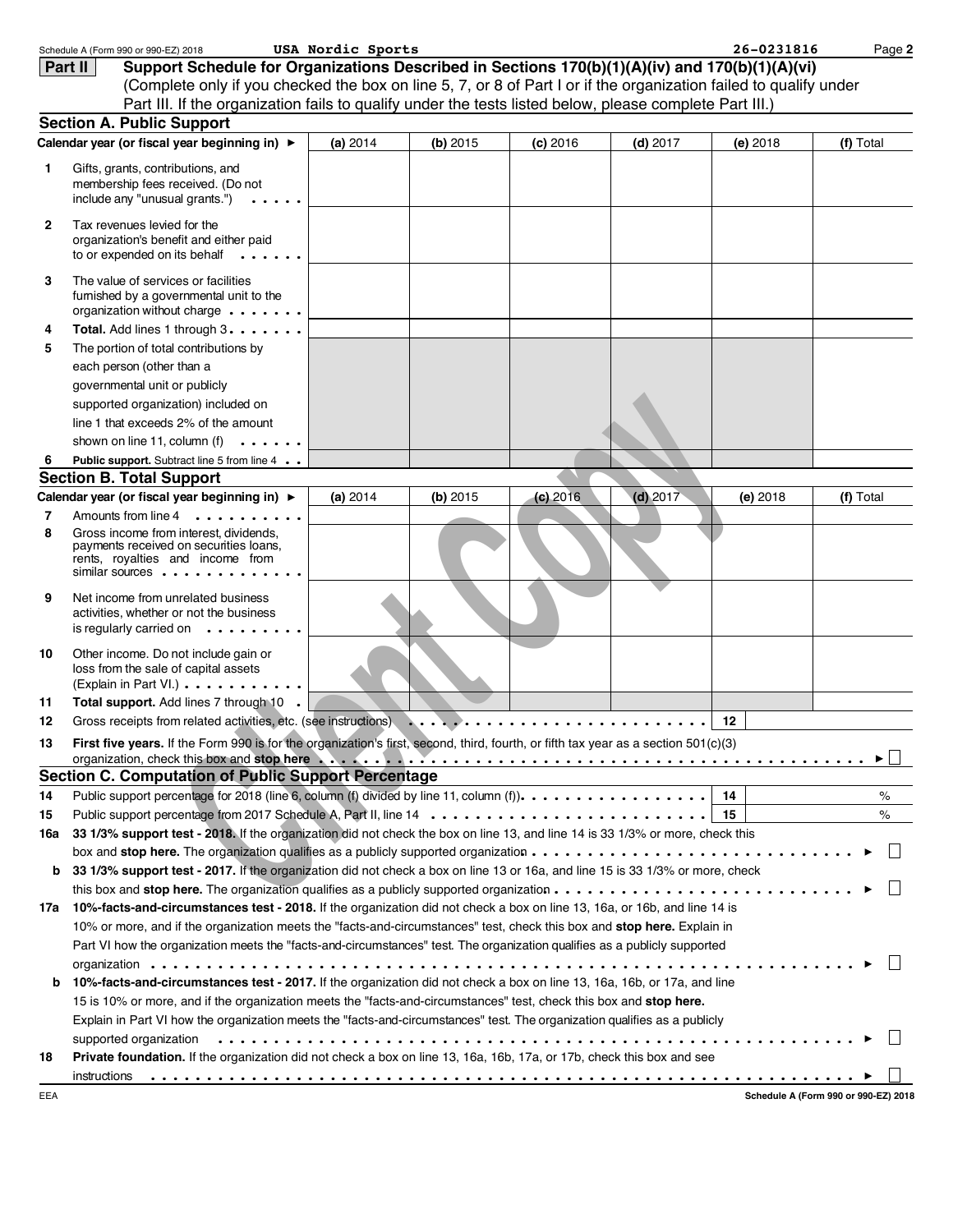|                  | Schedule A (Form 990 or 990-EZ) 2018                                                                                                                                                                                                                                                           | <b>USA Nordic Sports</b> |            |            |            | 26-0231816 | Page 3       |
|------------------|------------------------------------------------------------------------------------------------------------------------------------------------------------------------------------------------------------------------------------------------------------------------------------------------|--------------------------|------------|------------|------------|------------|--------------|
|                  | Support Schedule for Organizations Described in Section 509(a)(2)<br>Part III                                                                                                                                                                                                                  |                          |            |            |            |            |              |
|                  | (Complete only if you checked the box on line 10 of Part I or if the organization failed to qualify under Part II.                                                                                                                                                                             |                          |            |            |            |            |              |
|                  | If the organization fails to qualify under the tests listed below, please complete Part II.)                                                                                                                                                                                                   |                          |            |            |            |            |              |
|                  | <b>Section A. Public Support</b>                                                                                                                                                                                                                                                               |                          |            |            |            |            |              |
|                  | Calendar year (or fiscal year beginning in) ▶                                                                                                                                                                                                                                                  | (a) 2014                 | $(b)$ 2015 | $(c)$ 2016 | $(d)$ 2017 | $(e)$ 2018 | (f) Total    |
| 1.               | Gifts, grants, contributions, and membership fees<br>received. (Do not include any "unusual grants.")                                                                                                                                                                                          | 623,203                  | 633,118    | 949,520    | 1,031,244  | 1,561,757  | 4,798,842    |
| 2                | Gross receipts from admissions, merchandise<br>sold or services performed, or facilities                                                                                                                                                                                                       |                          |            |            |            |            |              |
|                  | furnished in any activity that is related to the<br>organization's tax-exempt purpose .                                                                                                                                                                                                        | 89,099                   | 99,500     | 273,111    | 522,064    | 312,168    | 1,295,942    |
| З.               | Gross receipts from activities that are not an<br>unrelated trade or business under section 513 .                                                                                                                                                                                              |                          |            |            |            |            |              |
| 4                | Tax revenues levied for the<br>organization's benefit and either paid to<br>or expended on its behalf                                                                                                                                                                                          |                          |            |            |            |            |              |
| 5                | The value of services or facilities<br>furnished by a governmental unit to the<br>organization without charge                                                                                                                                                                                  |                          |            |            |            |            |              |
| 6                | Total. Add lines 1 through 5<br>.                                                                                                                                                                                                                                                              | 712,302                  | 732,618    | 1,222,631  | 1,553,308  | 1,873,925  | 6,094,784    |
|                  | <b>7a</b> Amounts included on lines 1, 2, and 3<br>received from disqualified persons                                                                                                                                                                                                          |                          |            |            |            |            |              |
|                  | <b>b</b> Amounts included on lines 2 and 3                                                                                                                                                                                                                                                     |                          |            |            |            |            |              |
|                  | received from other than disqualified                                                                                                                                                                                                                                                          |                          |            |            |            |            |              |
|                  | persons that exceed the greater of \$5,000<br>or 1% of the amount on line 13 for the year                                                                                                                                                                                                      |                          |            |            |            |            |              |
|                  | <b>C</b> Add lines 7a and 7b $\cdot \cdot \cdot \cdot \cdot \cdot$                                                                                                                                                                                                                             |                          |            |            |            |            |              |
| 8                | Public support. (Subtract line 7c from                                                                                                                                                                                                                                                         |                          |            |            |            |            |              |
|                  | line $6.$ )<br>. <b>.</b> .                                                                                                                                                                                                                                                                    |                          |            |            |            |            | 6,094,784    |
|                  | <b>Section B. Total Support</b>                                                                                                                                                                                                                                                                |                          |            |            |            |            |              |
|                  | Calendar year (or fiscal year beginning in) ▶                                                                                                                                                                                                                                                  | (a) 2014                 | (b) 2015   | $(c)$ 2016 | $(d)$ 2017 | (e) 2018   | (f) Total    |
| 9                | Amounts from line 6                                                                                                                                                                                                                                                                            | 712,302                  | 732,618    | 1,222,631  | 1,553,308  | 1,873,925  | 6,094,784    |
|                  | <b>10a</b> Gross income from interest, dividends,<br>payments received on securities loans, rents,<br>royalties, and income from similar sources                                                                                                                                               |                          |            |            |            |            |              |
|                  | <b>b</b> Unrelated business taxable income (less<br>section 511 taxes) from businesses<br>acquired after June 30, 1975                                                                                                                                                                         |                          |            |            |            |            |              |
|                  | <b>C</b> Add lines 10a and 10b $\cdots$ $\cdots$ $\cdots$ $\cdots$                                                                                                                                                                                                                             |                          |            |            |            |            |              |
| 11               | Net income from unrelated business<br>activities not included in line 10b, whether<br>or not the business is regularly carried on                                                                                                                                                              |                          |            |            |            |            |              |
| 12 <sup>12</sup> | Other income. Do not include gain or<br>loss from the sale of capital assets<br>(Explain in Part VI.)                                                                                                                                                                                          | 1,784                    | 1,239      |            | 2,261      |            | 5,284        |
|                  | 13 Total support. (Add lines 9, 10c, 11,<br>and 12.) $\ldots$ $\ldots$ $\ldots$ $\ldots$ $\ldots$ $\ldots$ $\ldots$                                                                                                                                                                            | 714,086                  | 733,857    | 1,222,631  | 1,555,569  | 1,873,925  | 6,100,068    |
|                  | 14 First five years. If the Form 990 is for the organization's first, second, third, fourth, or fifth tax year as a section 501(c)(3)                                                                                                                                                          |                          |            |            |            |            |              |
|                  | <b>Section C. Computation of Public Support Percentage</b>                                                                                                                                                                                                                                     |                          |            |            |            |            |              |
| 15               | Public support percentage for 2018 (line 8, column (f), divided by line 13, column (f)).                                                                                                                                                                                                       |                          |            |            |            | 15         | 99.91<br>%   |
| 16               | Public support percentage from 2017 Schedule A, Part III, line 15                                                                                                                                                                                                                              |                          |            |            |            | 16         | 99.61<br>%   |
|                  | Section D. Computation of Investment Income Percentage                                                                                                                                                                                                                                         |                          |            |            |            |            |              |
| 17               | Investment income percentage for 2018 (line 10c, column (f), divided by line 13, column (f)) $\dots \dots \dots \dots$                                                                                                                                                                         |                          |            |            |            | 17         | 0.00<br>%    |
| 18               | Investment income percentage from 2017 Schedule A, Part III, line 17.                                                                                                                                                                                                                          |                          |            |            |            | 18         | $\%$<br>0.00 |
|                  | 19a 33 1/3% support tests - 2018. If the organization did not check the box on line 14, and line 15 is more than 33 1/3%, and line<br>17 is not more than 33 1/3%, check this box and stop here. The organization qualifies as a publicly supported organization.                              |                          |            |            |            |            | X            |
|                  | <b>b</b> 33 1/3% support tests - 2017. If the organization did not check a box on line 14 or line 19a, and line 16 is more than 33 1/3%, and<br>line 18 is not more than 33 1/3%, check this box and stop here. The organization qualifies as a publicly supported organization. $\dots \dots$ |                          |            |            |            |            |              |
| 20               |                                                                                                                                                                                                                                                                                                |                          |            |            |            |            |              |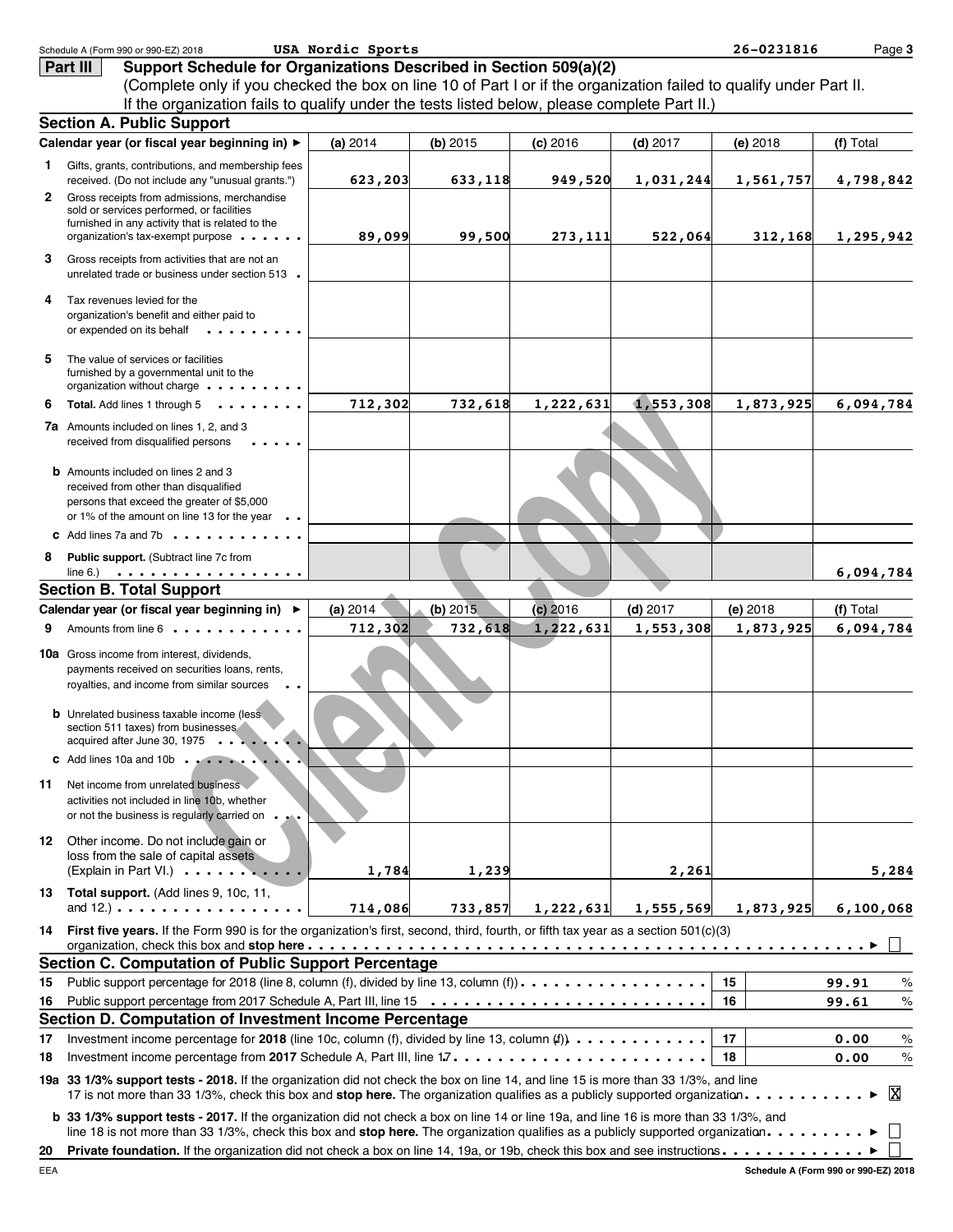| Part IV | <b>Supporting Organizations</b>                                                                                          |                 |            |    |
|---------|--------------------------------------------------------------------------------------------------------------------------|-----------------|------------|----|
|         | (Complete only if you checked a box in line 12 on Part I. If you checked 12a of Part I, complete Sections A              |                 |            |    |
|         | and B. If you checked 12b of Part I, complete Sections A and C. If you checked 12c of Part I, complete                   |                 |            |    |
|         | Sections A, D, and E. If you checked 12d of Part I, complete Sections A and D, and complete Part V.)                     |                 |            |    |
|         | <b>Section A. All Supporting Organizations</b>                                                                           |                 |            |    |
|         |                                                                                                                          |                 | <b>Yes</b> | No |
| 1       | Are all of the organization's supported organizations listed by name in the organization's governing                     |                 |            |    |
|         | documents? If "No," describe in Part VI how the supported organizations are designated. If designated by                 |                 |            |    |
|         | class or purpose, describe the designation. If historic and continuing relationship, explain.                            | 1               |            |    |
| 2       | Did the organization have any supported organization that does not have an IRS determination of status                   |                 |            |    |
|         | under section 509(a)(1) or (2)? If "Yes," explain in <b>Part VI</b> how the organization determined that the supported   |                 |            |    |
|         | organization was described in section 509(a)(1) or (2).                                                                  | 2               |            |    |
| За      | Did the organization have a supported organization described in section $501(c)(4)$ , (5), or (6)? If "Yes," answer      |                 |            |    |
|         | $(b)$ and $(c)$ below.                                                                                                   | 3a              |            |    |
| b       | Did the organization confirm that each supported organization qualified under section $501(c)(4)$ , $(5)$ , or $(6)$ and |                 |            |    |
|         | satisfied the public support tests under section $509(a)(2)?$ If "Yes," describe in Part VI when and how the             |                 |            |    |
|         | organization made the determination.                                                                                     | 3 <sub>b</sub>  |            |    |
|         | Did the organization ensure that all support to such organizations was used exclusively for section $170(c)(2)(B)$       |                 |            |    |
| c       |                                                                                                                          |                 |            |    |
|         | purposes? If "Yes," explain in Part VI what controls the organization put in place to ensure such use.                   | 3 <sub>c</sub>  |            |    |
|         | 4a Was any supported organization not organized in the United States ("foreign supported organization")? If              |                 |            |    |
|         | "Yes," and if you checked 12a or 12b in Part I, answer (b) and (c) below.                                                | 4a              |            |    |
| b       | Did the organization have ultimate control and discretion in deciding whether to make grants to the foreign              |                 |            |    |
|         | supported organization? If "Yes," describe in Part VI how the organization had such control and discretion               |                 |            |    |
|         | despite being controlled or supervised by or in connection with its supported organizations.                             | 4b              |            |    |
| c       | Did the organization support any foreign supported organization that does not have an IRS determination                  |                 |            |    |
|         | under sections 501(c)(3) and 509(a)(1) or (2)? If "Yes," explain in Part VI what controls the organization used          |                 |            |    |
|         | to ensure that all support to the foreign supported organization was used exclusively for section 170(c)(2)(B)           |                 |            |    |
|         | purposes.                                                                                                                | 4c              |            |    |
| 5а      | Did the organization add, substitute, or remove any supported organizations during the tax year? If "Yes,"               |                 |            |    |
|         | answer (b) and (c) below (if applicable). Also, provide detail in Part VI, including (i) the names and EIN               |                 |            |    |
|         | numbers of the supported organizations added, substituted, or removed; (ii) the reasons for each such action;            |                 |            |    |
|         | (iii) the authority under the organization's organizing document authorizing such action; and (iv) how the action        |                 |            |    |
|         | was accomplished (such as by amendment to the organizing document).                                                      | 5a              |            |    |
| b       | Type I or Type II only. Was any added or substituted supported organization part of a class already                      |                 |            |    |
|         | designated in the organization's organizing document?                                                                    | 5b              |            |    |
| c       | Substitutions only. Was the substitution the result of an event beyond the organization's control?                       | 5 <sub>c</sub>  |            |    |
| 6       | Did the organization provide support (whether in the form of grants or the provision of services or facilities) to       |                 |            |    |
|         | anyone other than (i) its supported organizations, (ii) individuals that are part of the charitable class benefited      |                 |            |    |
|         | by one or more of its supported organizations, or (iii) other supporting organizations that also support or              |                 |            |    |
|         | benefit one or more of the filing organization's supported organizations? If "Yes," provide detail in Part VI.           | 6               |            |    |
| 7       | Did the organization provide a grant, loan, compensation, or other similar payment to a substantial contributor          |                 |            |    |
|         | (as defined in section 4958(c)(3)(C)), a family member of a substantial contributor, or a 35% controlled entity          |                 |            |    |
|         | with regard to a substantial contributor? If "Yes," complete Part I of Schedule L (Form 990 or 990-EZ).                  | 7               |            |    |
| 8       | Did the organization make a loan to a disqualified person (as defined in section 4958) not described in line 7?          |                 |            |    |
|         | If "Yes," complete Part I of Schedule L (Form 990 or 990-EZ).                                                            | 8               |            |    |
|         | Was the organization controlled directly or indirectly at any time during the tax year by one or more                    |                 |            |    |
| 9а      |                                                                                                                          |                 |            |    |
|         | disqualified persons as defined in section 4946 (other than foundation managers and organizations described              |                 |            |    |
|         | in section 509(a)(1) or (2))? If "Yes," provide detail in Part VI.                                                       | 9a              |            |    |
| b       | Did one or more disqualified persons (as defined in line 9a) hold a controlling interest in any entity in which          |                 |            |    |
|         | the supporting organization had an interest? If "Yes," provide detail in Part VI.                                        | 9b              |            |    |
| c       | Did a disqualified person (as defined in line 9a) have an ownership interest in, or derive any personal benefit          |                 |            |    |
|         | from, assets in which the supporting organization also had an interest? If "Yes," provide detail in Part VI.             | 9c              |            |    |
|         | 10a Was the organization subject to the excess business holdings rules of section 4943 because of section                |                 |            |    |
|         | 4943(f) (regarding certain Type II supporting organizations, and all Type III non-functionally integrated                |                 |            |    |
|         | supporting organizations)? If "Yes," answer 10b below.                                                                   | 10a             |            |    |
| b       | Did the organization have any excess business holdings in the tax year? (Use Schedule C, Form 4720, to                   |                 |            |    |
|         | determine whether the organization had excess business holdings.)                                                        | 10 <sub>b</sub> |            |    |
| EEA     | Schedule A (Form 990 or 990-EZ) 2018                                                                                     |                 |            |    |
|         |                                                                                                                          |                 |            |    |

Schedule A (Form 990 or 990-EZ) 2018 **USA Nordic Sports 26-0231816**

26-0231816 Page 4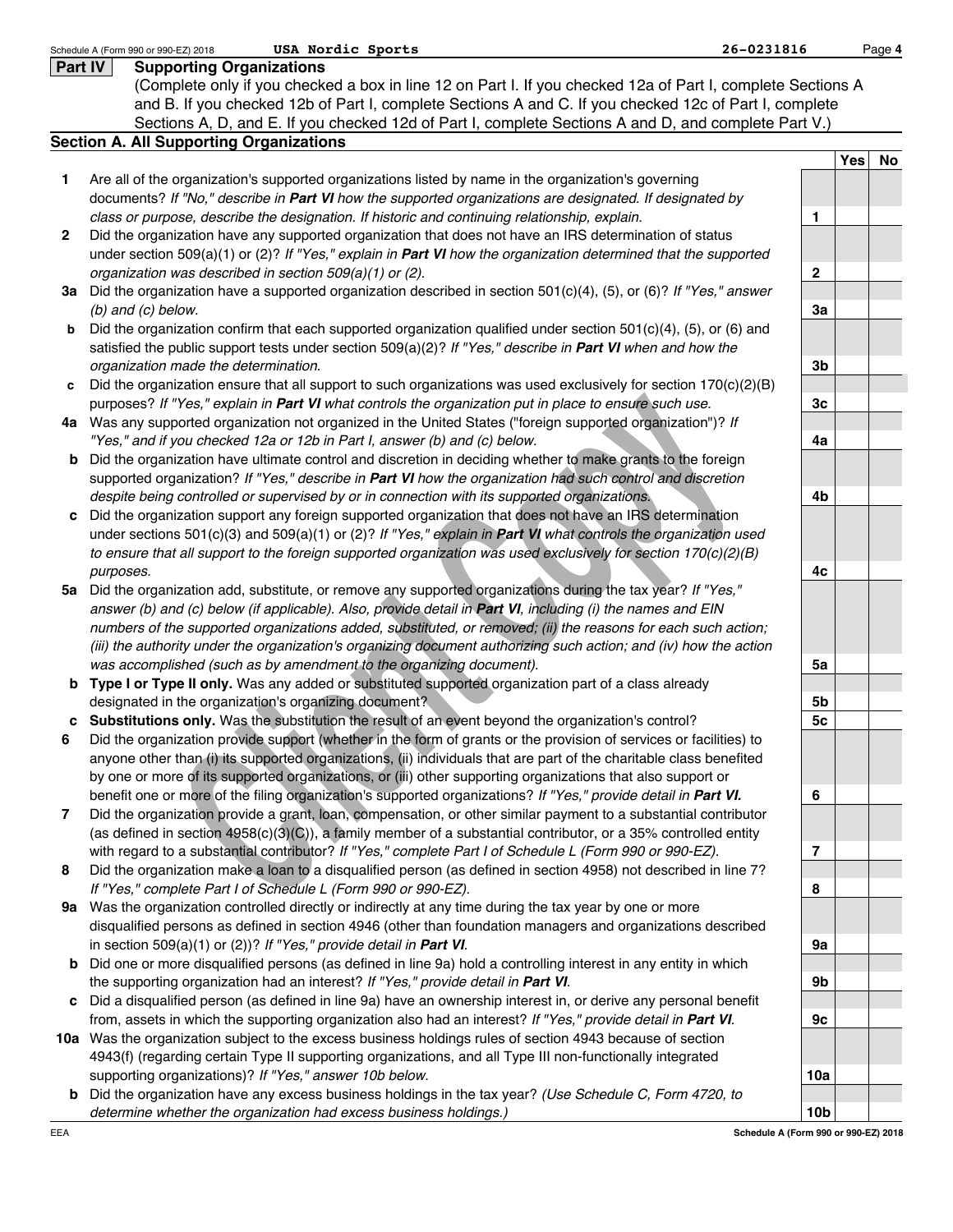|              | <b>Supporting Organizations (continued)</b><br><b>Part IV</b>                                                                              |                 |            |           |
|--------------|--------------------------------------------------------------------------------------------------------------------------------------------|-----------------|------------|-----------|
|              |                                                                                                                                            |                 | Yes        | No        |
| 11           | Has the organization accepted a gift or contribution from any of the following persons?                                                    |                 |            |           |
|              | a A person who directly or indirectly controls, either alone or together with persons described in (b) and (c)                             |                 |            |           |
|              | below, the governing body of a supported organization?                                                                                     | 11a             |            |           |
|              | <b>b</b> A family member of a person described in (a) above?                                                                               | 11 <sub>b</sub> |            |           |
|              | c A 35% controlled entity of a person described in (a) or (b) above? If "Yes" to a, b, or c, provide detail in Part VI.                    | 11c             |            |           |
|              | <b>Section B. Type I Supporting Organizations</b>                                                                                          |                 |            |           |
|              |                                                                                                                                            |                 | Yes        | No        |
| 1            | Did the directors, trustees, or membership of one or more supported organizations have the power to                                        |                 |            |           |
|              | regularly appoint or elect at least a majority of the organization's directors or trustees at all times during the                         |                 |            |           |
|              | tax year? If "No," describe in Part VI how the supported organization(s) effectively operated, supervised, or                              |                 |            |           |
|              | controlled the organization's activities. If the organization had more than one supported organization,                                    |                 |            |           |
|              | describe how the powers to appoint and/or remove directors or trustees were allocated among the supported                                  |                 |            |           |
|              | organizations and what conditions or restrictions, if any, applied to such powers during the tax year.                                     | 1               |            |           |
|              |                                                                                                                                            |                 |            |           |
| $\mathbf{2}$ | Did the organization operate for the benefit of any supported organization other than the supported                                        |                 |            |           |
|              | organization(s) that operated, supervised, or controlled the supporting organization? If "Yes," explain in Part                            |                 |            |           |
|              | VI how providing such benefit carried out the purposes of the supported organization(s) that operated,                                     |                 |            |           |
|              | supervised, or controlled the supporting organization.                                                                                     | $\mathbf{2}$    |            |           |
|              | <b>Section C. Type II Supporting Organizations</b>                                                                                         |                 |            |           |
|              |                                                                                                                                            |                 | <b>Yes</b> | No        |
| 1            | Were a majority of the organization's directors or trustees during the tax year also a majority of the directors                           |                 |            |           |
|              | or trustees of each of the organization's supported organization(s)? If "No," describe in Part VI how control                              |                 |            |           |
|              | or management of the supporting organization was vested in the same persons that controlled or managed                                     |                 |            |           |
|              | the supported organization(s).<br><b>Section D. All Type III Supporting Organizations</b>                                                  | 1               |            |           |
|              |                                                                                                                                            |                 | <b>Yes</b> | No        |
| 1            | Did the organization provide to each of its supported organizations, by the last day of the fifth month of the                             |                 |            |           |
|              | organization's tax year, (i) a written notice describing the type and amount of support provided during the prior tax                      |                 |            |           |
|              | year, (ii) a copy of the Form 990 that was most recently filed as of the date of notification, and (iii) copies of the                     |                 |            |           |
|              | organization's governing documents in effect on the date of notification, to the extent not previously provided?                           | 1               |            |           |
|              |                                                                                                                                            |                 |            |           |
| $\mathbf{2}$ | Were any of the organization's officers, directors, or trustees either (i) appointed or elected by the supported                           |                 |            |           |
|              | organization(s) or (ii) serving on the governing body of a supported organization? If "No," explain in Part VI how                         |                 |            |           |
|              | the organization maintained a close and continuous working relationship with the supported organization(s).                                | 2               |            |           |
| 3            | By reason of the relationship described in (2), did the organization's supported organizations have a                                      |                 |            |           |
|              | significant voice in the organization's investment policies and in directing the use of the organization's                                 |                 |            |           |
|              | income or assets at all times during the tax year? If "Yes," describe in Part VI the role the organization's                               |                 |            |           |
|              | supported organizations played in this regard.                                                                                             | 3               |            |           |
|              | Section E. Type III Functionally Integrated Supporting Organizations                                                                       |                 |            |           |
| 1.           | Check the box next to the method that the organization used to satisfy the Integral Part Test during the year (see instructions).          |                 |            |           |
| a            | The organization satisfied the Activities Test. Complete line 2 below.                                                                     |                 |            |           |
|              | The organization is the parent of each of its supported organizations. Complete line 3 below.<br>$b \mid$                                  |                 |            |           |
| c            | The organization supported a governmental entity. Describe in Part VI how you supported a government entity (see instructions).<br>$\perp$ |                 |            |           |
| 2            | Activities Test. Answer (a) and (b) below.                                                                                                 |                 | Yes        | <b>No</b> |
| a            | Did substantially all of the organization's activities during the tax year directly further the exempt purposes of                         |                 |            |           |
|              | the supported organization(s) to which the organization was responsive? If "Yes," then in Part VI identify                                 |                 |            |           |
|              | those supported organizations and explain how these activities directly furthered their exempt purposes,                                   |                 |            |           |
|              | how the organization was responsive to those supported organizations, and how the organization determined                                  |                 |            |           |
|              | that these activities constituted substantially all of its activities.                                                                     | 2a              |            |           |
|              | <b>b</b> Did the activities described in (a) constitute activities that, but for the organization's involvement, one or more               |                 |            |           |
|              | of the organization's supported organization(s) would have been engaged in? If "Yes," explain in Part VI the                               |                 |            |           |
|              | reasons for the organization's position that its supported organization(s) would have engaged in these                                     |                 |            |           |
|              | activities but for the organization's involvement.                                                                                         | 2 <sub>b</sub>  |            |           |
| 3            | Parent of Supported Organizations. Answer (a) and (b) below.                                                                               |                 |            |           |
| а            | Did the organization have the power to regularly appoint or elect a majority of the officers, directors, or                                |                 |            |           |
|              | trustees of each of the supported organizations? Provide details in Part VI.                                                               | За              |            |           |
|              | <b>b</b> Did the organization exercise a substantial degree of direction over the policies, programs, and activities of each               |                 |            |           |
|              | of its supported organizations? If "Yes," describe in Part VI the role played by the organization in this regard.                          | 3 <sub>b</sub>  |            |           |
| EEA          | Schedule A (Form 990 or 990-EZ) 2018                                                                                                       |                 |            |           |

Schedule A (Form 990 or 990-EZ) 2018 **USA Nordic Sports 26-0231816**

Page **5**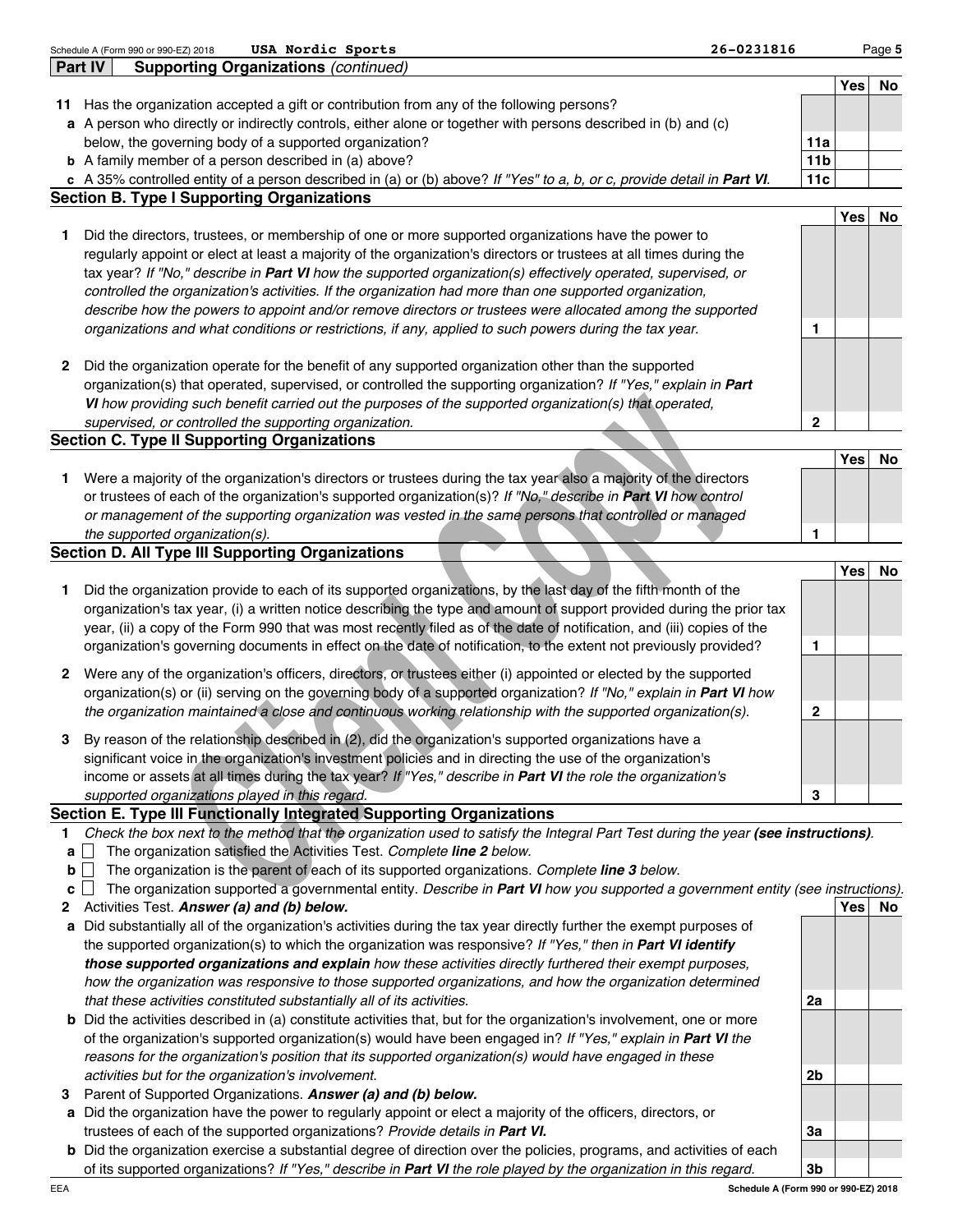|     | USA Nordic Sports<br>Schedule A (Form 990 or 990-EZ) 2018                                                                                   |                         | 26-0231816     |                                      | Page 6 |
|-----|---------------------------------------------------------------------------------------------------------------------------------------------|-------------------------|----------------|--------------------------------------|--------|
|     | Type III Non-Functionally Integrated 509(a)(3) Supporting Organizations<br><b>Part V</b>                                                    |                         |                |                                      |        |
| 1.  | Check here if the organization satisfied the Integral Part Test as a qualifying trust on Nov. 20, 1970 (explain in Part VI). See<br>$\perp$ |                         |                |                                      |        |
|     | instructions. All other Type III non-functionally integrated supporting organizations must complete Sections A through E.                   |                         |                |                                      |        |
|     | <b>Section A - Adjusted Net Income</b>                                                                                                      |                         | (A) Prior Year | (B) Current Year<br>(optional)       |        |
| 1   | Net short-term capital gain                                                                                                                 | 1                       |                |                                      |        |
| 2   | Recoveries of prior-year distributions                                                                                                      | $\mathbf 2$             |                |                                      |        |
| 3   | Other gross income (see instructions)                                                                                                       | 3                       |                |                                      |        |
| 4   | Add lines 1 through 3.                                                                                                                      | 4                       |                |                                      |        |
| 5   | Depreciation and depletion                                                                                                                  | 5                       |                |                                      |        |
| 6   | Portion of operating expenses paid or incurred for production or                                                                            |                         |                |                                      |        |
|     | collection of gross income or for management, conservation, or                                                                              |                         |                |                                      |        |
|     | maintenance of property held for production of income (see instructions)                                                                    | 6                       |                |                                      |        |
| 7   | Other expenses (see instructions)                                                                                                           | $\overline{7}$          |                |                                      |        |
| 8   | Adjusted Net Income (subtract lines 5, 6, and 7 from line 4)                                                                                | 8                       |                |                                      |        |
|     | <b>Section B - Minimum Asset Amount</b>                                                                                                     |                         | (A) Prior Year | (B) Current Year<br>(optional)       |        |
| 1   | Aggregate fair market value of all non-exempt-use assets (see                                                                               |                         |                |                                      |        |
|     | instructions for short tax year or assets held for part of year):                                                                           |                         |                |                                      |        |
|     | a Average monthly value of securities                                                                                                       | 1a                      |                |                                      |        |
|     | <b>b</b> Average monthly cash balances                                                                                                      | 1 <sub>b</sub>          |                |                                      |        |
|     | c Fair market value of other non-exempt-use assets                                                                                          | 1 <sub>c</sub>          |                |                                      |        |
|     | d Total (add lines 1a, 1b, and 1c)                                                                                                          | 1 <sub>d</sub>          |                |                                      |        |
|     | e Discount claimed for blockage or other                                                                                                    |                         |                |                                      |        |
|     | factors (explain in detail in Part VI):                                                                                                     |                         |                |                                      |        |
|     | 2 Acquisition indebtedness applicable to non-exempt-use assets                                                                              | $\overline{2}$          |                |                                      |        |
| 3   | Subtract line 2 from line 1d.                                                                                                               | $\overline{\mathbf{3}}$ |                |                                      |        |
| 4   | Cash deemed held for exempt use. Enter 1-1/2% of line 3 (for greater amount,                                                                |                         |                |                                      |        |
|     | see instructions).                                                                                                                          | 4                       |                |                                      |        |
| 5   | Net value of non-exempt-use assets (subtract line 4 from line 3)                                                                            | 5                       |                |                                      |        |
| 6   | Multiply line 5 by .035.                                                                                                                    | 6                       |                |                                      |        |
| 7   | Recoveries of prior-year distributions                                                                                                      | $\overline{7}$          |                |                                      |        |
| 8   | Minimum Asset Amount (add line 7 to line 6)                                                                                                 | 8                       |                |                                      |        |
|     | <b>Section C - Distributable Amount</b>                                                                                                     |                         |                |                                      |        |
|     |                                                                                                                                             |                         |                | <b>Current Year</b>                  |        |
| 1   | Adjusted net income for prior year (from Section A, line 8, Column A)                                                                       | 1                       |                |                                      |        |
| 2   | Enter 85% of line 1.                                                                                                                        | 2                       |                |                                      |        |
| 3   | Minimum asset amount for prior year (from Section B, line 8, Column A)                                                                      | 3                       |                |                                      |        |
| 4   | Enter greater of line 2 or line 3.                                                                                                          | 4                       |                |                                      |        |
| 5   | Income tax imposed in prior year                                                                                                            | 5                       |                |                                      |        |
| 6   | Distributable Amount. Subtract line 5 from line 4, unless subject to                                                                        |                         |                |                                      |        |
|     | emergency temporary reduction (see instructions).                                                                                           | 6                       |                |                                      |        |
| 7   | Check here if the current year is the organization's first as a non-functionally integrated Type III supporting organization (see           |                         |                |                                      |        |
|     | instructions).                                                                                                                              |                         |                |                                      |        |
| EEA |                                                                                                                                             |                         |                | Schedule A (Form 990 or 990-EZ) 2018 |        |
|     |                                                                                                                                             |                         |                |                                      |        |
|     |                                                                                                                                             |                         |                |                                      |        |
|     |                                                                                                                                             |                         |                |                                      |        |
|     |                                                                                                                                             |                         |                |                                      |        |
|     |                                                                                                                                             |                         |                |                                      |        |
|     |                                                                                                                                             |                         |                |                                      |        |
|     |                                                                                                                                             |                         |                |                                      |        |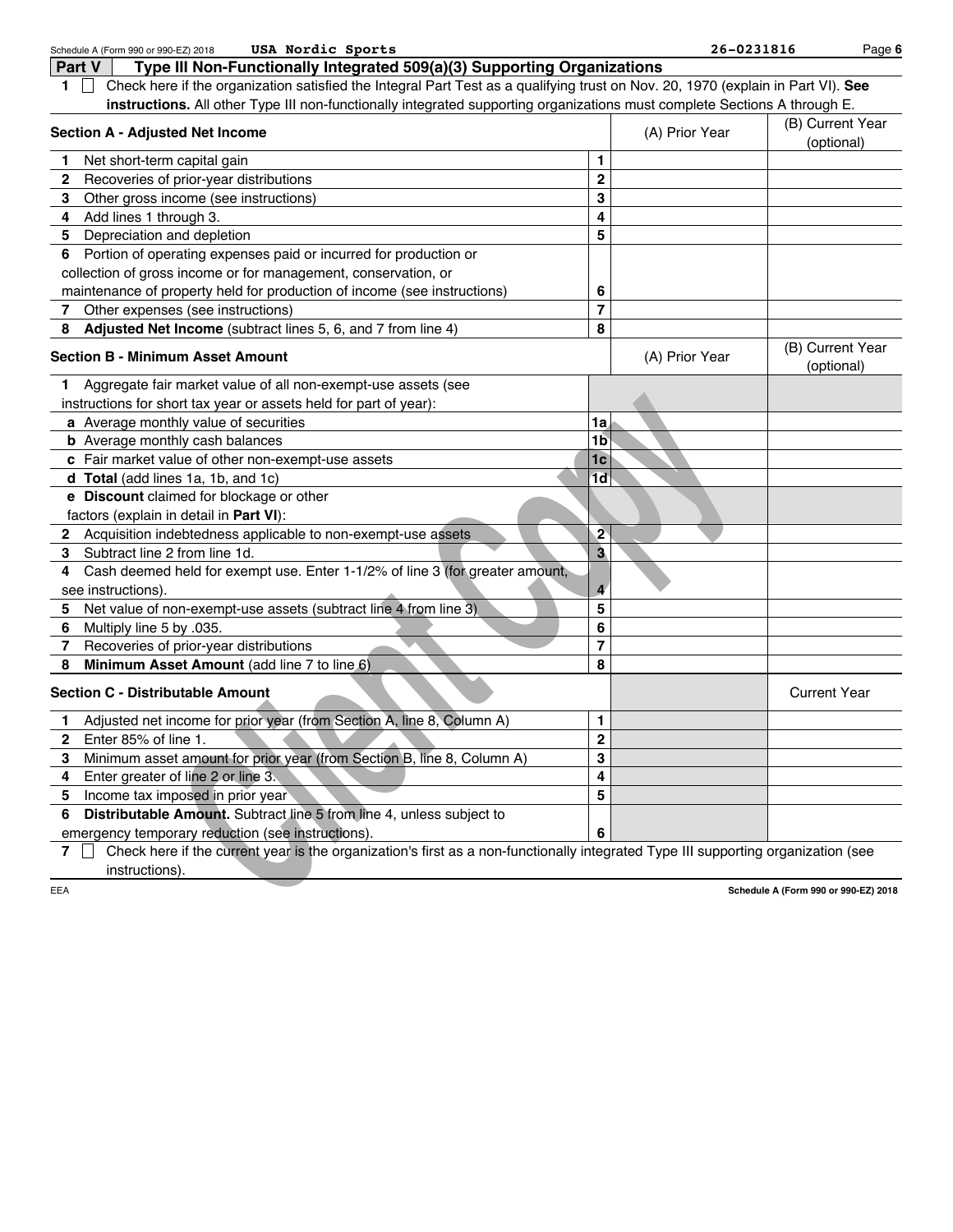| Part V         | USA Nordic Sports<br>Schedule A (Form 990 or 990-EZ) 2018<br>Type III Non-Functionally Integrated 509(a)(3) Supporting Organizations (continued) |                                    | 26-0231816                                     | Page 7                                           |
|----------------|--------------------------------------------------------------------------------------------------------------------------------------------------|------------------------------------|------------------------------------------------|--------------------------------------------------|
|                | <b>Section D - Distributions</b>                                                                                                                 |                                    |                                                | <b>Current Year</b>                              |
| 1.             | Amounts paid to supported organizations to accomplish exempt purposes                                                                            |                                    |                                                |                                                  |
| $\mathbf{2}$   | Amounts paid to perform activity that directly furthers exempt purposes of supported                                                             |                                    |                                                |                                                  |
|                | organizations, in excess of income from activity                                                                                                 |                                    |                                                |                                                  |
| 3              | Administrative expenses paid to accomplish exempt purposes of supported organizations                                                            |                                    |                                                |                                                  |
| 4              | Amounts paid to acquire exempt-use assets                                                                                                        |                                    |                                                |                                                  |
| 5              | Qualified set-aside amounts (prior IRS approval required)                                                                                        |                                    |                                                |                                                  |
| 6              | Other distributions (describe in Part VI). See instructions.                                                                                     |                                    |                                                |                                                  |
| 7              | Total annual distributions. Add lines 1 through 6.                                                                                               |                                    |                                                |                                                  |
| 8              | Distributions to attentive supported organizations to which the organization is responsive                                                       |                                    |                                                |                                                  |
|                | (provide details in Part VI). See instructions.                                                                                                  |                                    |                                                |                                                  |
| 9              | Distributable amount for 2018 from Section C, line 6                                                                                             |                                    |                                                |                                                  |
| 10             | Line 8 amount divided by Line 9 amount                                                                                                           |                                    |                                                |                                                  |
|                | Section E - Distribution Allocations (see instructions)                                                                                          | (i)<br><b>Excess Distributions</b> | (iii)<br><b>Underdistributions</b><br>Pre-2018 | (iii)<br><b>Distributable</b><br>Amount for 2018 |
| 1.             | Distributable amount for 2018 from Section C, line 6                                                                                             |                                    |                                                |                                                  |
| $\mathbf{2}^-$ | Underdistributions, if any, for years prior to 2018                                                                                              |                                    |                                                |                                                  |
|                | (reasonable cause required - explain in Part VI). See                                                                                            |                                    |                                                |                                                  |
|                | instructions.                                                                                                                                    |                                    |                                                |                                                  |
| 3              | Excess distributions carryover, if any, to 2018                                                                                                  |                                    |                                                |                                                  |
|                | a From 2013<br>.                                                                                                                                 |                                    |                                                |                                                  |
|                | $b$ From 2014<br>.                                                                                                                               |                                    |                                                |                                                  |
|                | c From 2015<br>.                                                                                                                                 |                                    |                                                |                                                  |
|                | d From 2016<br>.                                                                                                                                 |                                    |                                                |                                                  |
|                | e From 2017<br>.                                                                                                                                 |                                    |                                                |                                                  |
|                | f Total of lines 3a through e                                                                                                                    |                                    |                                                |                                                  |
|                | g Applied to underdistributions of prior years                                                                                                   |                                    |                                                |                                                  |
|                | h Applied to 2018 distributable amount                                                                                                           |                                    |                                                |                                                  |
|                | <i>i</i> Carryover from 2013 not applied (see instructions)                                                                                      |                                    |                                                |                                                  |
|                | Remainder. Subtract lines 3g, 3h, and 3i from 3f.                                                                                                |                                    |                                                |                                                  |
| 4              | Distributions for 2018 from                                                                                                                      |                                    |                                                |                                                  |
|                | Section D, line 7:<br>\$                                                                                                                         |                                    |                                                |                                                  |
|                | a Applied to underdistributions of prior years                                                                                                   |                                    |                                                |                                                  |
|                | <b>b</b> Applied to 2018 distributable amount                                                                                                    |                                    |                                                |                                                  |
|                | c Remainder. Subtract lines 4a and 4b from 4.                                                                                                    |                                    |                                                |                                                  |
|                | 5 Remaining underdistributions for years prior to 2018, if                                                                                       |                                    |                                                |                                                  |
|                | any. Subtract lines 3g and 4a from line 2. For result                                                                                            |                                    |                                                |                                                  |
|                | greater than zero, explain in Part VI. See instructions.                                                                                         |                                    |                                                |                                                  |
|                | 6 Remaining underdistributions for 2018. Subtract lines 3h                                                                                       |                                    |                                                |                                                  |
|                | and 4b from line 1. For result greater than zero, explain in                                                                                     |                                    |                                                |                                                  |
|                | <b>Part VI.</b> See instructions.                                                                                                                |                                    |                                                |                                                  |
|                | 7 Excess distributions carryover to 2019. Add lines 3j                                                                                           |                                    |                                                |                                                  |
|                | and 4c.<br>Breakdown of line 7:                                                                                                                  |                                    |                                                |                                                  |
| 8              | a Excess from 2014                                                                                                                               |                                    |                                                |                                                  |
|                | .<br><b>b</b> Excess from 2015                                                                                                                   |                                    |                                                |                                                  |
|                | $\cdots$<br>c Excess from 2016                                                                                                                   |                                    |                                                |                                                  |
|                | $\cdots$<br>d Excess from 2017                                                                                                                   |                                    |                                                |                                                  |
|                | $\cdots$<br>e Excess from 2018<br>$\cdots$                                                                                                       |                                    |                                                |                                                  |
| EEA            |                                                                                                                                                  |                                    |                                                | Schedule A (Form 990 or 990-EZ) 2018             |
|                |                                                                                                                                                  |                                    |                                                |                                                  |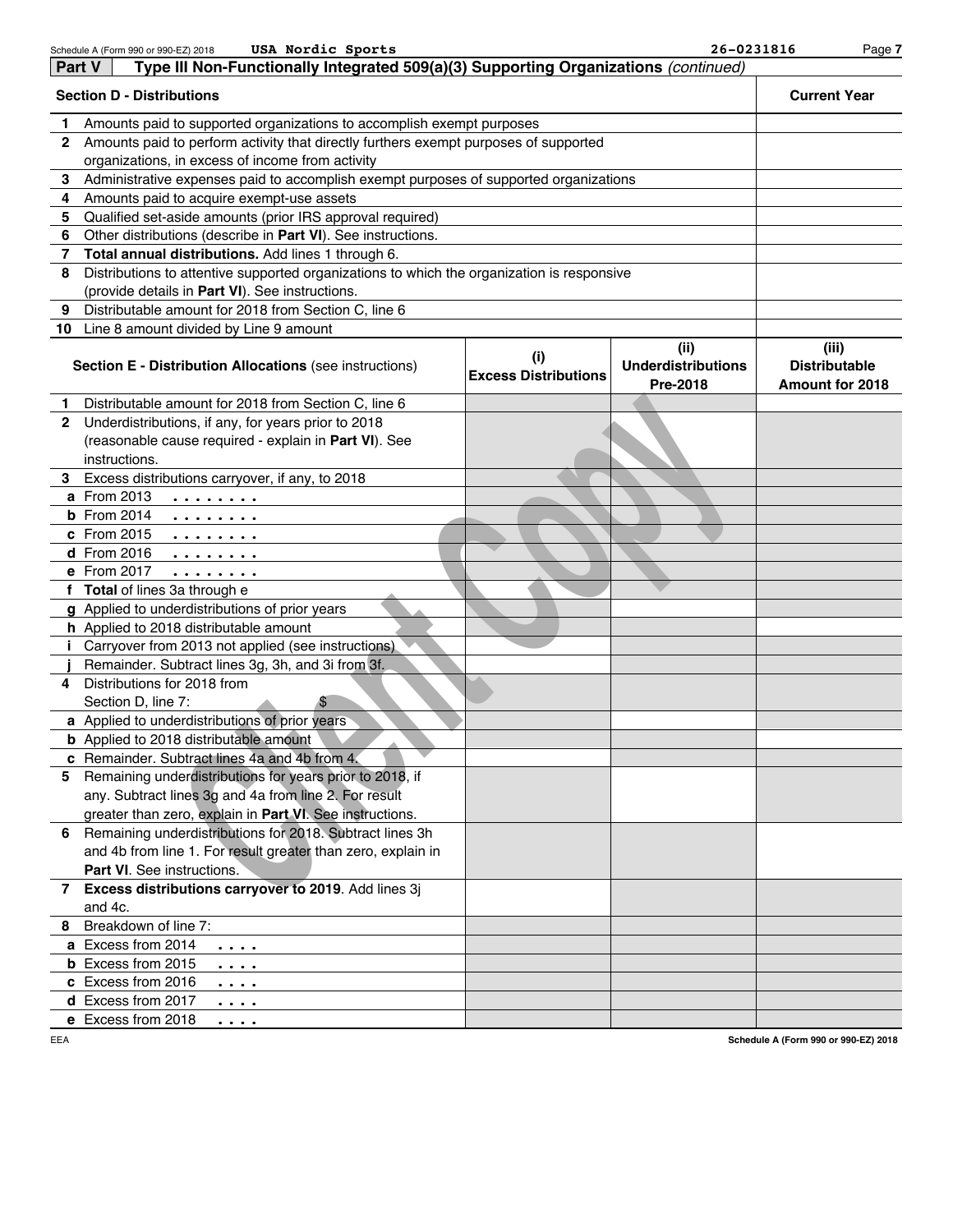| Part VI | Supplemental Information. Provide the explanations required by Part II, line 10; Part II, line 17a or 17b; Part<br>III, line 12; Part IV, Section A, lines 1, 2, 3b, 3c, 4b, 4c, 5a, 6, 9a, 9b, 9c, 11a, 11b, and 11c; Part IV, Section<br>B, lines 1 and 2; Part IV, Section C, line 1; Part IV, Section D, lines 2 and 3; Part IV, Section E, lines 1c, 2a, 2b, |
|---------|-------------------------------------------------------------------------------------------------------------------------------------------------------------------------------------------------------------------------------------------------------------------------------------------------------------------------------------------------------------------|
|         | 3a, and 3b; Part V, line 1; Part V, Section B, line 1e; Part V, Section D, lines 5, 6, and 8; and Part V, Section E,<br>lines 2, 5, and 6. Also complete this part for any additional information. (See instructions.)                                                                                                                                            |
|         |                                                                                                                                                                                                                                                                                                                                                                   |
|         |                                                                                                                                                                                                                                                                                                                                                                   |
|         |                                                                                                                                                                                                                                                                                                                                                                   |
|         |                                                                                                                                                                                                                                                                                                                                                                   |
|         |                                                                                                                                                                                                                                                                                                                                                                   |
|         |                                                                                                                                                                                                                                                                                                                                                                   |
|         |                                                                                                                                                                                                                                                                                                                                                                   |
|         |                                                                                                                                                                                                                                                                                                                                                                   |
|         |                                                                                                                                                                                                                                                                                                                                                                   |
|         |                                                                                                                                                                                                                                                                                                                                                                   |
|         |                                                                                                                                                                                                                                                                                                                                                                   |
|         |                                                                                                                                                                                                                                                                                                                                                                   |
|         |                                                                                                                                                                                                                                                                                                                                                                   |
|         |                                                                                                                                                                                                                                                                                                                                                                   |
|         |                                                                                                                                                                                                                                                                                                                                                                   |
|         |                                                                                                                                                                                                                                                                                                                                                                   |
|         |                                                                                                                                                                                                                                                                                                                                                                   |
|         |                                                                                                                                                                                                                                                                                                                                                                   |
|         |                                                                                                                                                                                                                                                                                                                                                                   |
|         |                                                                                                                                                                                                                                                                                                                                                                   |
|         |                                                                                                                                                                                                                                                                                                                                                                   |
|         |                                                                                                                                                                                                                                                                                                                                                                   |
|         |                                                                                                                                                                                                                                                                                                                                                                   |
|         |                                                                                                                                                                                                                                                                                                                                                                   |
|         |                                                                                                                                                                                                                                                                                                                                                                   |
|         |                                                                                                                                                                                                                                                                                                                                                                   |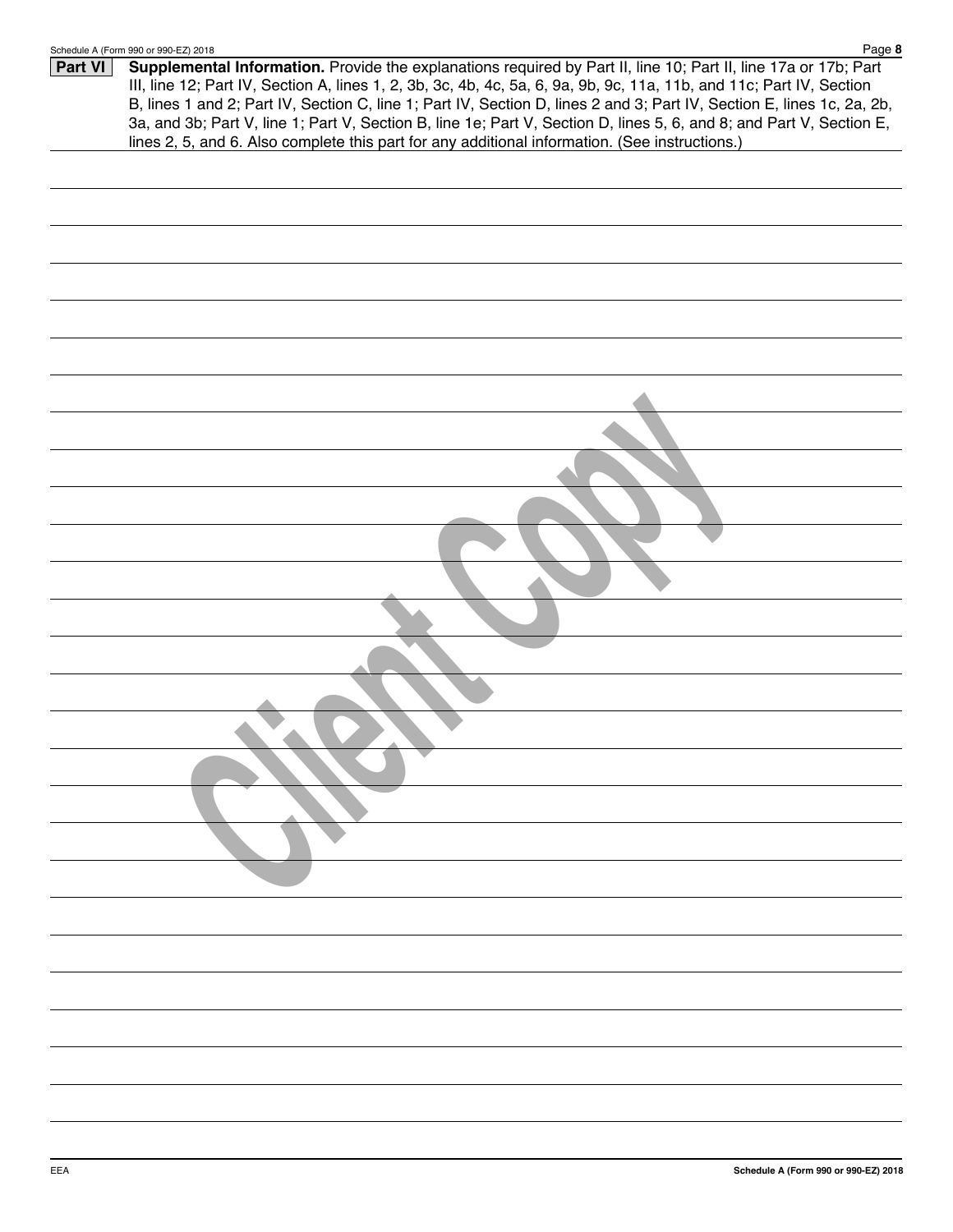## **(Form 990, 990-EZ,**

| Department of the Treasury |  |
|----------------------------|--|
| Internal Revenue Service   |  |

## **Schedule B Schedule of Contributors**

**or 990-PF) Attach to Form 990, Form 990-EZ, or Form 990-PF.**

**Go to** *www.irs.gov/Form990 for the latest information.*

OMB No. 1545-0047

**2018**

**Employer identification number**

| Name of the organization | <b>Employer ident</b> |
|--------------------------|-----------------------|
| USA Nordic Sports        | 26-0231816            |

**Organization type** (check one):

| Filers of:         | Section:                                                                    |
|--------------------|-----------------------------------------------------------------------------|
| Form 990 or 990-EZ | X<br>$501(c)$ (3<br>) (enter number) organization                           |
|                    | $4947(a)(1)$ nonexempt charitable trust not treated as a private foundation |
|                    | 527 political organization                                                  |
| Form 990-PF        | $501(c)(3)$ exempt private foundation                                       |
|                    | 4947(a)(1) nonexempt charitable trust treated as a private foundation       |
|                    | 501(c)(3) taxable private foundation                                        |

Check if your organization is covered by the **General Rule** or a **Special Rule.**

**Note:** Only a section 501(c)(7), (8), or (10) organization can check boxes for both the General Rule and a Special Rule. See instructions.

#### **General Rule**

For an organization filing Form 990, 990-EZ, or 990-PF that received, during the year, contributions totaling \$5,000 or more (in money or property) from any one contributor. Complete Parts I and II. See instructions for determining a contributor's total contributions.

#### **Special Rules**

 $\overline{X}$  For an organization described in section 501(c)(3) filing Form 990 or 990-EZ that met the 33 1/3% support test of the regulations under sections 509(a)(1) and 170(b)(1)(A)(vi), that checked Schedule A (Form 990 or 990-EZ), Part II, line 13, 16a, or 16b, and that received from any one contributor, during the year, total contributions of the greater of **(1)** \$5,000; or **(2)** 2% of the amount on (i) Form 990, Part VIII, line 1h; or (ii) Form 990-EZ, line 1. Complete Parts I and II.

For an organization described in section 501 $\langle c \rangle$ (7), (8), or (10) filing Form 990 or 990-EZ that received from any one contributor, during the year, total contributions of more than \$1,000 *exclusively* for religious, charitable, scientific, literary, or educational purposes, or for the prevention of cruelty to children or animals. Complete Parts I (entering "N/A" in column (b) instead of the contributor name and address), II, and III.

**Control of the system and the system of the system of the system of the system of the system of the system of the system of the System of the System of the System of the System of the System of the System of the System of** For an organization described in section 501(c)(7), (8), or (10) filing Form 990 or 990-EZ that received from any one contributor, during the year, contributions *exclusively* for religious, charitable, etc., purposes, but no such contributions totaled more than \$1,000. If this box is checked, enter here the total contributions that were received during the year for an *exclusively* religious, charitable, etc., purpose. Don't complete any of the parts unless the **General Rule** applies to this organization because it received *nonexclusively* religious, charitable, etc., contributions totaling \$5,000 or more during the year \$ ..................................

**Caution:** An organization that isn't covered by the General Rule and/or the Special Rules doesn't file Schedule B (Form 990, 990-EZ, or 990-PF), but it **must** answer "No" on Part IV, line 2, of its Form 990; or check the box on line H of its Form 990-EZ or on its Form 990-PF, Part I, line 2, to certify that it doesn't meet the filing requirements of Schedule B (Form 990, 990-EZ, or 990-PF).

**For Paperwork Reduction Act Notice, see the Instructions for Form 990, 990-EZ, or 990-PF. Schedule B (Form 990, 990-EZ, or 990-PF) (2018)**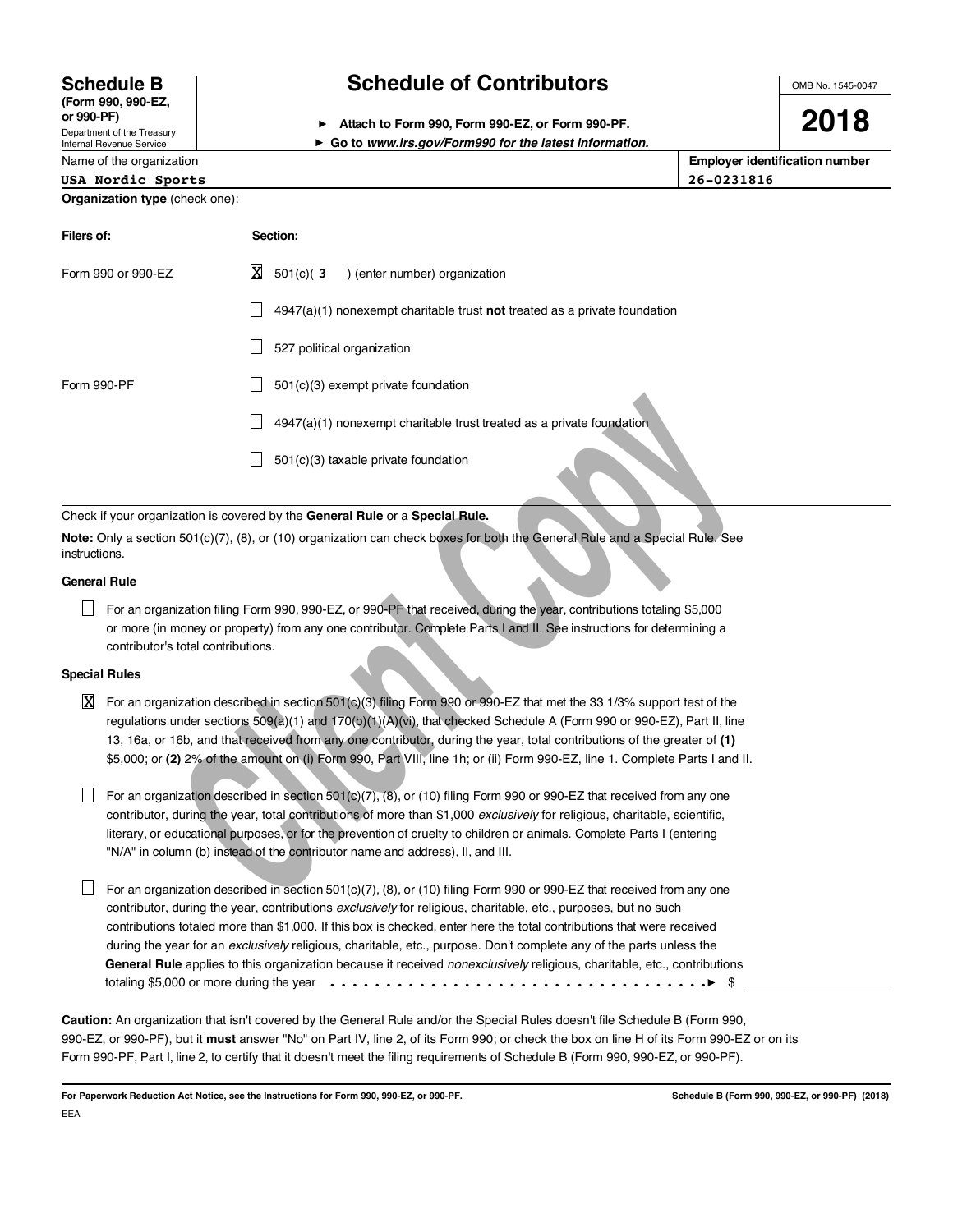| Schedule B (Form 990, 990-EZ, or 990-PF) (2018) |  |  |  |
|-------------------------------------------------|--|--|--|
|-------------------------------------------------|--|--|--|

Name of organization

**2** Page **Employer identification number**

**USA Nordic Sports 26-0231816**

| Part I                  | <b>Contributors</b> (see instructions). Use duplicate copies of Part I if additional space is needed. |                                    |                                                                                                                                |
|-------------------------|-------------------------------------------------------------------------------------------------------|------------------------------------|--------------------------------------------------------------------------------------------------------------------------------|
| (a)<br>No.              | (b)<br>Name, address, and ZIP + 4                                                                     | (c)<br><b>Total contributions</b>  | (d)<br><b>Type of contribution</b>                                                                                             |
| $\mathbf{1}$            | Backcountry Chairtable Trust<br>C/O PO Box 680820<br>Park City, UT 84068                              | \$<br>100,000                      | X<br><b>Person</b><br>$\Box$<br>Payroll<br><b>Noncash</b><br>$\Box$<br>(Complete Part II for<br>noncash contributions.)        |
| (a)                     | (b)                                                                                                   | (c)<br><b>Total contributions</b>  | (d)<br>Type of contribution                                                                                                    |
| No.<br>$\mathbf{2}$     | Name, address, and ZIP + 4<br>Walter McCormack<br>116 E 66 ST apT b<br>New York, NY 10065             | \$<br>48,516                       | X<br><b>Person</b><br>$\Box$<br><b>Payroll</b><br><b>Noncash</b><br>$\Box$<br>(Complete Part II for<br>noncash contributions.) |
| (a)<br>No.              | (b)<br>Name, address, and ZIP + 4                                                                     | (c)<br><b>Total contributions</b>  | (d)<br><b>Type of contribution</b>                                                                                             |
| 3 <sub>1</sub>          | Mayo Clinic<br>c/o PO Box 983757<br>Park City, UT 84098                                               | $\overline{\mathbb{S}}$<br>300,000 | X<br><b>Person</b><br>$\Box$<br>Payroll<br><b>Noncash</b><br>$\Box$<br>(Complete Part II for<br>noncash contributions.)        |
| (a)<br>No.              | (b)<br>Name, address, and ZIP + 4                                                                     | (c)<br><b>Total contributions</b>  | (d)<br><b>Type of contribution</b>                                                                                             |
| $\overline{\mathbf{4}}$ | Paul Finnegan<br>c/o PO Box 983757<br>Park City, UT 84098                                             | \$<br>100,000                      | X<br><b>Person</b><br>$\Box$<br><b>Payroll</b><br><b>Noncash</b><br>$\Box$<br>(Complete Part II for<br>noncash contributions.) |
| (a)<br>No.              | (b)<br>Name, address, and ZIP + 4                                                                     | (c)<br><b>Total contributions</b>  | (d)<br><b>Type of contribution</b>                                                                                             |
| 5 <sub>5</sub>          | Lagunitas<br>c/o PO Box 680820<br>Park City, UT 84060                                                 | \$<br>80,000                       | X<br><b>Person</b><br>$\Box$<br>Payroll<br><b>Noncash</b><br>$\Box$<br>(Complete Part II for<br>noncash contributions.)        |
| (a)<br>No.              | (b)<br>Name, address, and ZIP + 4                                                                     | (c)<br><b>Total contributions</b>  | (d)<br><b>Type of contribution</b>                                                                                             |
| 6                       | Chuck Pieper<br>c/o PO Box 680820<br>Park City, UT 84098                                              | \$<br>200,000                      | X<br><b>Person</b><br>$\Box$<br>Payroll<br><b>Noncash</b><br>$\Box$<br>(Complete Part II for<br>noncash contributions.)        |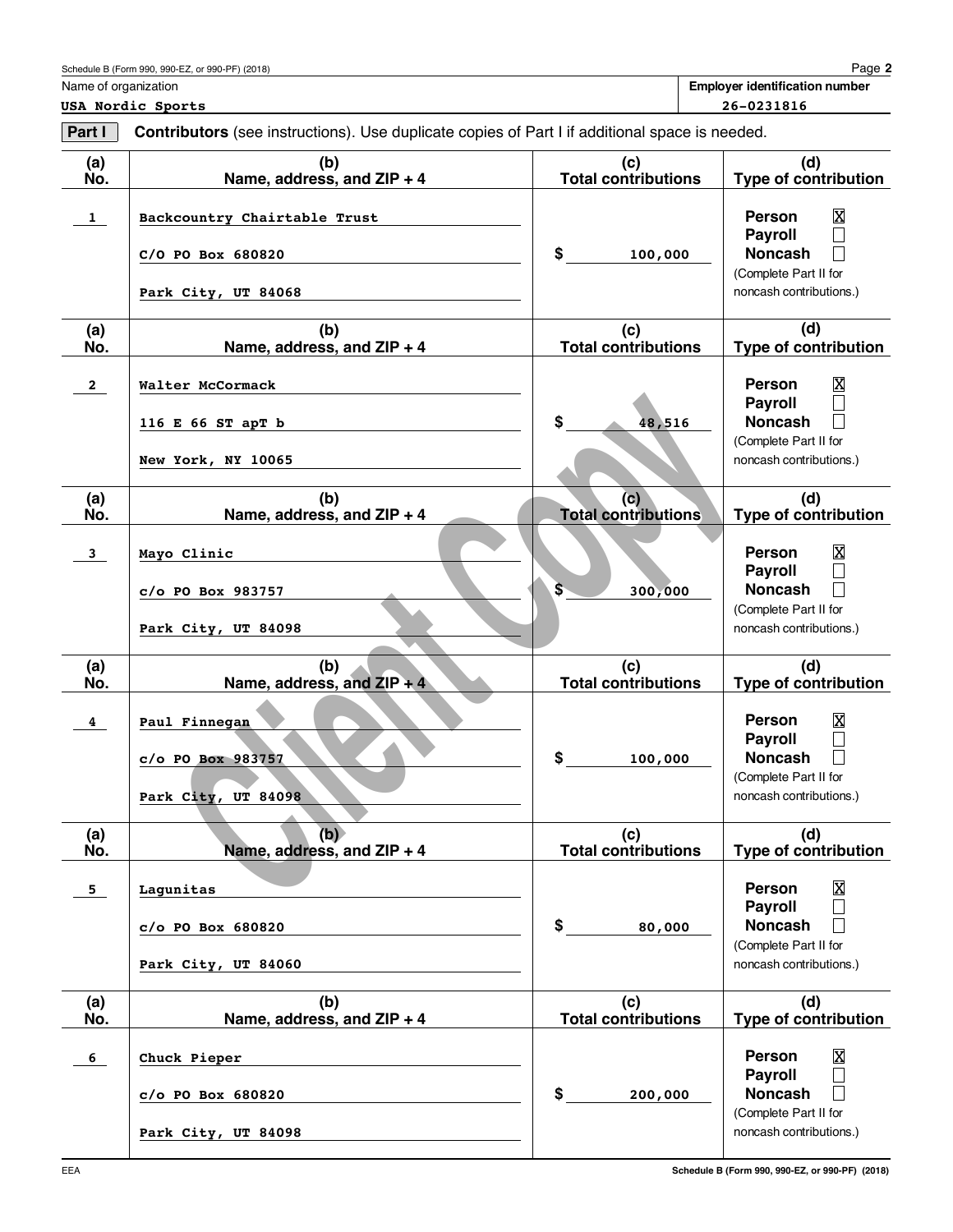| Schedule B (Form 990, 990-EZ, or 990-PF) (2018) |  |
|-------------------------------------------------|--|
|-------------------------------------------------|--|

Name of organization

**2** Page **Employer identification number**

**USA Nordic Sports 26-0231816**

| Part I     | <b>Contributors</b> (see instructions). Use duplicate copies of Part I if additional space is needed. |                                   |                                                                                                                                        |
|------------|-------------------------------------------------------------------------------------------------------|-----------------------------------|----------------------------------------------------------------------------------------------------------------------------------------|
| (a)<br>No. | (b)<br>Name, address, and ZIP + 4                                                                     | (c)<br><b>Total contributions</b> | (d)<br>Type of contribution                                                                                                            |
| 7          | <b>COUNTY OF SUMMIT</b><br>C/O PO Box 680820<br>Park City, UT 84068                                   | \$<br>72,000                      | Χ<br><b>Person</b><br>$\Box$<br><b>Payroll</b><br><b>Noncash</b><br>$\mathbb{R}^n$<br>(Complete Part II for<br>noncash contributions.) |
| (a)<br>No. | (b)<br>Name, address, and ZIP + 4                                                                     | (c)<br><b>Total contributions</b> | (d)<br>Type of contribution                                                                                                            |
|            |                                                                                                       | \$                                | <b>Person</b><br><b>Payroll</b><br><b>Noncash</b><br>(Complete Part II for<br>noncash contributions.)                                  |
| (a)<br>No. | (b)<br>Name, address, and ZIP + 4                                                                     | (c)<br><b>Total contributions</b> | (d)<br>Type of contribution                                                                                                            |
|            |                                                                                                       | \$                                | <b>Person</b><br><b>Payroll</b><br><b>Noncash</b><br>(Complete Part II for<br>noncash contributions.)                                  |
| (a)<br>No. | (b)<br>Name, address, and $ZIP + 4$                                                                   | (c)<br><b>Total contributions</b> | (d)<br><b>Type of contribution</b>                                                                                                     |
|            |                                                                                                       | \$                                | <b>Person</b><br><b>Payroll</b><br><b>Noncash</b><br>$\Box$<br>(Complete Part II for<br>noncash contributions.)                        |
| (a)<br>No. | (b)<br>Name, address, and ZIP + 4                                                                     | (c)<br><b>Total contributions</b> | (d)<br><b>Type of contribution</b>                                                                                                     |
|            |                                                                                                       | \$                                | <b>Person</b><br><b>Payroll</b><br><b>Noncash</b><br>(Complete Part II for<br>noncash contributions.)                                  |
| (a)<br>No. | (b)<br>Name, address, and ZIP + 4                                                                     | (c)<br><b>Total contributions</b> | (d)<br><b>Type of contribution</b>                                                                                                     |
|            |                                                                                                       | \$                                | <b>Person</b><br><b>Payroll</b><br><b>Noncash</b><br>(Complete Part II for<br>noncash contributions.)                                  |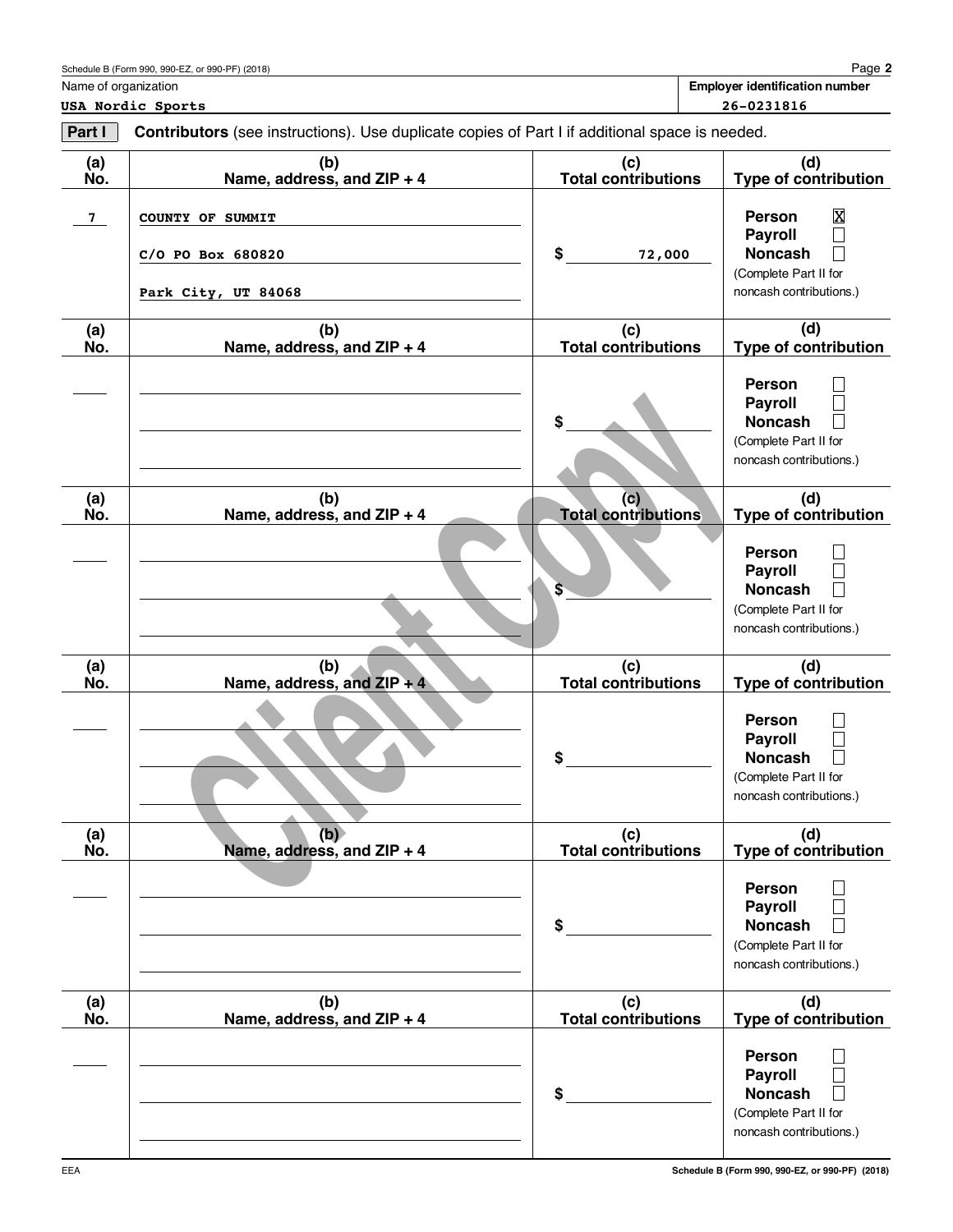| (Form 990)<br>► Complete if the organization answered "Yes" on Form 990,<br>2018<br>Part IV, line 6, 7, 8, 9, 10, 11a, 11b, 11c, 11d, 11e, 11f, 12a, or 12b.<br>$\triangleright$ Attach to Form 990.<br>Open to Public<br>Department of the Treasury<br>► Go to www.irs.gov/Form990 for instructions and the latest information.<br>Inspection<br>Internal Revenue Service<br><b>Employer identification number</b><br>Name of the organization<br>USA Nordic Sports<br>26-0231816<br>Organizations Maintaining Donor Advised Funds or Other Similar Funds or Accounts.<br>Part I<br>Complete if the organization answered "Yes" on Form 990, Part IV, line 6.<br>(a) Donor advised funds<br>(b) Funds and other accounts<br>Total number at end of year $\dots \dots \dots \dots$<br>1.<br>2<br>Aggregate value of contributions to (during year) .<br>3<br>Aggregate value of grants from (during year)<br>$\ddot{\phantom{a}}$<br>4<br>Aggregate value at end of year $\dots \dots \dots$<br>Did the organization inform all donors and donor advisors in writing that the assets held in donor advised<br>5<br>$\vert$ $\vert$<br>Yes<br>funds are the organization's property, subject to the organization's exclusive legal control? $\dots \dots \dots \dots \dots \dots$<br>No<br>Did the organization inform all grantees, donors, and donor advisors in writing that grant funds can be used<br>6<br>only for charitable purposes and not for the benefit of the donor or donor advisor, or for any other purpose<br>Yes<br>No<br>Part II<br><b>Conservation Easements.</b><br>Complete if the organization answered "Yes" on Form 990, Part IV, line 7.<br>$\mathbf{1}$<br>Purpose(s) of conservation easements held by the organization (check all that apply).<br>Preservation of land for public use (e.g., recreation or education)<br>Preservation of a historically important land area<br>Preservation of a certified historic structure<br>Protection of natural habitat<br>Preservation of open space<br>Complete lines 2a through 2d if the organization held a qualified conservation contribution in the form of a conservation<br>2<br><b>Held at the End of the Tax Year</b><br>easement on the last day of the tax year.<br>Total number of conservation easements<br>2a<br>а<br>2b<br>Total acreage restricted by conservation easements<br>b<br>Number of conservation easements on a certified historic structure included in (a)<br>2c<br>.<br>с<br>Number of conservation easements included in (c) acquired after 7/25/06, and not on a<br>d<br>historic structure listed in the National Register<br>2d<br>Number of conservation easements modified, transferred, released, extinguished, or terminated by the organization during the<br>3<br>tax year $\rightarrow$<br>Number of states where property subject to conservation easement is located<br>4<br>Does the organization have a written policy regarding the periodic monitoring, inspection, handling of<br>5<br>violations, and enforcement of the conservation easements it holds? $\rightarrow \ldots \ldots \ldots \ldots \ldots \ldots \ldots \ldots \ldots \ldots \ldots$<br>Yes<br>No<br>Staff and volunteer hours devoted to monitoring, inspecting, handling of violations, and enforcing conservation easements during the year<br>6<br>Amount of expenses incurred in monitoring, inspecting, handling of violations, and enforcing conservation easements during the year<br>7<br>► \$<br>Does each conservation easement reported on line 2(d) above satisfy the requirements of section 170(h)(4)(B)(i)<br>8<br>$\Box$ Yes<br>and section $170(h)(4)(B)(ii)$ ?<br>No<br>In Part XIII, describe how the organization reports conservation easements in its revenue and expense statement, and<br>9<br>balance sheet, and include, if applicable, the text of the footnote to the organization's financial statements that describes the<br>organization's accounting for conservation easements.<br>Organizations Maintaining Collections of Art, Historical Treasures, or Other Similar Assets.<br><b>Part III</b><br>Complete if the organization answered "Yes" on Form 990, Part IV, line 8.<br>If the organization elected, as permitted under SFAS 116 (ASC 958), not to report in its revenue statement and balance sheet<br>1a<br>works of art, historical treasures, or other similar assets held for public exhibition, education, or research in furtherance of<br>public service, provide, in Part XIII, the text of the footnote to its financial statements that describes these items.<br>If the organization elected, as permitted under SFAS 116 (ASC 958), to report in its revenue statement and balance sheet<br>b<br>works of art, historical treasures, or other similar assets held for public exhibition, education, or research in furtherance of<br>public service, provide the following amounts relating to these items:<br>(i) Revenue included on Form 990, Part VIII, line 1 $\ldots \ldots \ldots \ldots \ldots \ldots \ldots \ldots \ldots \ldots \ldots$<br>$\triangleright$ \$<br>If the organization received or held works of art, historical treasures, or other similar assets for financial gain, provide the<br>2<br>following amounts required to be reported under SFAS 116 (ASC 958) relating to these items:<br>$\triangleright$ S<br>а<br>b<br>For Paperwork Reduction Act Notice, see the Instructions for Form 990.<br>Schedule D (Form 990) 2018 | <b>SCHEDULE D</b> | <b>Supplemental Financial Statements</b> | OMB No. 1545-0047 |
|-------------------------------------------------------------------------------------------------------------------------------------------------------------------------------------------------------------------------------------------------------------------------------------------------------------------------------------------------------------------------------------------------------------------------------------------------------------------------------------------------------------------------------------------------------------------------------------------------------------------------------------------------------------------------------------------------------------------------------------------------------------------------------------------------------------------------------------------------------------------------------------------------------------------------------------------------------------------------------------------------------------------------------------------------------------------------------------------------------------------------------------------------------------------------------------------------------------------------------------------------------------------------------------------------------------------------------------------------------------------------------------------------------------------------------------------------------------------------------------------------------------------------------------------------------------------------------------------------------------------------------------------------------------------------------------------------------------------------------------------------------------------------------------------------------------------------------------------------------------------------------------------------------------------------------------------------------------------------------------------------------------------------------------------------------------------------------------------------------------------------------------------------------------------------------------------------------------------------------------------------------------------------------------------------------------------------------------------------------------------------------------------------------------------------------------------------------------------------------------------------------------------------------------------------------------------------------------------------------------------------------------------------------------------------------------------------------------------------------------------------------------------------------------------------------------------------------------------------------------------------------------------------------------------------------------------------------------------------------------------------------------------------------------------------------------------------------------------------------------------------------------------------------------------------------------------------------------------------------------------------------------------------------------------------------------------------------------------------------------------------------------------------------------------------------------------------------------------------------------------------------------------------------------------------------------------------------------------------------------------------------------------------------------------------------------------------------------------------------------------------------------------------------------------------------------------------------------------------------------------------------------------------------------------------------------------------------------------------------------------------------------------------------------------------------------------------------------------------------------------------------------------------------------------------------------------------------------------------------------------------------------------------------------------------------------------------------------------------------------------------------------------------------------------------------------------------------------------------------------------------------------------------------------------------------------------------------------------------------------------------------------------------------------------------------------------------------------------------------------------------------------------------------------------------------------------------------------------------------------------------------------------------------------------------------------------------------------------------------------------------------------------------------------------------------------------------------------------------------------------------------------------------------------------------------------------------------------------------------------------------------------------------------------------------------------------------------------------------------------------------------------------------------------------------------------------------------------------------------------------------------------|-------------------|------------------------------------------|-------------------|
|                                                                                                                                                                                                                                                                                                                                                                                                                                                                                                                                                                                                                                                                                                                                                                                                                                                                                                                                                                                                                                                                                                                                                                                                                                                                                                                                                                                                                                                                                                                                                                                                                                                                                                                                                                                                                                                                                                                                                                                                                                                                                                                                                                                                                                                                                                                                                                                                                                                                                                                                                                                                                                                                                                                                                                                                                                                                                                                                                                                                                                                                                                                                                                                                                                                                                                                                                                                                                                                                                                                                                                                                                                                                                                                                                                                                                                                                                                                                                                                                                                                                                                                                                                                                                                                                                                                                                                                                                                                                                                                                                                                                                                                                                                                                                                                                                                                                                                                                                                                                                                                                                                                                                                                                                                                                                                                                                                                                                                                                                                             |                   |                                          |                   |
|                                                                                                                                                                                                                                                                                                                                                                                                                                                                                                                                                                                                                                                                                                                                                                                                                                                                                                                                                                                                                                                                                                                                                                                                                                                                                                                                                                                                                                                                                                                                                                                                                                                                                                                                                                                                                                                                                                                                                                                                                                                                                                                                                                                                                                                                                                                                                                                                                                                                                                                                                                                                                                                                                                                                                                                                                                                                                                                                                                                                                                                                                                                                                                                                                                                                                                                                                                                                                                                                                                                                                                                                                                                                                                                                                                                                                                                                                                                                                                                                                                                                                                                                                                                                                                                                                                                                                                                                                                                                                                                                                                                                                                                                                                                                                                                                                                                                                                                                                                                                                                                                                                                                                                                                                                                                                                                                                                                                                                                                                                             |                   |                                          |                   |
|                                                                                                                                                                                                                                                                                                                                                                                                                                                                                                                                                                                                                                                                                                                                                                                                                                                                                                                                                                                                                                                                                                                                                                                                                                                                                                                                                                                                                                                                                                                                                                                                                                                                                                                                                                                                                                                                                                                                                                                                                                                                                                                                                                                                                                                                                                                                                                                                                                                                                                                                                                                                                                                                                                                                                                                                                                                                                                                                                                                                                                                                                                                                                                                                                                                                                                                                                                                                                                                                                                                                                                                                                                                                                                                                                                                                                                                                                                                                                                                                                                                                                                                                                                                                                                                                                                                                                                                                                                                                                                                                                                                                                                                                                                                                                                                                                                                                                                                                                                                                                                                                                                                                                                                                                                                                                                                                                                                                                                                                                                             |                   |                                          |                   |
|                                                                                                                                                                                                                                                                                                                                                                                                                                                                                                                                                                                                                                                                                                                                                                                                                                                                                                                                                                                                                                                                                                                                                                                                                                                                                                                                                                                                                                                                                                                                                                                                                                                                                                                                                                                                                                                                                                                                                                                                                                                                                                                                                                                                                                                                                                                                                                                                                                                                                                                                                                                                                                                                                                                                                                                                                                                                                                                                                                                                                                                                                                                                                                                                                                                                                                                                                                                                                                                                                                                                                                                                                                                                                                                                                                                                                                                                                                                                                                                                                                                                                                                                                                                                                                                                                                                                                                                                                                                                                                                                                                                                                                                                                                                                                                                                                                                                                                                                                                                                                                                                                                                                                                                                                                                                                                                                                                                                                                                                                                             |                   |                                          |                   |
|                                                                                                                                                                                                                                                                                                                                                                                                                                                                                                                                                                                                                                                                                                                                                                                                                                                                                                                                                                                                                                                                                                                                                                                                                                                                                                                                                                                                                                                                                                                                                                                                                                                                                                                                                                                                                                                                                                                                                                                                                                                                                                                                                                                                                                                                                                                                                                                                                                                                                                                                                                                                                                                                                                                                                                                                                                                                                                                                                                                                                                                                                                                                                                                                                                                                                                                                                                                                                                                                                                                                                                                                                                                                                                                                                                                                                                                                                                                                                                                                                                                                                                                                                                                                                                                                                                                                                                                                                                                                                                                                                                                                                                                                                                                                                                                                                                                                                                                                                                                                                                                                                                                                                                                                                                                                                                                                                                                                                                                                                                             |                   |                                          |                   |
|                                                                                                                                                                                                                                                                                                                                                                                                                                                                                                                                                                                                                                                                                                                                                                                                                                                                                                                                                                                                                                                                                                                                                                                                                                                                                                                                                                                                                                                                                                                                                                                                                                                                                                                                                                                                                                                                                                                                                                                                                                                                                                                                                                                                                                                                                                                                                                                                                                                                                                                                                                                                                                                                                                                                                                                                                                                                                                                                                                                                                                                                                                                                                                                                                                                                                                                                                                                                                                                                                                                                                                                                                                                                                                                                                                                                                                                                                                                                                                                                                                                                                                                                                                                                                                                                                                                                                                                                                                                                                                                                                                                                                                                                                                                                                                                                                                                                                                                                                                                                                                                                                                                                                                                                                                                                                                                                                                                                                                                                                                             |                   |                                          |                   |
|                                                                                                                                                                                                                                                                                                                                                                                                                                                                                                                                                                                                                                                                                                                                                                                                                                                                                                                                                                                                                                                                                                                                                                                                                                                                                                                                                                                                                                                                                                                                                                                                                                                                                                                                                                                                                                                                                                                                                                                                                                                                                                                                                                                                                                                                                                                                                                                                                                                                                                                                                                                                                                                                                                                                                                                                                                                                                                                                                                                                                                                                                                                                                                                                                                                                                                                                                                                                                                                                                                                                                                                                                                                                                                                                                                                                                                                                                                                                                                                                                                                                                                                                                                                                                                                                                                                                                                                                                                                                                                                                                                                                                                                                                                                                                                                                                                                                                                                                                                                                                                                                                                                                                                                                                                                                                                                                                                                                                                                                                                             |                   |                                          |                   |
|                                                                                                                                                                                                                                                                                                                                                                                                                                                                                                                                                                                                                                                                                                                                                                                                                                                                                                                                                                                                                                                                                                                                                                                                                                                                                                                                                                                                                                                                                                                                                                                                                                                                                                                                                                                                                                                                                                                                                                                                                                                                                                                                                                                                                                                                                                                                                                                                                                                                                                                                                                                                                                                                                                                                                                                                                                                                                                                                                                                                                                                                                                                                                                                                                                                                                                                                                                                                                                                                                                                                                                                                                                                                                                                                                                                                                                                                                                                                                                                                                                                                                                                                                                                                                                                                                                                                                                                                                                                                                                                                                                                                                                                                                                                                                                                                                                                                                                                                                                                                                                                                                                                                                                                                                                                                                                                                                                                                                                                                                                             |                   |                                          |                   |
|                                                                                                                                                                                                                                                                                                                                                                                                                                                                                                                                                                                                                                                                                                                                                                                                                                                                                                                                                                                                                                                                                                                                                                                                                                                                                                                                                                                                                                                                                                                                                                                                                                                                                                                                                                                                                                                                                                                                                                                                                                                                                                                                                                                                                                                                                                                                                                                                                                                                                                                                                                                                                                                                                                                                                                                                                                                                                                                                                                                                                                                                                                                                                                                                                                                                                                                                                                                                                                                                                                                                                                                                                                                                                                                                                                                                                                                                                                                                                                                                                                                                                                                                                                                                                                                                                                                                                                                                                                                                                                                                                                                                                                                                                                                                                                                                                                                                                                                                                                                                                                                                                                                                                                                                                                                                                                                                                                                                                                                                                                             |                   |                                          |                   |
|                                                                                                                                                                                                                                                                                                                                                                                                                                                                                                                                                                                                                                                                                                                                                                                                                                                                                                                                                                                                                                                                                                                                                                                                                                                                                                                                                                                                                                                                                                                                                                                                                                                                                                                                                                                                                                                                                                                                                                                                                                                                                                                                                                                                                                                                                                                                                                                                                                                                                                                                                                                                                                                                                                                                                                                                                                                                                                                                                                                                                                                                                                                                                                                                                                                                                                                                                                                                                                                                                                                                                                                                                                                                                                                                                                                                                                                                                                                                                                                                                                                                                                                                                                                                                                                                                                                                                                                                                                                                                                                                                                                                                                                                                                                                                                                                                                                                                                                                                                                                                                                                                                                                                                                                                                                                                                                                                                                                                                                                                                             |                   |                                          |                   |
|                                                                                                                                                                                                                                                                                                                                                                                                                                                                                                                                                                                                                                                                                                                                                                                                                                                                                                                                                                                                                                                                                                                                                                                                                                                                                                                                                                                                                                                                                                                                                                                                                                                                                                                                                                                                                                                                                                                                                                                                                                                                                                                                                                                                                                                                                                                                                                                                                                                                                                                                                                                                                                                                                                                                                                                                                                                                                                                                                                                                                                                                                                                                                                                                                                                                                                                                                                                                                                                                                                                                                                                                                                                                                                                                                                                                                                                                                                                                                                                                                                                                                                                                                                                                                                                                                                                                                                                                                                                                                                                                                                                                                                                                                                                                                                                                                                                                                                                                                                                                                                                                                                                                                                                                                                                                                                                                                                                                                                                                                                             |                   |                                          |                   |
|                                                                                                                                                                                                                                                                                                                                                                                                                                                                                                                                                                                                                                                                                                                                                                                                                                                                                                                                                                                                                                                                                                                                                                                                                                                                                                                                                                                                                                                                                                                                                                                                                                                                                                                                                                                                                                                                                                                                                                                                                                                                                                                                                                                                                                                                                                                                                                                                                                                                                                                                                                                                                                                                                                                                                                                                                                                                                                                                                                                                                                                                                                                                                                                                                                                                                                                                                                                                                                                                                                                                                                                                                                                                                                                                                                                                                                                                                                                                                                                                                                                                                                                                                                                                                                                                                                                                                                                                                                                                                                                                                                                                                                                                                                                                                                                                                                                                                                                                                                                                                                                                                                                                                                                                                                                                                                                                                                                                                                                                                                             |                   |                                          |                   |
|                                                                                                                                                                                                                                                                                                                                                                                                                                                                                                                                                                                                                                                                                                                                                                                                                                                                                                                                                                                                                                                                                                                                                                                                                                                                                                                                                                                                                                                                                                                                                                                                                                                                                                                                                                                                                                                                                                                                                                                                                                                                                                                                                                                                                                                                                                                                                                                                                                                                                                                                                                                                                                                                                                                                                                                                                                                                                                                                                                                                                                                                                                                                                                                                                                                                                                                                                                                                                                                                                                                                                                                                                                                                                                                                                                                                                                                                                                                                                                                                                                                                                                                                                                                                                                                                                                                                                                                                                                                                                                                                                                                                                                                                                                                                                                                                                                                                                                                                                                                                                                                                                                                                                                                                                                                                                                                                                                                                                                                                                                             |                   |                                          |                   |
|                                                                                                                                                                                                                                                                                                                                                                                                                                                                                                                                                                                                                                                                                                                                                                                                                                                                                                                                                                                                                                                                                                                                                                                                                                                                                                                                                                                                                                                                                                                                                                                                                                                                                                                                                                                                                                                                                                                                                                                                                                                                                                                                                                                                                                                                                                                                                                                                                                                                                                                                                                                                                                                                                                                                                                                                                                                                                                                                                                                                                                                                                                                                                                                                                                                                                                                                                                                                                                                                                                                                                                                                                                                                                                                                                                                                                                                                                                                                                                                                                                                                                                                                                                                                                                                                                                                                                                                                                                                                                                                                                                                                                                                                                                                                                                                                                                                                                                                                                                                                                                                                                                                                                                                                                                                                                                                                                                                                                                                                                                             |                   |                                          |                   |
|                                                                                                                                                                                                                                                                                                                                                                                                                                                                                                                                                                                                                                                                                                                                                                                                                                                                                                                                                                                                                                                                                                                                                                                                                                                                                                                                                                                                                                                                                                                                                                                                                                                                                                                                                                                                                                                                                                                                                                                                                                                                                                                                                                                                                                                                                                                                                                                                                                                                                                                                                                                                                                                                                                                                                                                                                                                                                                                                                                                                                                                                                                                                                                                                                                                                                                                                                                                                                                                                                                                                                                                                                                                                                                                                                                                                                                                                                                                                                                                                                                                                                                                                                                                                                                                                                                                                                                                                                                                                                                                                                                                                                                                                                                                                                                                                                                                                                                                                                                                                                                                                                                                                                                                                                                                                                                                                                                                                                                                                                                             |                   |                                          |                   |
|                                                                                                                                                                                                                                                                                                                                                                                                                                                                                                                                                                                                                                                                                                                                                                                                                                                                                                                                                                                                                                                                                                                                                                                                                                                                                                                                                                                                                                                                                                                                                                                                                                                                                                                                                                                                                                                                                                                                                                                                                                                                                                                                                                                                                                                                                                                                                                                                                                                                                                                                                                                                                                                                                                                                                                                                                                                                                                                                                                                                                                                                                                                                                                                                                                                                                                                                                                                                                                                                                                                                                                                                                                                                                                                                                                                                                                                                                                                                                                                                                                                                                                                                                                                                                                                                                                                                                                                                                                                                                                                                                                                                                                                                                                                                                                                                                                                                                                                                                                                                                                                                                                                                                                                                                                                                                                                                                                                                                                                                                                             |                   |                                          |                   |
|                                                                                                                                                                                                                                                                                                                                                                                                                                                                                                                                                                                                                                                                                                                                                                                                                                                                                                                                                                                                                                                                                                                                                                                                                                                                                                                                                                                                                                                                                                                                                                                                                                                                                                                                                                                                                                                                                                                                                                                                                                                                                                                                                                                                                                                                                                                                                                                                                                                                                                                                                                                                                                                                                                                                                                                                                                                                                                                                                                                                                                                                                                                                                                                                                                                                                                                                                                                                                                                                                                                                                                                                                                                                                                                                                                                                                                                                                                                                                                                                                                                                                                                                                                                                                                                                                                                                                                                                                                                                                                                                                                                                                                                                                                                                                                                                                                                                                                                                                                                                                                                                                                                                                                                                                                                                                                                                                                                                                                                                                                             |                   |                                          |                   |
|                                                                                                                                                                                                                                                                                                                                                                                                                                                                                                                                                                                                                                                                                                                                                                                                                                                                                                                                                                                                                                                                                                                                                                                                                                                                                                                                                                                                                                                                                                                                                                                                                                                                                                                                                                                                                                                                                                                                                                                                                                                                                                                                                                                                                                                                                                                                                                                                                                                                                                                                                                                                                                                                                                                                                                                                                                                                                                                                                                                                                                                                                                                                                                                                                                                                                                                                                                                                                                                                                                                                                                                                                                                                                                                                                                                                                                                                                                                                                                                                                                                                                                                                                                                                                                                                                                                                                                                                                                                                                                                                                                                                                                                                                                                                                                                                                                                                                                                                                                                                                                                                                                                                                                                                                                                                                                                                                                                                                                                                                                             |                   |                                          |                   |
|                                                                                                                                                                                                                                                                                                                                                                                                                                                                                                                                                                                                                                                                                                                                                                                                                                                                                                                                                                                                                                                                                                                                                                                                                                                                                                                                                                                                                                                                                                                                                                                                                                                                                                                                                                                                                                                                                                                                                                                                                                                                                                                                                                                                                                                                                                                                                                                                                                                                                                                                                                                                                                                                                                                                                                                                                                                                                                                                                                                                                                                                                                                                                                                                                                                                                                                                                                                                                                                                                                                                                                                                                                                                                                                                                                                                                                                                                                                                                                                                                                                                                                                                                                                                                                                                                                                                                                                                                                                                                                                                                                                                                                                                                                                                                                                                                                                                                                                                                                                                                                                                                                                                                                                                                                                                                                                                                                                                                                                                                                             |                   |                                          |                   |
|                                                                                                                                                                                                                                                                                                                                                                                                                                                                                                                                                                                                                                                                                                                                                                                                                                                                                                                                                                                                                                                                                                                                                                                                                                                                                                                                                                                                                                                                                                                                                                                                                                                                                                                                                                                                                                                                                                                                                                                                                                                                                                                                                                                                                                                                                                                                                                                                                                                                                                                                                                                                                                                                                                                                                                                                                                                                                                                                                                                                                                                                                                                                                                                                                                                                                                                                                                                                                                                                                                                                                                                                                                                                                                                                                                                                                                                                                                                                                                                                                                                                                                                                                                                                                                                                                                                                                                                                                                                                                                                                                                                                                                                                                                                                                                                                                                                                                                                                                                                                                                                                                                                                                                                                                                                                                                                                                                                                                                                                                                             |                   |                                          |                   |
|                                                                                                                                                                                                                                                                                                                                                                                                                                                                                                                                                                                                                                                                                                                                                                                                                                                                                                                                                                                                                                                                                                                                                                                                                                                                                                                                                                                                                                                                                                                                                                                                                                                                                                                                                                                                                                                                                                                                                                                                                                                                                                                                                                                                                                                                                                                                                                                                                                                                                                                                                                                                                                                                                                                                                                                                                                                                                                                                                                                                                                                                                                                                                                                                                                                                                                                                                                                                                                                                                                                                                                                                                                                                                                                                                                                                                                                                                                                                                                                                                                                                                                                                                                                                                                                                                                                                                                                                                                                                                                                                                                                                                                                                                                                                                                                                                                                                                                                                                                                                                                                                                                                                                                                                                                                                                                                                                                                                                                                                                                             |                   |                                          |                   |
|                                                                                                                                                                                                                                                                                                                                                                                                                                                                                                                                                                                                                                                                                                                                                                                                                                                                                                                                                                                                                                                                                                                                                                                                                                                                                                                                                                                                                                                                                                                                                                                                                                                                                                                                                                                                                                                                                                                                                                                                                                                                                                                                                                                                                                                                                                                                                                                                                                                                                                                                                                                                                                                                                                                                                                                                                                                                                                                                                                                                                                                                                                                                                                                                                                                                                                                                                                                                                                                                                                                                                                                                                                                                                                                                                                                                                                                                                                                                                                                                                                                                                                                                                                                                                                                                                                                                                                                                                                                                                                                                                                                                                                                                                                                                                                                                                                                                                                                                                                                                                                                                                                                                                                                                                                                                                                                                                                                                                                                                                                             |                   |                                          |                   |
|                                                                                                                                                                                                                                                                                                                                                                                                                                                                                                                                                                                                                                                                                                                                                                                                                                                                                                                                                                                                                                                                                                                                                                                                                                                                                                                                                                                                                                                                                                                                                                                                                                                                                                                                                                                                                                                                                                                                                                                                                                                                                                                                                                                                                                                                                                                                                                                                                                                                                                                                                                                                                                                                                                                                                                                                                                                                                                                                                                                                                                                                                                                                                                                                                                                                                                                                                                                                                                                                                                                                                                                                                                                                                                                                                                                                                                                                                                                                                                                                                                                                                                                                                                                                                                                                                                                                                                                                                                                                                                                                                                                                                                                                                                                                                                                                                                                                                                                                                                                                                                                                                                                                                                                                                                                                                                                                                                                                                                                                                                             |                   |                                          |                   |
|                                                                                                                                                                                                                                                                                                                                                                                                                                                                                                                                                                                                                                                                                                                                                                                                                                                                                                                                                                                                                                                                                                                                                                                                                                                                                                                                                                                                                                                                                                                                                                                                                                                                                                                                                                                                                                                                                                                                                                                                                                                                                                                                                                                                                                                                                                                                                                                                                                                                                                                                                                                                                                                                                                                                                                                                                                                                                                                                                                                                                                                                                                                                                                                                                                                                                                                                                                                                                                                                                                                                                                                                                                                                                                                                                                                                                                                                                                                                                                                                                                                                                                                                                                                                                                                                                                                                                                                                                                                                                                                                                                                                                                                                                                                                                                                                                                                                                                                                                                                                                                                                                                                                                                                                                                                                                                                                                                                                                                                                                                             |                   |                                          |                   |
|                                                                                                                                                                                                                                                                                                                                                                                                                                                                                                                                                                                                                                                                                                                                                                                                                                                                                                                                                                                                                                                                                                                                                                                                                                                                                                                                                                                                                                                                                                                                                                                                                                                                                                                                                                                                                                                                                                                                                                                                                                                                                                                                                                                                                                                                                                                                                                                                                                                                                                                                                                                                                                                                                                                                                                                                                                                                                                                                                                                                                                                                                                                                                                                                                                                                                                                                                                                                                                                                                                                                                                                                                                                                                                                                                                                                                                                                                                                                                                                                                                                                                                                                                                                                                                                                                                                                                                                                                                                                                                                                                                                                                                                                                                                                                                                                                                                                                                                                                                                                                                                                                                                                                                                                                                                                                                                                                                                                                                                                                                             |                   |                                          |                   |
|                                                                                                                                                                                                                                                                                                                                                                                                                                                                                                                                                                                                                                                                                                                                                                                                                                                                                                                                                                                                                                                                                                                                                                                                                                                                                                                                                                                                                                                                                                                                                                                                                                                                                                                                                                                                                                                                                                                                                                                                                                                                                                                                                                                                                                                                                                                                                                                                                                                                                                                                                                                                                                                                                                                                                                                                                                                                                                                                                                                                                                                                                                                                                                                                                                                                                                                                                                                                                                                                                                                                                                                                                                                                                                                                                                                                                                                                                                                                                                                                                                                                                                                                                                                                                                                                                                                                                                                                                                                                                                                                                                                                                                                                                                                                                                                                                                                                                                                                                                                                                                                                                                                                                                                                                                                                                                                                                                                                                                                                                                             |                   |                                          |                   |
|                                                                                                                                                                                                                                                                                                                                                                                                                                                                                                                                                                                                                                                                                                                                                                                                                                                                                                                                                                                                                                                                                                                                                                                                                                                                                                                                                                                                                                                                                                                                                                                                                                                                                                                                                                                                                                                                                                                                                                                                                                                                                                                                                                                                                                                                                                                                                                                                                                                                                                                                                                                                                                                                                                                                                                                                                                                                                                                                                                                                                                                                                                                                                                                                                                                                                                                                                                                                                                                                                                                                                                                                                                                                                                                                                                                                                                                                                                                                                                                                                                                                                                                                                                                                                                                                                                                                                                                                                                                                                                                                                                                                                                                                                                                                                                                                                                                                                                                                                                                                                                                                                                                                                                                                                                                                                                                                                                                                                                                                                                             |                   |                                          |                   |
|                                                                                                                                                                                                                                                                                                                                                                                                                                                                                                                                                                                                                                                                                                                                                                                                                                                                                                                                                                                                                                                                                                                                                                                                                                                                                                                                                                                                                                                                                                                                                                                                                                                                                                                                                                                                                                                                                                                                                                                                                                                                                                                                                                                                                                                                                                                                                                                                                                                                                                                                                                                                                                                                                                                                                                                                                                                                                                                                                                                                                                                                                                                                                                                                                                                                                                                                                                                                                                                                                                                                                                                                                                                                                                                                                                                                                                                                                                                                                                                                                                                                                                                                                                                                                                                                                                                                                                                                                                                                                                                                                                                                                                                                                                                                                                                                                                                                                                                                                                                                                                                                                                                                                                                                                                                                                                                                                                                                                                                                                                             |                   |                                          |                   |
|                                                                                                                                                                                                                                                                                                                                                                                                                                                                                                                                                                                                                                                                                                                                                                                                                                                                                                                                                                                                                                                                                                                                                                                                                                                                                                                                                                                                                                                                                                                                                                                                                                                                                                                                                                                                                                                                                                                                                                                                                                                                                                                                                                                                                                                                                                                                                                                                                                                                                                                                                                                                                                                                                                                                                                                                                                                                                                                                                                                                                                                                                                                                                                                                                                                                                                                                                                                                                                                                                                                                                                                                                                                                                                                                                                                                                                                                                                                                                                                                                                                                                                                                                                                                                                                                                                                                                                                                                                                                                                                                                                                                                                                                                                                                                                                                                                                                                                                                                                                                                                                                                                                                                                                                                                                                                                                                                                                                                                                                                                             |                   |                                          |                   |
|                                                                                                                                                                                                                                                                                                                                                                                                                                                                                                                                                                                                                                                                                                                                                                                                                                                                                                                                                                                                                                                                                                                                                                                                                                                                                                                                                                                                                                                                                                                                                                                                                                                                                                                                                                                                                                                                                                                                                                                                                                                                                                                                                                                                                                                                                                                                                                                                                                                                                                                                                                                                                                                                                                                                                                                                                                                                                                                                                                                                                                                                                                                                                                                                                                                                                                                                                                                                                                                                                                                                                                                                                                                                                                                                                                                                                                                                                                                                                                                                                                                                                                                                                                                                                                                                                                                                                                                                                                                                                                                                                                                                                                                                                                                                                                                                                                                                                                                                                                                                                                                                                                                                                                                                                                                                                                                                                                                                                                                                                                             |                   |                                          |                   |
|                                                                                                                                                                                                                                                                                                                                                                                                                                                                                                                                                                                                                                                                                                                                                                                                                                                                                                                                                                                                                                                                                                                                                                                                                                                                                                                                                                                                                                                                                                                                                                                                                                                                                                                                                                                                                                                                                                                                                                                                                                                                                                                                                                                                                                                                                                                                                                                                                                                                                                                                                                                                                                                                                                                                                                                                                                                                                                                                                                                                                                                                                                                                                                                                                                                                                                                                                                                                                                                                                                                                                                                                                                                                                                                                                                                                                                                                                                                                                                                                                                                                                                                                                                                                                                                                                                                                                                                                                                                                                                                                                                                                                                                                                                                                                                                                                                                                                                                                                                                                                                                                                                                                                                                                                                                                                                                                                                                                                                                                                                             |                   |                                          |                   |
|                                                                                                                                                                                                                                                                                                                                                                                                                                                                                                                                                                                                                                                                                                                                                                                                                                                                                                                                                                                                                                                                                                                                                                                                                                                                                                                                                                                                                                                                                                                                                                                                                                                                                                                                                                                                                                                                                                                                                                                                                                                                                                                                                                                                                                                                                                                                                                                                                                                                                                                                                                                                                                                                                                                                                                                                                                                                                                                                                                                                                                                                                                                                                                                                                                                                                                                                                                                                                                                                                                                                                                                                                                                                                                                                                                                                                                                                                                                                                                                                                                                                                                                                                                                                                                                                                                                                                                                                                                                                                                                                                                                                                                                                                                                                                                                                                                                                                                                                                                                                                                                                                                                                                                                                                                                                                                                                                                                                                                                                                                             |                   |                                          |                   |
|                                                                                                                                                                                                                                                                                                                                                                                                                                                                                                                                                                                                                                                                                                                                                                                                                                                                                                                                                                                                                                                                                                                                                                                                                                                                                                                                                                                                                                                                                                                                                                                                                                                                                                                                                                                                                                                                                                                                                                                                                                                                                                                                                                                                                                                                                                                                                                                                                                                                                                                                                                                                                                                                                                                                                                                                                                                                                                                                                                                                                                                                                                                                                                                                                                                                                                                                                                                                                                                                                                                                                                                                                                                                                                                                                                                                                                                                                                                                                                                                                                                                                                                                                                                                                                                                                                                                                                                                                                                                                                                                                                                                                                                                                                                                                                                                                                                                                                                                                                                                                                                                                                                                                                                                                                                                                                                                                                                                                                                                                                             |                   |                                          |                   |
|                                                                                                                                                                                                                                                                                                                                                                                                                                                                                                                                                                                                                                                                                                                                                                                                                                                                                                                                                                                                                                                                                                                                                                                                                                                                                                                                                                                                                                                                                                                                                                                                                                                                                                                                                                                                                                                                                                                                                                                                                                                                                                                                                                                                                                                                                                                                                                                                                                                                                                                                                                                                                                                                                                                                                                                                                                                                                                                                                                                                                                                                                                                                                                                                                                                                                                                                                                                                                                                                                                                                                                                                                                                                                                                                                                                                                                                                                                                                                                                                                                                                                                                                                                                                                                                                                                                                                                                                                                                                                                                                                                                                                                                                                                                                                                                                                                                                                                                                                                                                                                                                                                                                                                                                                                                                                                                                                                                                                                                                                                             |                   |                                          |                   |
|                                                                                                                                                                                                                                                                                                                                                                                                                                                                                                                                                                                                                                                                                                                                                                                                                                                                                                                                                                                                                                                                                                                                                                                                                                                                                                                                                                                                                                                                                                                                                                                                                                                                                                                                                                                                                                                                                                                                                                                                                                                                                                                                                                                                                                                                                                                                                                                                                                                                                                                                                                                                                                                                                                                                                                                                                                                                                                                                                                                                                                                                                                                                                                                                                                                                                                                                                                                                                                                                                                                                                                                                                                                                                                                                                                                                                                                                                                                                                                                                                                                                                                                                                                                                                                                                                                                                                                                                                                                                                                                                                                                                                                                                                                                                                                                                                                                                                                                                                                                                                                                                                                                                                                                                                                                                                                                                                                                                                                                                                                             |                   |                                          |                   |
|                                                                                                                                                                                                                                                                                                                                                                                                                                                                                                                                                                                                                                                                                                                                                                                                                                                                                                                                                                                                                                                                                                                                                                                                                                                                                                                                                                                                                                                                                                                                                                                                                                                                                                                                                                                                                                                                                                                                                                                                                                                                                                                                                                                                                                                                                                                                                                                                                                                                                                                                                                                                                                                                                                                                                                                                                                                                                                                                                                                                                                                                                                                                                                                                                                                                                                                                                                                                                                                                                                                                                                                                                                                                                                                                                                                                                                                                                                                                                                                                                                                                                                                                                                                                                                                                                                                                                                                                                                                                                                                                                                                                                                                                                                                                                                                                                                                                                                                                                                                                                                                                                                                                                                                                                                                                                                                                                                                                                                                                                                             |                   |                                          |                   |
|                                                                                                                                                                                                                                                                                                                                                                                                                                                                                                                                                                                                                                                                                                                                                                                                                                                                                                                                                                                                                                                                                                                                                                                                                                                                                                                                                                                                                                                                                                                                                                                                                                                                                                                                                                                                                                                                                                                                                                                                                                                                                                                                                                                                                                                                                                                                                                                                                                                                                                                                                                                                                                                                                                                                                                                                                                                                                                                                                                                                                                                                                                                                                                                                                                                                                                                                                                                                                                                                                                                                                                                                                                                                                                                                                                                                                                                                                                                                                                                                                                                                                                                                                                                                                                                                                                                                                                                                                                                                                                                                                                                                                                                                                                                                                                                                                                                                                                                                                                                                                                                                                                                                                                                                                                                                                                                                                                                                                                                                                                             |                   |                                          |                   |
|                                                                                                                                                                                                                                                                                                                                                                                                                                                                                                                                                                                                                                                                                                                                                                                                                                                                                                                                                                                                                                                                                                                                                                                                                                                                                                                                                                                                                                                                                                                                                                                                                                                                                                                                                                                                                                                                                                                                                                                                                                                                                                                                                                                                                                                                                                                                                                                                                                                                                                                                                                                                                                                                                                                                                                                                                                                                                                                                                                                                                                                                                                                                                                                                                                                                                                                                                                                                                                                                                                                                                                                                                                                                                                                                                                                                                                                                                                                                                                                                                                                                                                                                                                                                                                                                                                                                                                                                                                                                                                                                                                                                                                                                                                                                                                                                                                                                                                                                                                                                                                                                                                                                                                                                                                                                                                                                                                                                                                                                                                             |                   |                                          |                   |
|                                                                                                                                                                                                                                                                                                                                                                                                                                                                                                                                                                                                                                                                                                                                                                                                                                                                                                                                                                                                                                                                                                                                                                                                                                                                                                                                                                                                                                                                                                                                                                                                                                                                                                                                                                                                                                                                                                                                                                                                                                                                                                                                                                                                                                                                                                                                                                                                                                                                                                                                                                                                                                                                                                                                                                                                                                                                                                                                                                                                                                                                                                                                                                                                                                                                                                                                                                                                                                                                                                                                                                                                                                                                                                                                                                                                                                                                                                                                                                                                                                                                                                                                                                                                                                                                                                                                                                                                                                                                                                                                                                                                                                                                                                                                                                                                                                                                                                                                                                                                                                                                                                                                                                                                                                                                                                                                                                                                                                                                                                             |                   |                                          |                   |
|                                                                                                                                                                                                                                                                                                                                                                                                                                                                                                                                                                                                                                                                                                                                                                                                                                                                                                                                                                                                                                                                                                                                                                                                                                                                                                                                                                                                                                                                                                                                                                                                                                                                                                                                                                                                                                                                                                                                                                                                                                                                                                                                                                                                                                                                                                                                                                                                                                                                                                                                                                                                                                                                                                                                                                                                                                                                                                                                                                                                                                                                                                                                                                                                                                                                                                                                                                                                                                                                                                                                                                                                                                                                                                                                                                                                                                                                                                                                                                                                                                                                                                                                                                                                                                                                                                                                                                                                                                                                                                                                                                                                                                                                                                                                                                                                                                                                                                                                                                                                                                                                                                                                                                                                                                                                                                                                                                                                                                                                                                             |                   |                                          |                   |
|                                                                                                                                                                                                                                                                                                                                                                                                                                                                                                                                                                                                                                                                                                                                                                                                                                                                                                                                                                                                                                                                                                                                                                                                                                                                                                                                                                                                                                                                                                                                                                                                                                                                                                                                                                                                                                                                                                                                                                                                                                                                                                                                                                                                                                                                                                                                                                                                                                                                                                                                                                                                                                                                                                                                                                                                                                                                                                                                                                                                                                                                                                                                                                                                                                                                                                                                                                                                                                                                                                                                                                                                                                                                                                                                                                                                                                                                                                                                                                                                                                                                                                                                                                                                                                                                                                                                                                                                                                                                                                                                                                                                                                                                                                                                                                                                                                                                                                                                                                                                                                                                                                                                                                                                                                                                                                                                                                                                                                                                                                             |                   |                                          |                   |
|                                                                                                                                                                                                                                                                                                                                                                                                                                                                                                                                                                                                                                                                                                                                                                                                                                                                                                                                                                                                                                                                                                                                                                                                                                                                                                                                                                                                                                                                                                                                                                                                                                                                                                                                                                                                                                                                                                                                                                                                                                                                                                                                                                                                                                                                                                                                                                                                                                                                                                                                                                                                                                                                                                                                                                                                                                                                                                                                                                                                                                                                                                                                                                                                                                                                                                                                                                                                                                                                                                                                                                                                                                                                                                                                                                                                                                                                                                                                                                                                                                                                                                                                                                                                                                                                                                                                                                                                                                                                                                                                                                                                                                                                                                                                                                                                                                                                                                                                                                                                                                                                                                                                                                                                                                                                                                                                                                                                                                                                                                             |                   |                                          |                   |
|                                                                                                                                                                                                                                                                                                                                                                                                                                                                                                                                                                                                                                                                                                                                                                                                                                                                                                                                                                                                                                                                                                                                                                                                                                                                                                                                                                                                                                                                                                                                                                                                                                                                                                                                                                                                                                                                                                                                                                                                                                                                                                                                                                                                                                                                                                                                                                                                                                                                                                                                                                                                                                                                                                                                                                                                                                                                                                                                                                                                                                                                                                                                                                                                                                                                                                                                                                                                                                                                                                                                                                                                                                                                                                                                                                                                                                                                                                                                                                                                                                                                                                                                                                                                                                                                                                                                                                                                                                                                                                                                                                                                                                                                                                                                                                                                                                                                                                                                                                                                                                                                                                                                                                                                                                                                                                                                                                                                                                                                                                             |                   |                                          |                   |
|                                                                                                                                                                                                                                                                                                                                                                                                                                                                                                                                                                                                                                                                                                                                                                                                                                                                                                                                                                                                                                                                                                                                                                                                                                                                                                                                                                                                                                                                                                                                                                                                                                                                                                                                                                                                                                                                                                                                                                                                                                                                                                                                                                                                                                                                                                                                                                                                                                                                                                                                                                                                                                                                                                                                                                                                                                                                                                                                                                                                                                                                                                                                                                                                                                                                                                                                                                                                                                                                                                                                                                                                                                                                                                                                                                                                                                                                                                                                                                                                                                                                                                                                                                                                                                                                                                                                                                                                                                                                                                                                                                                                                                                                                                                                                                                                                                                                                                                                                                                                                                                                                                                                                                                                                                                                                                                                                                                                                                                                                                             |                   |                                          |                   |
|                                                                                                                                                                                                                                                                                                                                                                                                                                                                                                                                                                                                                                                                                                                                                                                                                                                                                                                                                                                                                                                                                                                                                                                                                                                                                                                                                                                                                                                                                                                                                                                                                                                                                                                                                                                                                                                                                                                                                                                                                                                                                                                                                                                                                                                                                                                                                                                                                                                                                                                                                                                                                                                                                                                                                                                                                                                                                                                                                                                                                                                                                                                                                                                                                                                                                                                                                                                                                                                                                                                                                                                                                                                                                                                                                                                                                                                                                                                                                                                                                                                                                                                                                                                                                                                                                                                                                                                                                                                                                                                                                                                                                                                                                                                                                                                                                                                                                                                                                                                                                                                                                                                                                                                                                                                                                                                                                                                                                                                                                                             |                   |                                          |                   |
|                                                                                                                                                                                                                                                                                                                                                                                                                                                                                                                                                                                                                                                                                                                                                                                                                                                                                                                                                                                                                                                                                                                                                                                                                                                                                                                                                                                                                                                                                                                                                                                                                                                                                                                                                                                                                                                                                                                                                                                                                                                                                                                                                                                                                                                                                                                                                                                                                                                                                                                                                                                                                                                                                                                                                                                                                                                                                                                                                                                                                                                                                                                                                                                                                                                                                                                                                                                                                                                                                                                                                                                                                                                                                                                                                                                                                                                                                                                                                                                                                                                                                                                                                                                                                                                                                                                                                                                                                                                                                                                                                                                                                                                                                                                                                                                                                                                                                                                                                                                                                                                                                                                                                                                                                                                                                                                                                                                                                                                                                                             |                   |                                          |                   |
|                                                                                                                                                                                                                                                                                                                                                                                                                                                                                                                                                                                                                                                                                                                                                                                                                                                                                                                                                                                                                                                                                                                                                                                                                                                                                                                                                                                                                                                                                                                                                                                                                                                                                                                                                                                                                                                                                                                                                                                                                                                                                                                                                                                                                                                                                                                                                                                                                                                                                                                                                                                                                                                                                                                                                                                                                                                                                                                                                                                                                                                                                                                                                                                                                                                                                                                                                                                                                                                                                                                                                                                                                                                                                                                                                                                                                                                                                                                                                                                                                                                                                                                                                                                                                                                                                                                                                                                                                                                                                                                                                                                                                                                                                                                                                                                                                                                                                                                                                                                                                                                                                                                                                                                                                                                                                                                                                                                                                                                                                                             |                   |                                          |                   |
|                                                                                                                                                                                                                                                                                                                                                                                                                                                                                                                                                                                                                                                                                                                                                                                                                                                                                                                                                                                                                                                                                                                                                                                                                                                                                                                                                                                                                                                                                                                                                                                                                                                                                                                                                                                                                                                                                                                                                                                                                                                                                                                                                                                                                                                                                                                                                                                                                                                                                                                                                                                                                                                                                                                                                                                                                                                                                                                                                                                                                                                                                                                                                                                                                                                                                                                                                                                                                                                                                                                                                                                                                                                                                                                                                                                                                                                                                                                                                                                                                                                                                                                                                                                                                                                                                                                                                                                                                                                                                                                                                                                                                                                                                                                                                                                                                                                                                                                                                                                                                                                                                                                                                                                                                                                                                                                                                                                                                                                                                                             |                   |                                          |                   |
|                                                                                                                                                                                                                                                                                                                                                                                                                                                                                                                                                                                                                                                                                                                                                                                                                                                                                                                                                                                                                                                                                                                                                                                                                                                                                                                                                                                                                                                                                                                                                                                                                                                                                                                                                                                                                                                                                                                                                                                                                                                                                                                                                                                                                                                                                                                                                                                                                                                                                                                                                                                                                                                                                                                                                                                                                                                                                                                                                                                                                                                                                                                                                                                                                                                                                                                                                                                                                                                                                                                                                                                                                                                                                                                                                                                                                                                                                                                                                                                                                                                                                                                                                                                                                                                                                                                                                                                                                                                                                                                                                                                                                                                                                                                                                                                                                                                                                                                                                                                                                                                                                                                                                                                                                                                                                                                                                                                                                                                                                                             |                   |                                          |                   |
|                                                                                                                                                                                                                                                                                                                                                                                                                                                                                                                                                                                                                                                                                                                                                                                                                                                                                                                                                                                                                                                                                                                                                                                                                                                                                                                                                                                                                                                                                                                                                                                                                                                                                                                                                                                                                                                                                                                                                                                                                                                                                                                                                                                                                                                                                                                                                                                                                                                                                                                                                                                                                                                                                                                                                                                                                                                                                                                                                                                                                                                                                                                                                                                                                                                                                                                                                                                                                                                                                                                                                                                                                                                                                                                                                                                                                                                                                                                                                                                                                                                                                                                                                                                                                                                                                                                                                                                                                                                                                                                                                                                                                                                                                                                                                                                                                                                                                                                                                                                                                                                                                                                                                                                                                                                                                                                                                                                                                                                                                                             |                   |                                          |                   |
|                                                                                                                                                                                                                                                                                                                                                                                                                                                                                                                                                                                                                                                                                                                                                                                                                                                                                                                                                                                                                                                                                                                                                                                                                                                                                                                                                                                                                                                                                                                                                                                                                                                                                                                                                                                                                                                                                                                                                                                                                                                                                                                                                                                                                                                                                                                                                                                                                                                                                                                                                                                                                                                                                                                                                                                                                                                                                                                                                                                                                                                                                                                                                                                                                                                                                                                                                                                                                                                                                                                                                                                                                                                                                                                                                                                                                                                                                                                                                                                                                                                                                                                                                                                                                                                                                                                                                                                                                                                                                                                                                                                                                                                                                                                                                                                                                                                                                                                                                                                                                                                                                                                                                                                                                                                                                                                                                                                                                                                                                                             |                   |                                          |                   |
|                                                                                                                                                                                                                                                                                                                                                                                                                                                                                                                                                                                                                                                                                                                                                                                                                                                                                                                                                                                                                                                                                                                                                                                                                                                                                                                                                                                                                                                                                                                                                                                                                                                                                                                                                                                                                                                                                                                                                                                                                                                                                                                                                                                                                                                                                                                                                                                                                                                                                                                                                                                                                                                                                                                                                                                                                                                                                                                                                                                                                                                                                                                                                                                                                                                                                                                                                                                                                                                                                                                                                                                                                                                                                                                                                                                                                                                                                                                                                                                                                                                                                                                                                                                                                                                                                                                                                                                                                                                                                                                                                                                                                                                                                                                                                                                                                                                                                                                                                                                                                                                                                                                                                                                                                                                                                                                                                                                                                                                                                                             |                   |                                          |                   |
|                                                                                                                                                                                                                                                                                                                                                                                                                                                                                                                                                                                                                                                                                                                                                                                                                                                                                                                                                                                                                                                                                                                                                                                                                                                                                                                                                                                                                                                                                                                                                                                                                                                                                                                                                                                                                                                                                                                                                                                                                                                                                                                                                                                                                                                                                                                                                                                                                                                                                                                                                                                                                                                                                                                                                                                                                                                                                                                                                                                                                                                                                                                                                                                                                                                                                                                                                                                                                                                                                                                                                                                                                                                                                                                                                                                                                                                                                                                                                                                                                                                                                                                                                                                                                                                                                                                                                                                                                                                                                                                                                                                                                                                                                                                                                                                                                                                                                                                                                                                                                                                                                                                                                                                                                                                                                                                                                                                                                                                                                                             |                   |                                          |                   |
|                                                                                                                                                                                                                                                                                                                                                                                                                                                                                                                                                                                                                                                                                                                                                                                                                                                                                                                                                                                                                                                                                                                                                                                                                                                                                                                                                                                                                                                                                                                                                                                                                                                                                                                                                                                                                                                                                                                                                                                                                                                                                                                                                                                                                                                                                                                                                                                                                                                                                                                                                                                                                                                                                                                                                                                                                                                                                                                                                                                                                                                                                                                                                                                                                                                                                                                                                                                                                                                                                                                                                                                                                                                                                                                                                                                                                                                                                                                                                                                                                                                                                                                                                                                                                                                                                                                                                                                                                                                                                                                                                                                                                                                                                                                                                                                                                                                                                                                                                                                                                                                                                                                                                                                                                                                                                                                                                                                                                                                                                                             |                   |                                          |                   |
|                                                                                                                                                                                                                                                                                                                                                                                                                                                                                                                                                                                                                                                                                                                                                                                                                                                                                                                                                                                                                                                                                                                                                                                                                                                                                                                                                                                                                                                                                                                                                                                                                                                                                                                                                                                                                                                                                                                                                                                                                                                                                                                                                                                                                                                                                                                                                                                                                                                                                                                                                                                                                                                                                                                                                                                                                                                                                                                                                                                                                                                                                                                                                                                                                                                                                                                                                                                                                                                                                                                                                                                                                                                                                                                                                                                                                                                                                                                                                                                                                                                                                                                                                                                                                                                                                                                                                                                                                                                                                                                                                                                                                                                                                                                                                                                                                                                                                                                                                                                                                                                                                                                                                                                                                                                                                                                                                                                                                                                                                                             |                   |                                          |                   |

| TULE AND IN THE DESIGNATION AND TRUCKS. SEE THE THSU DUTIES |  |  |
|-------------------------------------------------------------|--|--|
|                                                             |  |  |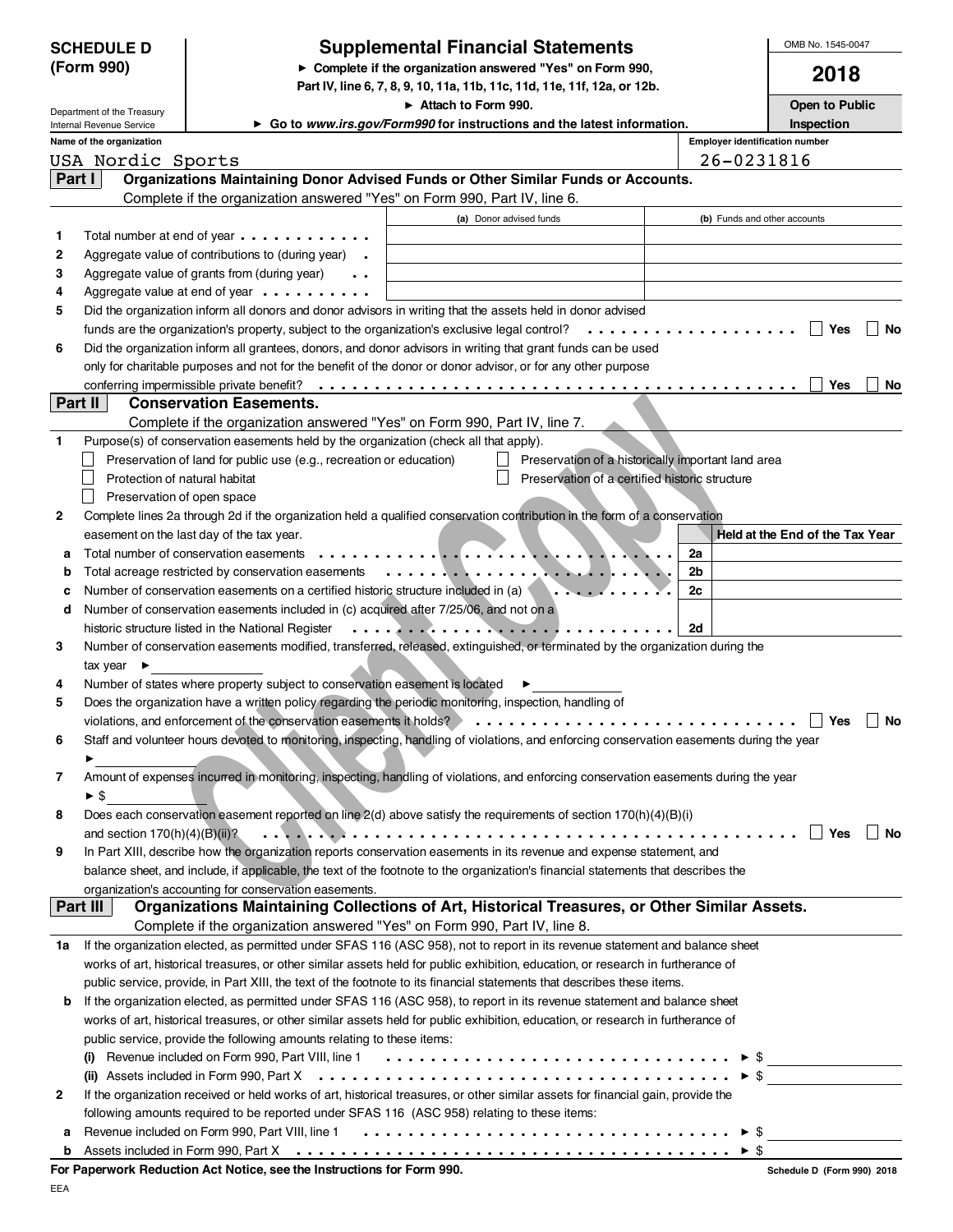|        | <b>USA Nordic Sports</b><br>Schedule D (Form 990) 2018                                                                           |                         |                                      | 26-0231816           |                | Page 2              |
|--------|----------------------------------------------------------------------------------------------------------------------------------|-------------------------|--------------------------------------|----------------------|----------------|---------------------|
|        | Organizations Maintaining Collections of Art, Historical Treasures, or Other Similar Assets (continued)<br>Part III              |                         |                                      |                      |                |                     |
| 3      | Using the organization's acquisition, accession, and other records, check any of the following that are a significant use of its |                         |                                      |                      |                |                     |
|        | collection items (check all that apply):                                                                                         |                         |                                      |                      |                |                     |
| a      | Public exhibition                                                                                                                | d                       | Loan or exchange programs            |                      |                |                     |
| b      | Scholarly research                                                                                                               | Other<br>e              |                                      |                      |                |                     |
| c      | Preservation for future generations                                                                                              |                         |                                      |                      |                |                     |
| 4      | Provide a description of the organization's collections and explain how they further the organization's exempt purpose in Part   |                         |                                      |                      |                |                     |
|        | XIII.                                                                                                                            |                         |                                      |                      |                |                     |
| 5      | During the year, did the organization solicit or receive donations of art, historical treasures, or other similar                |                         |                                      |                      |                |                     |
|        | assets to be sold to raise funds rather than to be maintained as part of the organization's collection?                          |                         |                                      | .                    |                | Yes<br>No           |
|        | Part IV<br><b>Escrow and Custodial Arrangements.</b>                                                                             |                         |                                      |                      |                |                     |
|        | Complete if the organization answered "Yes" on Form 990, Part IV, line 9, or reported an amount on Form                          |                         |                                      |                      |                |                     |
|        | 990, Part X, line 21.                                                                                                            |                         |                                      |                      |                |                     |
| 1a     | Is the organization an agent, trustee, custodian or other intermediary for contributions or other assets not                     |                         |                                      |                      |                |                     |
|        |                                                                                                                                  |                         |                                      |                      |                | Yes<br>No           |
|        | included on Form 990, Part X?                                                                                                    |                         |                                      |                      |                |                     |
| b      | If "Yes," explain the arrangement in Part XIII and complete the following table:                                                 |                         |                                      |                      |                |                     |
|        |                                                                                                                                  |                         |                                      |                      | Amount         |                     |
| с      | Beginning balance                                                                                                                |                         |                                      | 1с                   |                |                     |
| d      | Additions during the year                                                                                                        |                         |                                      | 1d                   |                |                     |
| е      | Distributions during the year                                                                                                    |                         |                                      | ∖1e                  |                |                     |
| f      | Ending balance                                                                                                                   |                         |                                      | 1 <sub>f</sub>       |                |                     |
| 2a     | Did the organization include an amount on Form 990, Part X, line 21, for escrow or custodial account liability?                  |                         |                                      | . <b>.</b>           |                | Yes<br>No           |
| b      | If "Yes," explain the arrangement in Part XIII. Check here if the explanation has been provided on Part XIII                     |                         |                                      | .                    |                |                     |
| Part V | <b>Endowment Funds.</b>                                                                                                          |                         |                                      |                      |                |                     |
|        | Complete if the organization answered "Yes" on Form 990, Part IV, line 10.                                                       |                         |                                      |                      |                |                     |
|        |                                                                                                                                  | (a) Current year        | (c) Two years back<br>(b) Prior year | (d) Three years back |                | (e) Four years back |
| 1a     | Beginning of year balance                                                                                                        |                         |                                      |                      |                |                     |
| b      | .<br>Contributions                                                                                                               |                         |                                      |                      |                |                     |
| c      | Net investment earnings, gains, and                                                                                              |                         |                                      |                      |                |                     |
|        | $losses \t\t\t \t\t \t\t \t\t \t\t$                                                                                              |                         |                                      |                      |                |                     |
| d      | .<br>Grants or scholarships                                                                                                      |                         |                                      |                      |                |                     |
| e      | Other expenditures for facilities and                                                                                            |                         |                                      |                      |                |                     |
|        | programs                                                                                                                         |                         |                                      |                      |                |                     |
| f      | Administrative expenses                                                                                                          |                         |                                      |                      |                |                     |
| g      | . <i>.</i><br>End of year balance                                                                                                |                         |                                      |                      |                |                     |
| 2      | Provide the estimated percentage of the current year end balance (line 1g, column (a)) held as:                                  |                         |                                      |                      |                |                     |
|        | Board designated or quasi-endowment                                                                                              | $\%$                    |                                      |                      |                |                     |
| b      | $\%$<br>Permanent endowment                                                                                                      |                         |                                      |                      |                |                     |
| c      | Temporarily restricted endowment                                                                                                 | $\frac{1}{2}$           |                                      |                      |                |                     |
|        | The percentages on lines 2a, 2b, and 2c should equal 100%.                                                                       |                         |                                      |                      |                |                     |
|        | Are there endowment funds not in the possession of the organization that are held and administered for the                       |                         |                                      |                      |                |                     |
| За     |                                                                                                                                  |                         |                                      |                      |                | Yes<br>No           |
|        | organization by:                                                                                                                 |                         |                                      |                      |                |                     |
|        | unrelated organizations<br>$\sf (i)$                                                                                             |                         |                                      |                      | 3a(i)          |                     |
|        | (ii) related organizations<br>.                                                                                                  |                         |                                      |                      | 3a(ii)         |                     |
| b      | If "Yes" on line 3a(ii), are the related organizations listed as required on Schedule $R$ ?.                                     |                         |                                      |                      | 3b             |                     |
| 4      | Describe in Part XIII the intended uses of the organization's endowment funds.                                                   |                         |                                      |                      |                |                     |
|        | Part VI<br>Land, Buildings, and Equipment.                                                                                       |                         |                                      |                      |                |                     |
|        | Complete if the organization answered "Yes" on Form 990, Part IV, line 11a. See Form 990, Part X, line 10.                       |                         |                                      |                      |                |                     |
|        | Description of property                                                                                                          | (a) Cost or other basis | (b) Cost or other basis              | (c) Accumulated      | (d) Book value |                     |
|        |                                                                                                                                  | (investment)            | (other)                              | depreciation         |                |                     |
| 1a     | Land                                                                                                                             |                         |                                      |                      |                |                     |
| b      | <b>Buildings</b>                                                                                                                 |                         | 29,000                               |                      |                | 29,000              |
| c      | Leasehold improvements                                                                                                           |                         |                                      |                      |                |                     |
| d      | Equipment                                                                                                                        |                         | 24,979                               | 23,915               |                | 1,064               |
| е      | Other<br>.                                                                                                                       |                         |                                      |                      |                |                     |
|        | Total. Add lines 1a through 1e. (Column (d) must equal Form 990, Part X, column (B), line 10c.)                                  |                         |                                      | .<br>▶               |                | 30,064              |

EEA

| Schedule D (Form 990) 2018 |  |  |
|----------------------------|--|--|
|                            |  |  |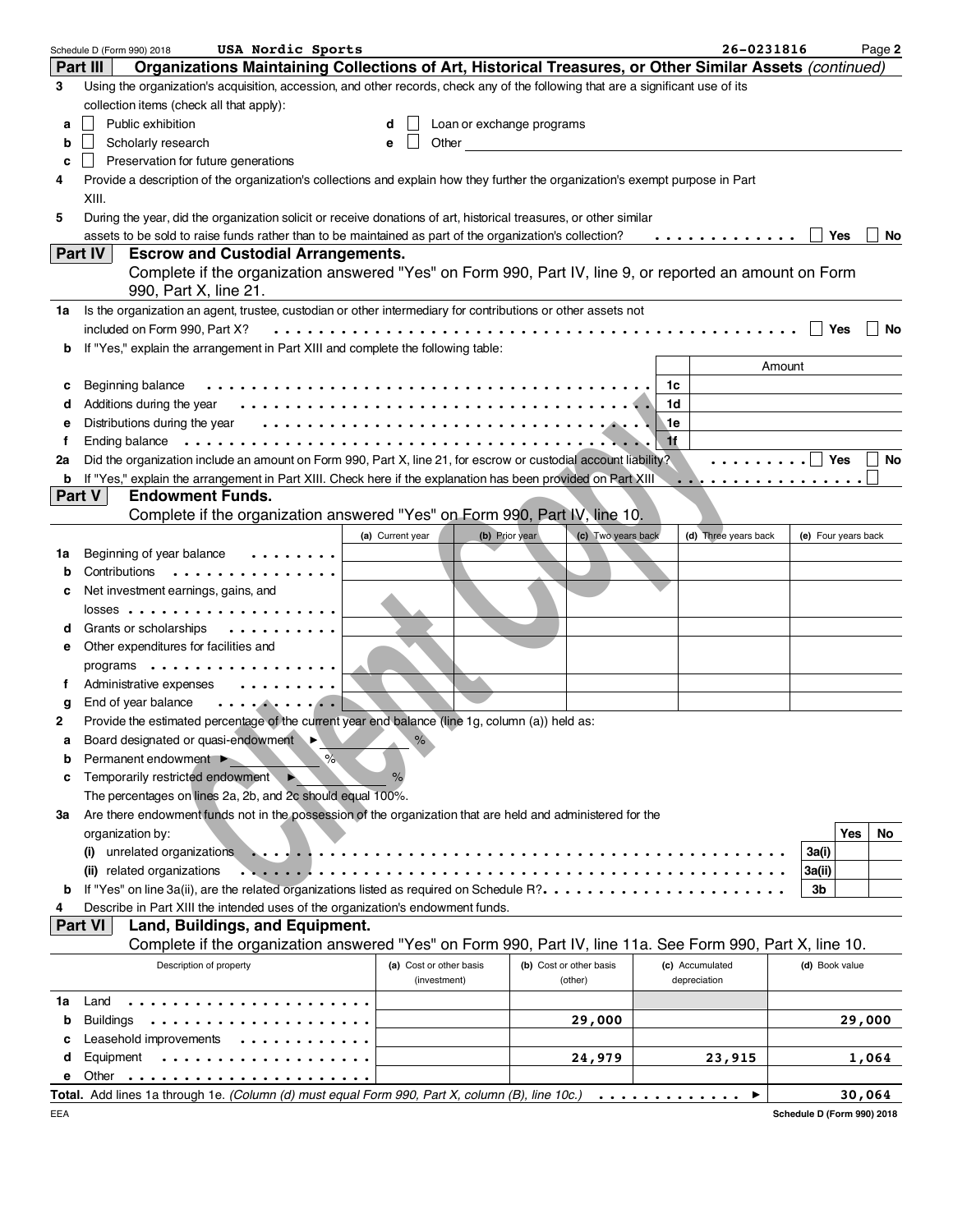| Schedule D (Form 990) 2018 | USA Nordic Sports                                                                                                                                    |                 | 26-0231816                                                   | Page 3         |
|----------------------------|------------------------------------------------------------------------------------------------------------------------------------------------------|-----------------|--------------------------------------------------------------|----------------|
| <b>Part VII</b>            | <b>Investments - Other Securities.</b>                                                                                                               |                 |                                                              |                |
|                            | Complete if the organization answered "Yes" on Form 990, Part IV, line 11b. See Form 990, Part X, line 12.                                           |                 |                                                              |                |
|                            | (a) Description of security or category<br>(including name of security)                                                                              | (b) Book value  | (c) Method of valuation:<br>Cost or end-of-year market value |                |
|                            | (1) Financial derivatives                                                                                                                            |                 |                                                              |                |
|                            | (2) Closely-held equity interests<br>.                                                                                                               |                 |                                                              |                |
| $(3)$ Other                |                                                                                                                                                      |                 |                                                              |                |
| (A)                        |                                                                                                                                                      |                 |                                                              |                |
| (B)<br>(C)                 |                                                                                                                                                      |                 |                                                              |                |
|                            |                                                                                                                                                      |                 |                                                              |                |
| (D)                        |                                                                                                                                                      |                 |                                                              |                |
| (E)                        |                                                                                                                                                      |                 |                                                              |                |
| (F)                        |                                                                                                                                                      |                 |                                                              |                |
| (G)<br>(H)                 |                                                                                                                                                      |                 |                                                              |                |
|                            |                                                                                                                                                      |                 |                                                              |                |
| <b>Part VIII</b>           | Total. (Column (b) must equal Form 990, Part X, col. (B) line 12.) $\blacktriangleright$<br><b>Investments - Program Related.</b>                    |                 |                                                              |                |
|                            | Complete if the organization answered "Yes" on Form 990, Part IV, line 11c. See Form 990, Part X, line 13.                                           |                 |                                                              |                |
|                            |                                                                                                                                                      |                 |                                                              |                |
|                            | (a) Description of investment                                                                                                                        | (b) Book value  | (c) Method of valuation:<br>Cost or end-of-year market value |                |
| (1)                        |                                                                                                                                                      |                 |                                                              |                |
| (2)                        |                                                                                                                                                      |                 |                                                              |                |
| (3)                        |                                                                                                                                                      |                 |                                                              |                |
| (4)                        |                                                                                                                                                      |                 |                                                              |                |
| (5)<br>(6)                 |                                                                                                                                                      |                 |                                                              |                |
| (7)                        |                                                                                                                                                      |                 |                                                              |                |
| (8)                        |                                                                                                                                                      |                 |                                                              |                |
| (9)                        |                                                                                                                                                      |                 |                                                              |                |
|                            | Total. (Column (b) must equal Form 990, Part X, col. (B) line 13.)<br>▶                                                                              |                 |                                                              |                |
| Part IX                    | <b>Other Assets.</b>                                                                                                                                 |                 |                                                              |                |
|                            | Complete if the organization answered "Yes" on Form 990, Part IV, line 11d. See Form 990, Part X, line 15.                                           |                 |                                                              |                |
|                            |                                                                                                                                                      | (a) Description |                                                              | (b) Book value |
| (1)                        |                                                                                                                                                      |                 |                                                              |                |
| (2)                        |                                                                                                                                                      |                 |                                                              |                |
| (3)                        |                                                                                                                                                      |                 |                                                              |                |
| (4)                        |                                                                                                                                                      |                 |                                                              |                |
| (5)                        |                                                                                                                                                      |                 |                                                              |                |
| (6)                        |                                                                                                                                                      |                 |                                                              |                |
| (7)                        |                                                                                                                                                      |                 |                                                              |                |
| (8)                        |                                                                                                                                                      |                 |                                                              |                |
| (9)                        |                                                                                                                                                      |                 |                                                              |                |
|                            | Total. (Column (b) must equal Form 990, Part X, col. (B) line 15.)                                                                                   |                 |                                                              |                |
| Part X                     | <b>Other Liabilities.</b>                                                                                                                            |                 |                                                              |                |
|                            | Complete if the organization answered "Yes" on Form 990, Part IV, line 11e or 11f. See Form 990, Part X,<br>$line 25$ .                              |                 |                                                              |                |
| 1.                         | (a) Description of liability                                                                                                                         | (b) Book value  |                                                              |                |
|                            | (1) Federal income taxes                                                                                                                             |                 |                                                              |                |
| (2)                        |                                                                                                                                                      |                 |                                                              |                |
| (3)                        |                                                                                                                                                      |                 |                                                              |                |
| (4)                        |                                                                                                                                                      |                 |                                                              |                |
| (5)                        |                                                                                                                                                      |                 |                                                              |                |
| (6)                        |                                                                                                                                                      |                 |                                                              |                |
| (7)                        |                                                                                                                                                      |                 |                                                              |                |
| (8)                        |                                                                                                                                                      |                 |                                                              |                |
| (9)                        |                                                                                                                                                      |                 |                                                              |                |
|                            | Total. (Column (b) must equal Form 990, Part X, col. (B) line 25.) $\blacktriangleright$                                                             |                 |                                                              |                |
|                            | 2. Liability for uncertain tax positions. In Part XIII, provide the text of the footnote to the organization's financial statements that reports the |                 |                                                              |                |

organization's liability for uncertain tax positions under FIN 48 (ASC 740). Check here if the text of the footnote has been provided in Part XIII . . . . . .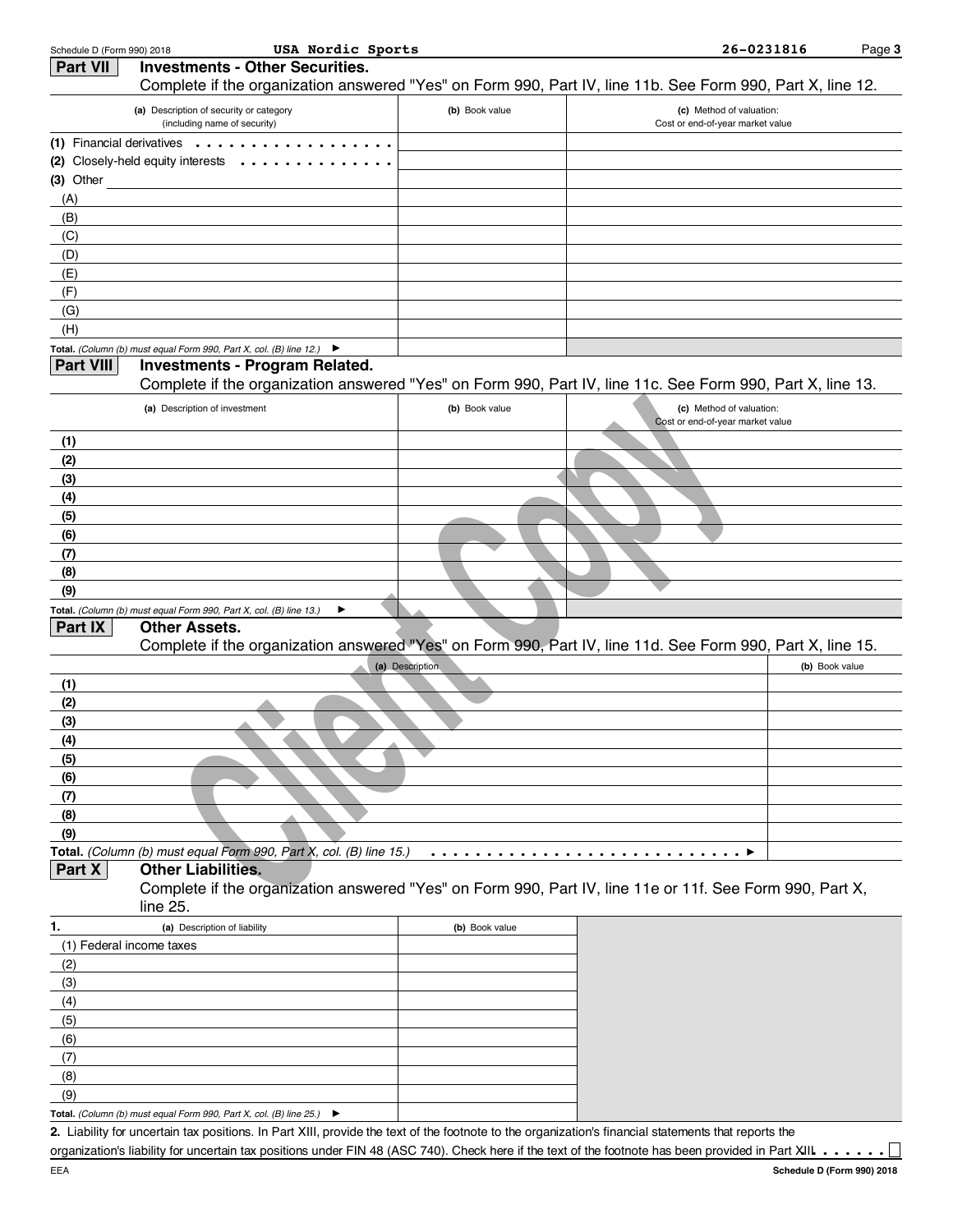|   | USA Nordic Sports<br>Schedule D (Form 990) 2018                                                                                                    | 26-0231816 | Page 4 |
|---|----------------------------------------------------------------------------------------------------------------------------------------------------|------------|--------|
|   | Reconciliation of Revenue per Audited Financial Statements With Revenue per Return.<br>Part XI                                                     |            |        |
|   | Complete if the organization answered "Yes" on Form 990, Part IV, line 12a.                                                                        |            |        |
| 1 | Total revenue, gains, and other support per audited financial statements                                                                           | 1          |        |
| 2 | Amounts included on line 1 but not on Form 990, Part VIII, line 12:                                                                                |            |        |
| a | .<br>Net unrealized gains (losses) on investments<br>2a                                                                                            |            |        |
| b | 2 <sub>b</sub>                                                                                                                                     |            |        |
| c | 2c                                                                                                                                                 |            |        |
|   | 2d                                                                                                                                                 |            |        |
| d |                                                                                                                                                    |            |        |
| e |                                                                                                                                                    | 2е         |        |
| 3 |                                                                                                                                                    | 3          |        |
| 4 | Amounts included on Form 990, Part VIII, line 12, but not on line 1:                                                                               |            |        |
| a | Investment expenses not included on Form 990, Part VIII, line 7b<br>.<br>4a                                                                        |            |        |
| b | 4b                                                                                                                                                 |            |        |
| c |                                                                                                                                                    | 4c         |        |
| 5 | Total revenue. Add lines 3 and 4c. (This must equal Form 990, Part I, line 12.) $\dots \dots \dots \dots \dots$                                    | 5          |        |
|   | Part XII<br>Reconciliation of Expenses per Audited Financial Statements With Expenses per Return.                                                  |            |        |
|   | Complete if the organization answered "Yes" on Form 990, Part IV, line 12a.                                                                        |            |        |
| 1 | Total expenses and losses per audited financial statements                                                                                         | 1          |        |
| 2 | Amounts included on line 1 but not on Form 990, Part IX, line 25:                                                                                  |            |        |
| a | 2a                                                                                                                                                 |            |        |
| b | 2 <sub>b</sub>                                                                                                                                     |            |        |
| c | 2c                                                                                                                                                 |            |        |
| d | 2d                                                                                                                                                 |            |        |
|   |                                                                                                                                                    | <b>2e</b>  |        |
| e |                                                                                                                                                    | 3          |        |
| 3 |                                                                                                                                                    |            |        |
| 4 | Amounts included on Form 990, Part IX, line 25, but not on line 1:                                                                                 |            |        |
| a | Investment expenses not included on Form 990, Part VIII, line 7b<br>$\cdot$<br>4a                                                                  |            |        |
| b | 4 <sub>b</sub>                                                                                                                                     |            |        |
| c |                                                                                                                                                    | 4с         |        |
| 5 | Total expenses. Add lines 3 and 4c. (This must equal Form 990, Part I, line 18.)                                                                   | 5          |        |
|   | Part XIII<br><b>Supplemental Information.</b>                                                                                                      |            |        |
|   | Provide the descriptions required for Part II, lines 3, 5, and 9; Part III, lines 1a and 4; Part IV, lines 1b and 2b; Part V, line 4; Part X, line |            |        |
|   | 2; Part XI, lines 2d and 4b; and Part XII, lines 2d and 4b. Also complete this part to provide any additional information.                         |            |        |
|   |                                                                                                                                                    |            |        |
|   |                                                                                                                                                    |            |        |
|   |                                                                                                                                                    |            |        |
|   |                                                                                                                                                    |            |        |
|   |                                                                                                                                                    |            |        |
|   |                                                                                                                                                    |            |        |
|   |                                                                                                                                                    |            |        |
|   |                                                                                                                                                    |            |        |
|   |                                                                                                                                                    |            |        |
|   |                                                                                                                                                    |            |        |
|   |                                                                                                                                                    |            |        |
|   |                                                                                                                                                    |            |        |
|   |                                                                                                                                                    |            |        |
|   |                                                                                                                                                    |            |        |
|   |                                                                                                                                                    |            |        |
|   |                                                                                                                                                    |            |        |
|   |                                                                                                                                                    |            |        |
|   |                                                                                                                                                    |            |        |
|   |                                                                                                                                                    |            |        |
|   |                                                                                                                                                    |            |        |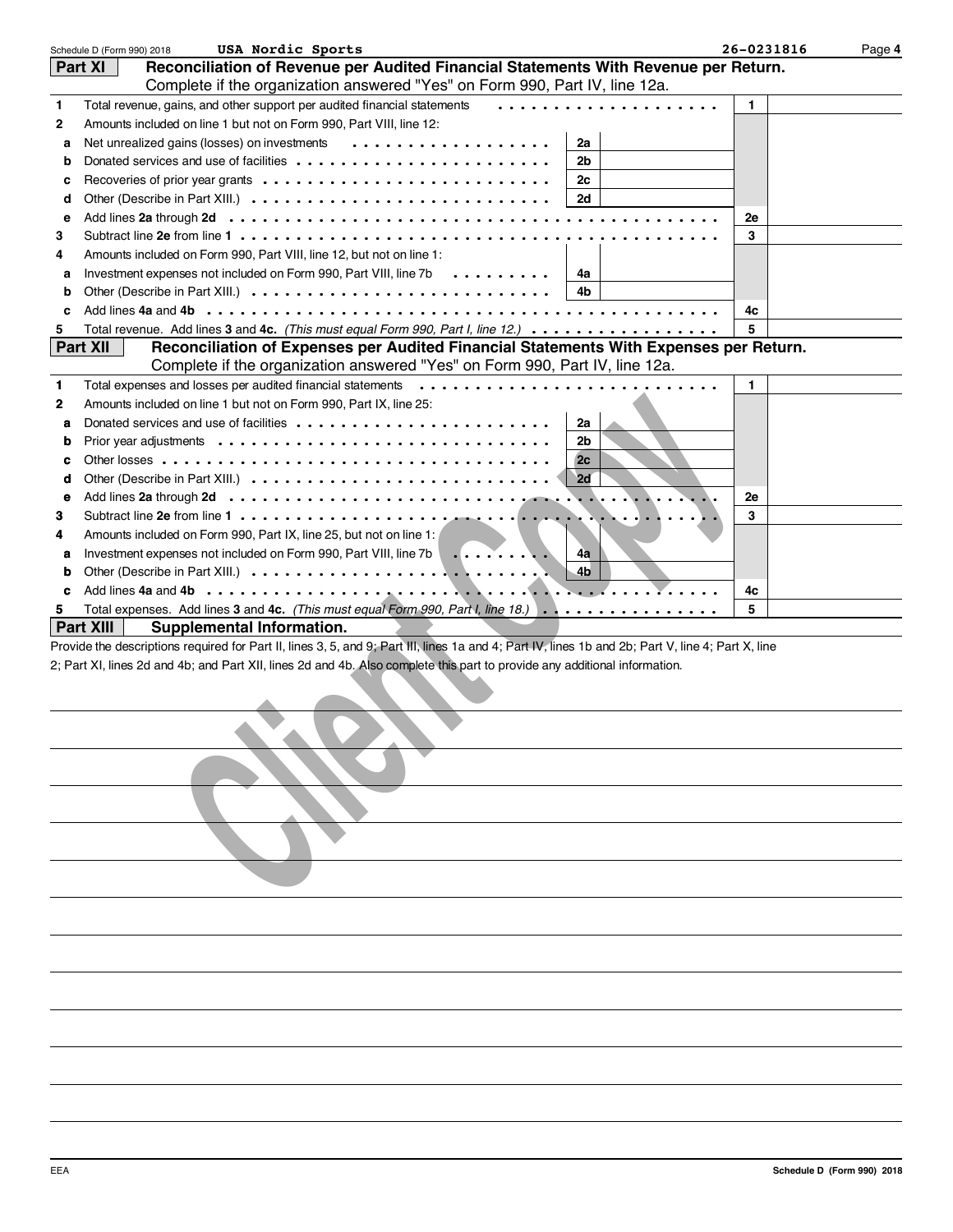| <b>SCHEDULE G</b>                                                                                                                            |                                                            | <b>Supplemental Information Regarding Fundraising or Gaming Activities</b>                                                                                          |                                           |                                        | OMB No. 1545-0047                     |
|----------------------------------------------------------------------------------------------------------------------------------------------|------------------------------------------------------------|---------------------------------------------------------------------------------------------------------------------------------------------------------------------|-------------------------------------------|----------------------------------------|---------------------------------------|
| (Form 990 or 990-EZ)                                                                                                                         |                                                            | Complete if the organization answered "Yes" on Form 990, Part IV, line 17, 18, or 19, or if the<br>organization entered more than \$15,000 on Form 990-EZ, line 6a. |                                           |                                        | 2018                                  |
| Department of the Treasury<br>Internal Revenue Service                                                                                       |                                                            | Attach to Form 990 or Form 990-EZ.<br>Go to www.irs.gov/Form990 for instructions and the latest information.                                                        |                                           |                                        | Open to Public<br>Inspection          |
| Name of the organization                                                                                                                     |                                                            |                                                                                                                                                                     |                                           |                                        | <b>Employer identification number</b> |
| USA Nordic Sports                                                                                                                            |                                                            |                                                                                                                                                                     |                                           |                                        | 26-0231816                            |
| Part I                                                                                                                                       |                                                            | Fundraising Activities. Complete if the organization answered "Yes" on Form 990, Part IV, line 17.                                                                  |                                           |                                        |                                       |
|                                                                                                                                              | Form 990-EZ filers are not required to complete this part. |                                                                                                                                                                     |                                           |                                        |                                       |
| $\mathbf{1}$                                                                                                                                 |                                                            | Indicate whether the organization raised funds through any of the following activities. Check all that apply.                                                       |                                           |                                        |                                       |
| Mail solicitations<br>a<br>$\Box$                                                                                                            |                                                            |                                                                                                                                                                     | $e$ Solicitation of non-government grants |                                        |                                       |
| Internet and email solicitations<br>b                                                                                                        |                                                            | f                                                                                                                                                                   | Solicitation of government grants         |                                        |                                       |
| Phone solicitations<br>$\blacksquare$<br>c<br>In-person solicitations<br>$\blacksquare$                                                      |                                                            | g                                                                                                                                                                   | Special fundraising events                |                                        |                                       |
| d  <br>2a Did the organization have a written or oral agreement with any individual (including officers, directors, trustees,                |                                                            |                                                                                                                                                                     |                                           |                                        |                                       |
|                                                                                                                                              |                                                            | or key employees listed in Form 990, Part VII) or entity in connection with professional fundraising services?                                                      |                                           |                                        | Yes<br>No                             |
| <b>b</b> If "Yes," list the 10 highest paid individuals or entities (fundraisers) pursuant to agreements under which the fundraiser is to be |                                                            |                                                                                                                                                                     |                                           |                                        |                                       |
| compensated at least \$5,000 by the organization.                                                                                            |                                                            |                                                                                                                                                                     |                                           |                                        |                                       |
|                                                                                                                                              |                                                            |                                                                                                                                                                     |                                           |                                        |                                       |
| (i) Name and address of individual                                                                                                           |                                                            | (iii) Did fundraiser have                                                                                                                                           | (iv) Gross receipts                       | (v) Amount paid to<br>(or retained by) | (vi) Amount paid to                   |
| or entity (fundraiser)                                                                                                                       | (ii) Activity                                              | custody or control of<br>contributions?                                                                                                                             | from activity                             | fundraiser listed in                   | (or retained by)<br>organization      |
|                                                                                                                                              |                                                            |                                                                                                                                                                     |                                           | col. (i)                               |                                       |
|                                                                                                                                              |                                                            | Yes<br>No                                                                                                                                                           |                                           |                                        |                                       |
|                                                                                                                                              |                                                            |                                                                                                                                                                     |                                           |                                        |                                       |
| $\mathbf{2}$                                                                                                                                 |                                                            |                                                                                                                                                                     |                                           |                                        |                                       |
|                                                                                                                                              |                                                            |                                                                                                                                                                     |                                           |                                        |                                       |
| 3                                                                                                                                            |                                                            |                                                                                                                                                                     |                                           |                                        |                                       |
|                                                                                                                                              |                                                            |                                                                                                                                                                     |                                           |                                        |                                       |
| 4                                                                                                                                            |                                                            |                                                                                                                                                                     |                                           |                                        |                                       |
|                                                                                                                                              |                                                            |                                                                                                                                                                     |                                           |                                        |                                       |
| 5                                                                                                                                            |                                                            |                                                                                                                                                                     |                                           |                                        |                                       |
| 6                                                                                                                                            |                                                            |                                                                                                                                                                     |                                           |                                        |                                       |
|                                                                                                                                              |                                                            |                                                                                                                                                                     |                                           |                                        |                                       |
| 7                                                                                                                                            |                                                            |                                                                                                                                                                     |                                           |                                        |                                       |
|                                                                                                                                              |                                                            |                                                                                                                                                                     |                                           |                                        |                                       |
| 8                                                                                                                                            |                                                            |                                                                                                                                                                     |                                           |                                        |                                       |
|                                                                                                                                              |                                                            |                                                                                                                                                                     |                                           |                                        |                                       |
| 9                                                                                                                                            |                                                            |                                                                                                                                                                     |                                           |                                        |                                       |
| 10                                                                                                                                           |                                                            |                                                                                                                                                                     |                                           |                                        |                                       |
|                                                                                                                                              |                                                            |                                                                                                                                                                     |                                           |                                        |                                       |
|                                                                                                                                              |                                                            |                                                                                                                                                                     |                                           |                                        |                                       |
| Total                                                                                                                                        | .                                                          |                                                                                                                                                                     |                                           |                                        |                                       |
| 3 List all states in which the organization is registered or licensed to solicit contributions or has been notified it is exempt from        |                                                            |                                                                                                                                                                     |                                           |                                        |                                       |
| registration or licensing.                                                                                                                   |                                                            |                                                                                                                                                                     |                                           |                                        |                                       |
|                                                                                                                                              |                                                            |                                                                                                                                                                     |                                           |                                        |                                       |
|                                                                                                                                              |                                                            |                                                                                                                                                                     |                                           |                                        |                                       |
|                                                                                                                                              |                                                            |                                                                                                                                                                     |                                           |                                        |                                       |
|                                                                                                                                              |                                                            |                                                                                                                                                                     |                                           |                                        |                                       |
|                                                                                                                                              |                                                            |                                                                                                                                                                     |                                           |                                        |                                       |
|                                                                                                                                              |                                                            |                                                                                                                                                                     |                                           |                                        |                                       |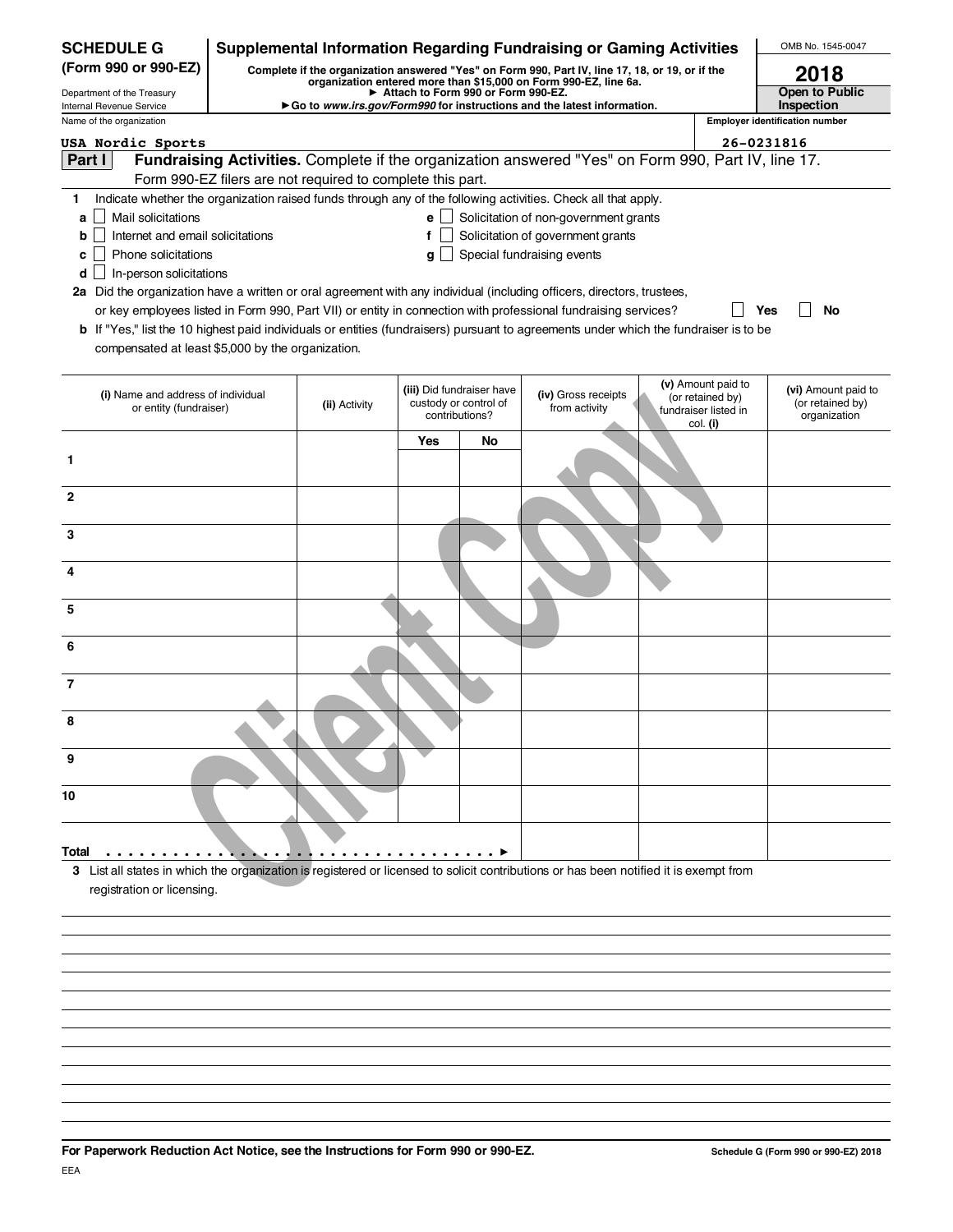|                 |                   | Schedule G (Form 990 or 990-EZ) 2018                                                                                                                       | USA Nordic Sports                            |                                                  |                                            | 26-0231816<br>Page 2                                  |
|-----------------|-------------------|------------------------------------------------------------------------------------------------------------------------------------------------------------|----------------------------------------------|--------------------------------------------------|--------------------------------------------|-------------------------------------------------------|
| Part II         |                   | Fundraising Events. Complete if the organization answered "Yes" on Form 990, Part IV, line 18, or reported more                                            |                                              |                                                  |                                            |                                                       |
|                 |                   | than \$15,000 of fundraising event contributions and gross income on Form 990-EZ, lines 1 and 6b. List events with<br>gross receipts greater than \$5,000. |                                              |                                                  |                                            |                                                       |
|                 |                   |                                                                                                                                                            | (a) Event $#1$<br>Story Proj<br>(event type) | (b) Event $#2$<br>Gold SkiPass<br>(event type)   | (c) Other events<br>None<br>(total number) | (d) Total events<br>(add col. (a) through<br>col. (c) |
| Revenue         | 1                 | Gross receipts                                                                                                                                             | 107,684                                      | 76,300                                           |                                            | 183,984                                               |
|                 | $\mathbf{2}$<br>3 | Less: Contributions<br>Gross income (line 1 minus<br>line 2) $\cdots$                                                                                      | 107,684                                      | 76,300                                           |                                            | 183,984                                               |
|                 | 4                 | Cash prizes                                                                                                                                                |                                              |                                                  |                                            |                                                       |
|                 | 5                 | Noncash prizes<br>.                                                                                                                                        |                                              |                                                  |                                            |                                                       |
|                 | 6                 | Rent/facility costs                                                                                                                                        |                                              |                                                  |                                            |                                                       |
| Direct Expenses | 7                 | Food and beverages                                                                                                                                         |                                              |                                                  |                                            |                                                       |
|                 | 8                 | Entertainment                                                                                                                                              |                                              |                                                  |                                            |                                                       |
|                 | 9                 | Other direct expenses                                                                                                                                      |                                              |                                                  |                                            |                                                       |
|                 | 10                | Direct expense summary. Add lines 4 through 9 in column (d)                                                                                                |                                              | $\cdots$                                         | .                                          |                                                       |
| Part III        | 11                | Gaming. Complete if the organization answered "Yes" on Form 990, Part IV, line 19, or reported more                                                        |                                              |                                                  |                                            | 183,984                                               |
|                 |                   | than \$15,000 on Form 990-EZ, line 6a.                                                                                                                     |                                              |                                                  |                                            |                                                       |
| Revenue         |                   |                                                                                                                                                            | (a) Bingo                                    | (b) Pull tabs/instant<br>bingo/progressive bingo | (c) Other gaming                           | (d) Total gaming (add<br>col. (a) through col. (c))   |
|                 | 1                 | Gross revenue $\cdots$                                                                                                                                     |                                              |                                                  |                                            |                                                       |
|                 | 2                 | Cash prizes                                                                                                                                                |                                              |                                                  |                                            |                                                       |
|                 | 3                 | Noncash prizes                                                                                                                                             |                                              |                                                  |                                            |                                                       |
| Direct Expenses | 4                 | Rent/facility costs                                                                                                                                        |                                              |                                                  |                                            |                                                       |
|                 | 5                 | Other direct expenses                                                                                                                                      | <b>Yes</b><br>$\%$                           | Yes<br>$\%$                                      | Yes<br>$\frac{1}{2}$                       |                                                       |
|                 | 6                 | Volunteer labor                                                                                                                                            | <b>No</b>                                    | <b>No</b>                                        | No                                         |                                                       |
|                 | 7                 | Direct expense summary. Add lines 2 through 5 in column (d)                                                                                                |                                              |                                                  |                                            |                                                       |
|                 | 8                 | Net gaming income summary. Subtract line 7 from line 1, column (d)                                                                                         |                                              |                                                  |                                            |                                                       |
| 9<br>а<br>b     |                   | Enter the state(s) in which the organization conducts gaming activities:<br>If "No," explain:                                                              |                                              |                                                  |                                            | Yes<br>No                                             |
| 10a             |                   | Were any of the organization's gaming licenses revoked, suspended or terminated during the tax year?<br>b If "Yes," explain:                               |                                              |                                                  |                                            | Yes<br>No                                             |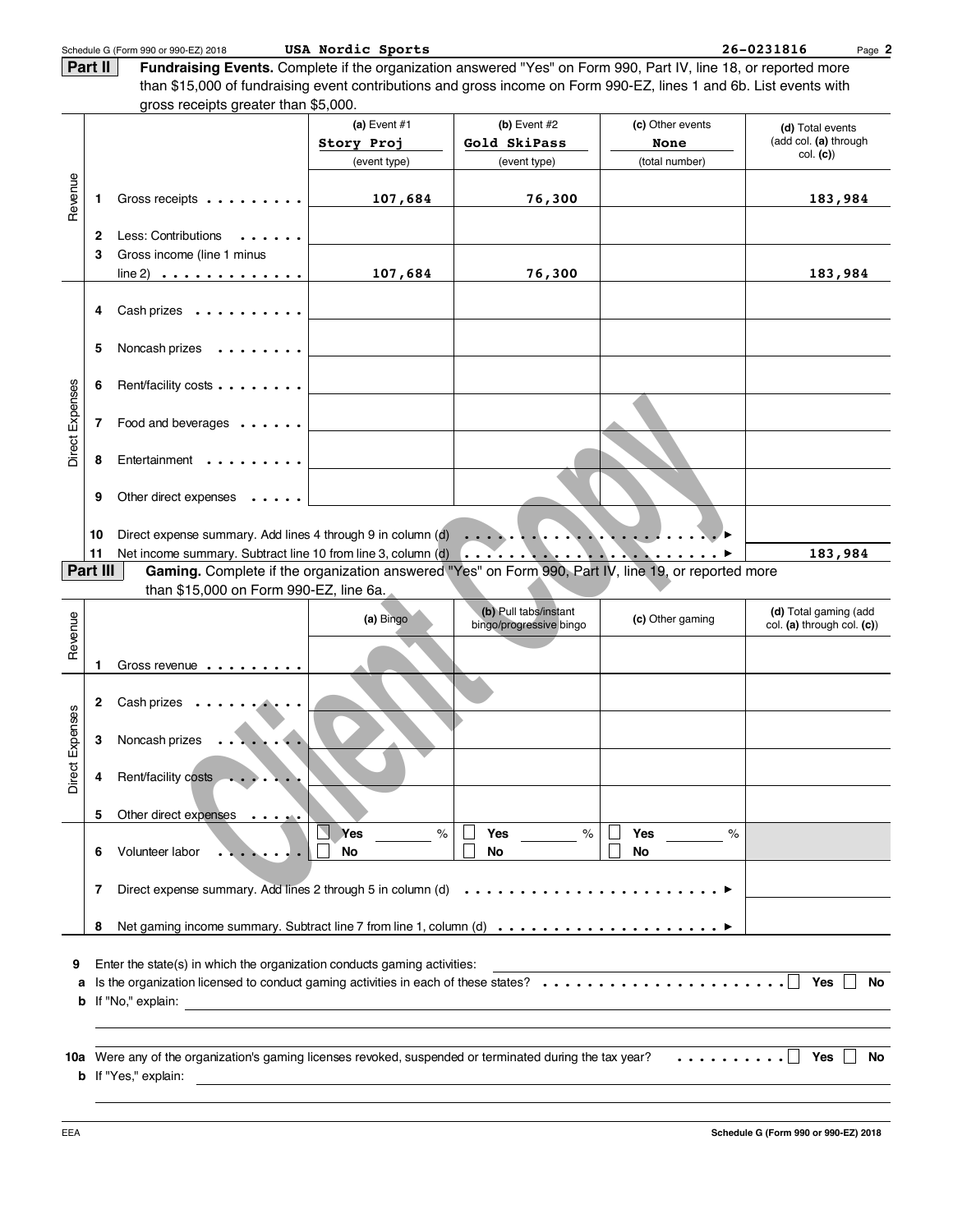| <b>SCHEDULE L</b>                                                                                                     |                                                                                                                       | <b>Transactions With Interested Persons</b>                                     |                                                       |                                  |           |                                |                                       |                           | OMB No. 1545-0047                         |                           |                |
|-----------------------------------------------------------------------------------------------------------------------|-----------------------------------------------------------------------------------------------------------------------|---------------------------------------------------------------------------------|-------------------------------------------------------|----------------------------------|-----------|--------------------------------|---------------------------------------|---------------------------|-------------------------------------------|---------------------------|----------------|
| (Form 990 or 990-EZ)                                                                                                  | ► Complete if the organization answered "Yes" on Form 990, Part IV, line 25a, 25b, 26, 27, 28a,                       |                                                                                 | 28b, or 28c, or Form 990-EZ, Part V, line 38a or 40b. |                                  |           |                                |                                       |                           |                                           | 2018                      |                |
| Department of the Treasury                                                                                            |                                                                                                                       | ► Go to <i>www.irs.gov/Form990</i> for instructions and the latest information. | Attach to Form 990 or Form 990-EZ.                    |                                  |           |                                |                                       |                           | <b>Open To Public</b><br>Inspection       |                           |                |
| Internal Revenue Service<br>Name of the organization                                                                  |                                                                                                                       |                                                                                 |                                                       |                                  |           |                                | <b>Employer identification number</b> |                           |                                           |                           |                |
| <b>USA Nordic Sports</b>                                                                                              |                                                                                                                       |                                                                                 |                                                       |                                  |           |                                | 26-0231816                            |                           |                                           |                           |                |
| Part I                                                                                                                | Excess Benefit Transactions (section $501(c)(3)$ , section $501(c)(4)$ , and $501(c)(29)$ organizations only).        |                                                                                 |                                                       |                                  |           |                                |                                       |                           |                                           |                           |                |
|                                                                                                                       | Complete if the organization answered "Yes" on Form 990, Part IV, line 25a or 25b, or Form 990-EZ, Part V, line 40b.  |                                                                                 |                                                       |                                  |           |                                |                                       |                           |                                           |                           |                |
| 1                                                                                                                     |                                                                                                                       |                                                                                 | (b) Relationship between disqualified person and      |                                  |           |                                |                                       |                           |                                           |                           | (d) Corrected? |
| (a) Name of disqualified person                                                                                       |                                                                                                                       |                                                                                 | organization                                          |                                  |           | (c) Description of transaction |                                       |                           |                                           | <b>Yes</b>                | No             |
| (1)                                                                                                                   |                                                                                                                       |                                                                                 |                                                       |                                  |           |                                |                                       |                           |                                           |                           |                |
| (2)                                                                                                                   |                                                                                                                       |                                                                                 |                                                       |                                  |           |                                |                                       |                           |                                           |                           |                |
| (3)                                                                                                                   |                                                                                                                       |                                                                                 |                                                       |                                  |           |                                |                                       |                           |                                           |                           |                |
| Enter the amount of tax incurred by the organization managers or disqualified persons during the year<br>$\mathbf{2}$ |                                                                                                                       |                                                                                 |                                                       |                                  |           |                                |                                       |                           |                                           |                           |                |
| under section 4958 $\dots$ , $\dots$ , $\dots$ , $\dots$ , $\dots$ , $\dots$ , $\dots$ , $\dots$ , $\dots$            |                                                                                                                       |                                                                                 |                                                       |                                  |           |                                |                                       |                           |                                           |                           |                |
| Enter the amount of tax, if any, on line 2, above, reimbursed by the organization<br>3                                |                                                                                                                       |                                                                                 |                                                       |                                  |           |                                |                                       | \$                        |                                           |                           |                |
|                                                                                                                       |                                                                                                                       |                                                                                 |                                                       |                                  |           |                                |                                       |                           |                                           |                           |                |
| Part II                                                                                                               | Loans to and/or From Interested Persons.                                                                              |                                                                                 |                                                       |                                  |           |                                |                                       |                           |                                           |                           |                |
|                                                                                                                       | Complete if the organization answered "Yes" on Form 990-EZ, Part V, line 38a or Form 990, Part IV, line 26; or if the |                                                                                 |                                                       |                                  |           |                                |                                       |                           |                                           |                           |                |
|                                                                                                                       | organization reported an amount on Form 990, Part X, line 5, 6, or 22.                                                |                                                                                 |                                                       |                                  |           |                                |                                       |                           |                                           |                           |                |
| (a) Name of interested person                                                                                         | (b) Relationship<br>with organization                                                                                 | (c) Purpose of<br>loan                                                          | (d) Loan to or<br>from the<br>organization?           | (e) Original<br>principal amount |           | (f) Balance due                | (g) In default?                       |                           | (h) Approved<br>by board or<br>committee? | (i) Written<br>agreement? |                |
|                                                                                                                       |                                                                                                                       |                                                                                 | To<br>From                                            |                                  |           |                                | <b>Yes</b><br>No                      | Yes                       | No                                        | Yes                       | No             |
| $(1)$ Johnson                                                                                                         | <b>Trustee</b>                                                                                                        | <b>Operation</b>                                                                | X                                                     |                                  | 40,000    |                                | Χ                                     | X                         |                                           | X                         |                |
|                                                                                                                       |                                                                                                                       |                                                                                 |                                                       |                                  |           |                                |                                       |                           |                                           |                           |                |
| (2) Loan Jordet                                                                                                       | Officer                                                                                                               | Expense                                                                         | X                                                     |                                  | 21,204    |                                | X                                     | X                         |                                           | X                         |                |
| $(3)$ Loan Bell                                                                                                       | <b>Director</b>                                                                                                       | <b>Expansion</b>                                                                | X                                                     |                                  | 67,000    | 167,000                        | X                                     | X                         |                                           | X                         |                |
| (4) Loan Demong                                                                                                       | Officer                                                                                                               | <b>Expenses</b>                                                                 | X                                                     |                                  | 15,000    | 89,518                         | X                                     | X                         |                                           | X                         |                |
| (5)                                                                                                                   |                                                                                                                       |                                                                                 |                                                       |                                  |           |                                |                                       |                           |                                           |                           |                |
| Total                                                                                                                 | $\sim$ $\sim$                                                                                                         |                                                                                 |                                                       |                                  | - \$<br>▶ | 256,518                        |                                       |                           |                                           |                           |                |
| Part III                                                                                                              | <b>Grants or Assistance Benefiting Interested Persons.</b>                                                            |                                                                                 |                                                       |                                  |           |                                |                                       |                           |                                           |                           |                |
|                                                                                                                       | Complete if the organization answered "Yes" on Form 990, Part IV, line 27.                                            |                                                                                 |                                                       |                                  |           |                                |                                       |                           |                                           |                           |                |
| (a) Name of interested person                                                                                         |                                                                                                                       | (b) Relationship between interested<br>person and the organization              | (c) Amount of assistance                              |                                  |           | (d) Type of assistance         |                                       | (e) Purpose of assistance |                                           |                           |                |
| (1)                                                                                                                   |                                                                                                                       |                                                                                 |                                                       |                                  |           |                                |                                       |                           |                                           |                           |                |
| (2)                                                                                                                   |                                                                                                                       |                                                                                 |                                                       |                                  |           |                                |                                       |                           |                                           |                           |                |
| (3)                                                                                                                   |                                                                                                                       |                                                                                 |                                                       |                                  |           |                                |                                       |                           |                                           |                           |                |
|                                                                                                                       |                                                                                                                       |                                                                                 |                                                       |                                  |           |                                |                                       |                           |                                           |                           |                |
| (4)                                                                                                                   |                                                                                                                       |                                                                                 |                                                       |                                  |           |                                |                                       |                           |                                           |                           |                |
|                                                                                                                       |                                                                                                                       |                                                                                 |                                                       |                                  |           |                                |                                       |                           |                                           |                           |                |

**For Paperwork Reduction Act Notice, see the Instructions for Form 990 or 990-EZ.** EEA

**(5)**

**Schedule L (Form 990 or 990-EZ) 2018**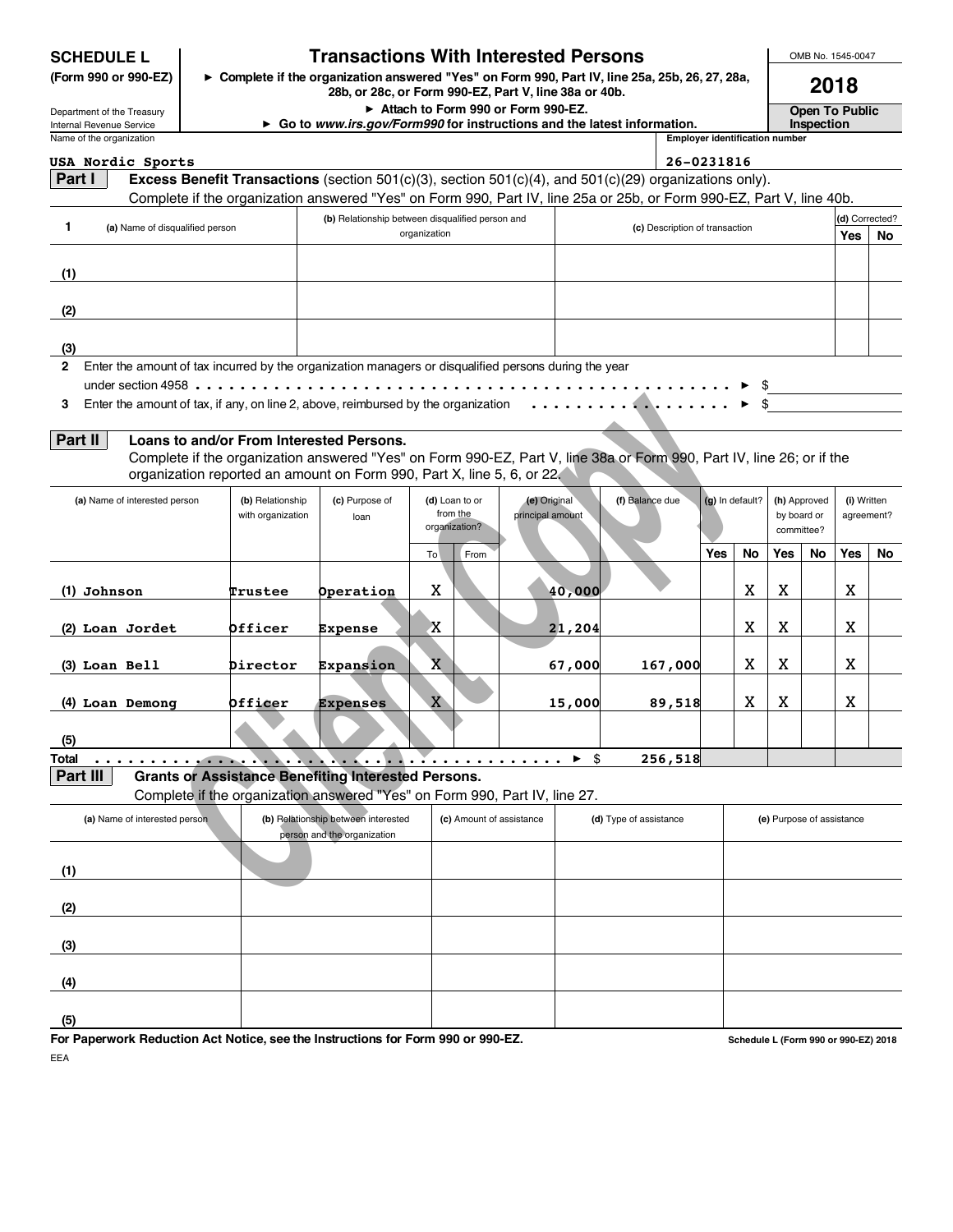#### Schedule L (Form 990 or 990-EZ) 2018 **USA Nordic Sports 26-0231816**

#### Page **2**

| Part IV       | <b>Business Transactions Involving Interested Persons.</b>                                  |                                                                       |                              |                                |                                                      |    |
|---------------|---------------------------------------------------------------------------------------------|-----------------------------------------------------------------------|------------------------------|--------------------------------|------------------------------------------------------|----|
|               | Complete if the organization answered "Yes" on Form 990, Part IV, line 28a, 28b, or 28c.    |                                                                       |                              |                                |                                                      |    |
|               | (a) Name of interested person                                                               | (b) Relationship between<br>interested person and the<br>organization | (c) Amount of<br>transaction | (d) Description of transaction | (e) Sharing of<br>organization's<br>revenues?<br>Yes | No |
| (1)           |                                                                                             |                                                                       |                              |                                |                                                      |    |
| (2)           |                                                                                             |                                                                       |                              |                                |                                                      |    |
| (3)           |                                                                                             |                                                                       |                              |                                |                                                      |    |
| (4)           |                                                                                             |                                                                       |                              |                                |                                                      |    |
| (5)<br>Part V | Supplemental Information.                                                                   |                                                                       |                              |                                |                                                      |    |
|               | Provide additional information for responses to questions on Schedule L (see instructions). |                                                                       |                              |                                |                                                      |    |
|               |                                                                                             |                                                                       |                              |                                |                                                      |    |
|               |                                                                                             |                                                                       |                              |                                |                                                      |    |
|               |                                                                                             |                                                                       |                              |                                |                                                      |    |
|               |                                                                                             |                                                                       |                              |                                |                                                      |    |
|               |                                                                                             |                                                                       |                              |                                |                                                      |    |
|               |                                                                                             |                                                                       |                              |                                |                                                      |    |
|               |                                                                                             |                                                                       |                              |                                |                                                      |    |
|               |                                                                                             |                                                                       |                              |                                |                                                      |    |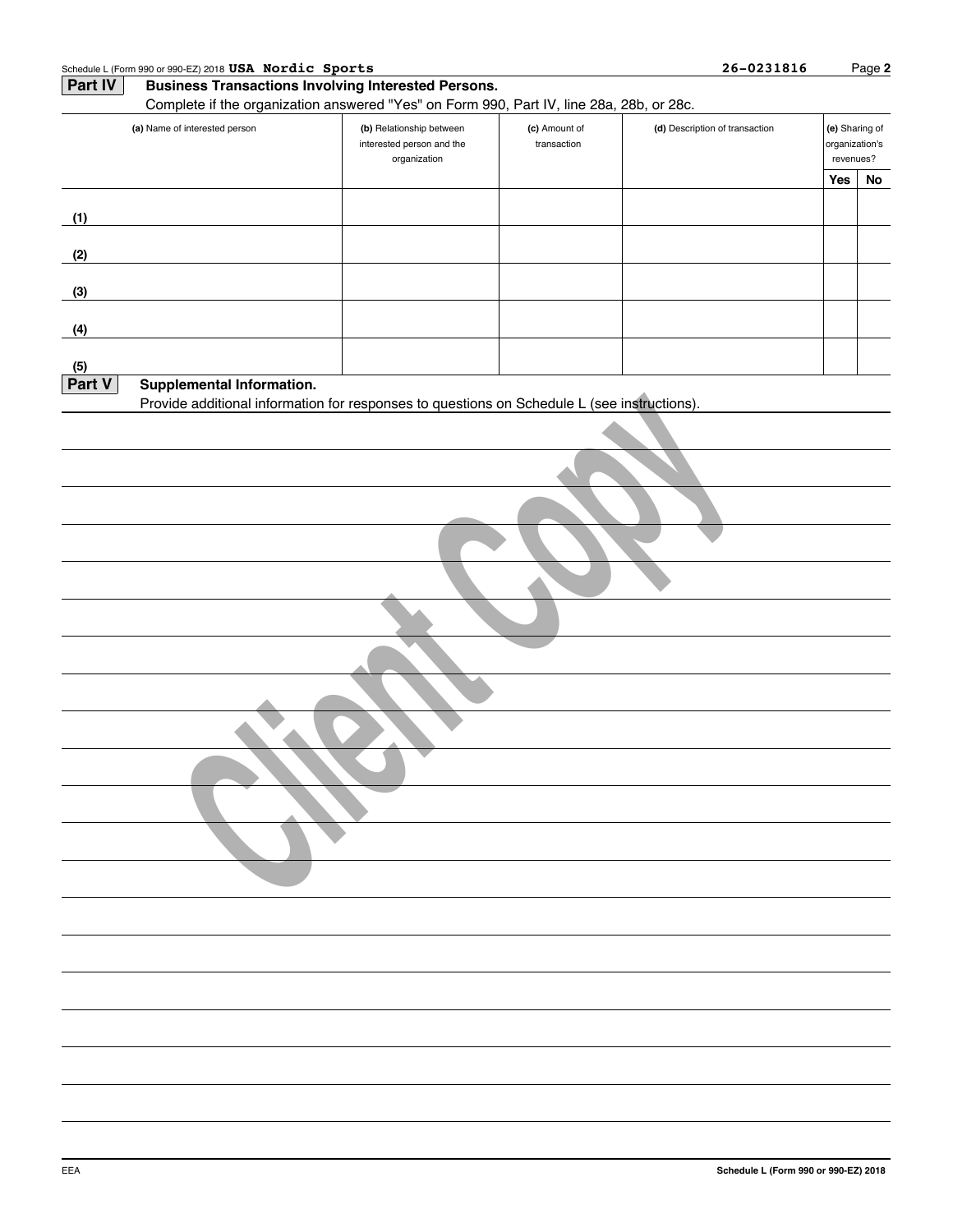Department of the Treasury Internal Revenue Service Name of the organization

**2018 Supplemental Information to Form 990 or 990-EZ Supplemental Information to Form 990 or 990-EZ Supplemental Information for responses to specific questions on (Form 990 or 990-EZ) Complete to provide information for responses to specific questions on Form 990 or 990-EZ or to provide any additional information. Attach to Form 990 or 990-EZ.**

**Go to** *www.irs.gov/Form990* **for the latest information.**

**Open to Public**

OMB No. 1545-0047

**Inspection Employer identification number**

**USA Nordic Sports 26-0231816**

**01. Form 990 governing body review (Part VI, line 11)**

Part VI, line 11b

Accountant prepares, president and finance committee review

**02. Other officer or key employee compensation (Part VI, line 15b**

Part VI, line 15b

Coaches are the only paid employees, board of directors are non paid

**03. Governing documents, etc, available to public (Part VI, line 19)**

Financial statements and tax returns available upon request.

**04. "Other" or change in accounting method (Part XII, line 1)**

Part VII

section A completed

CHANGE OF YEAR END

In April of 2012 the board held a vote to change the year end

of SJDUSA, Inc to more closely reflect the operating conditions

of supporting a winter based sport.

the only paid employees, board of directors are non paid<br> **Example 19** documents, etc, available to public (Part VI, line 19<br> **OF Consecuting in accounting method (Part XII, line 1)**<br> **OF Consecuting in accounting method (** Therefore SJDUSA filed a short year 990 for the period January 1, 2013

ending April 30, 2013.

Then SJDUSA will file a 12 month period ending April 30, 20XX.

The board held a vote to change the name from Ski Jumping Development USA, Inc to USA

Nordic Sports Inc. This new name more closely reflects the winter sports that are

covered.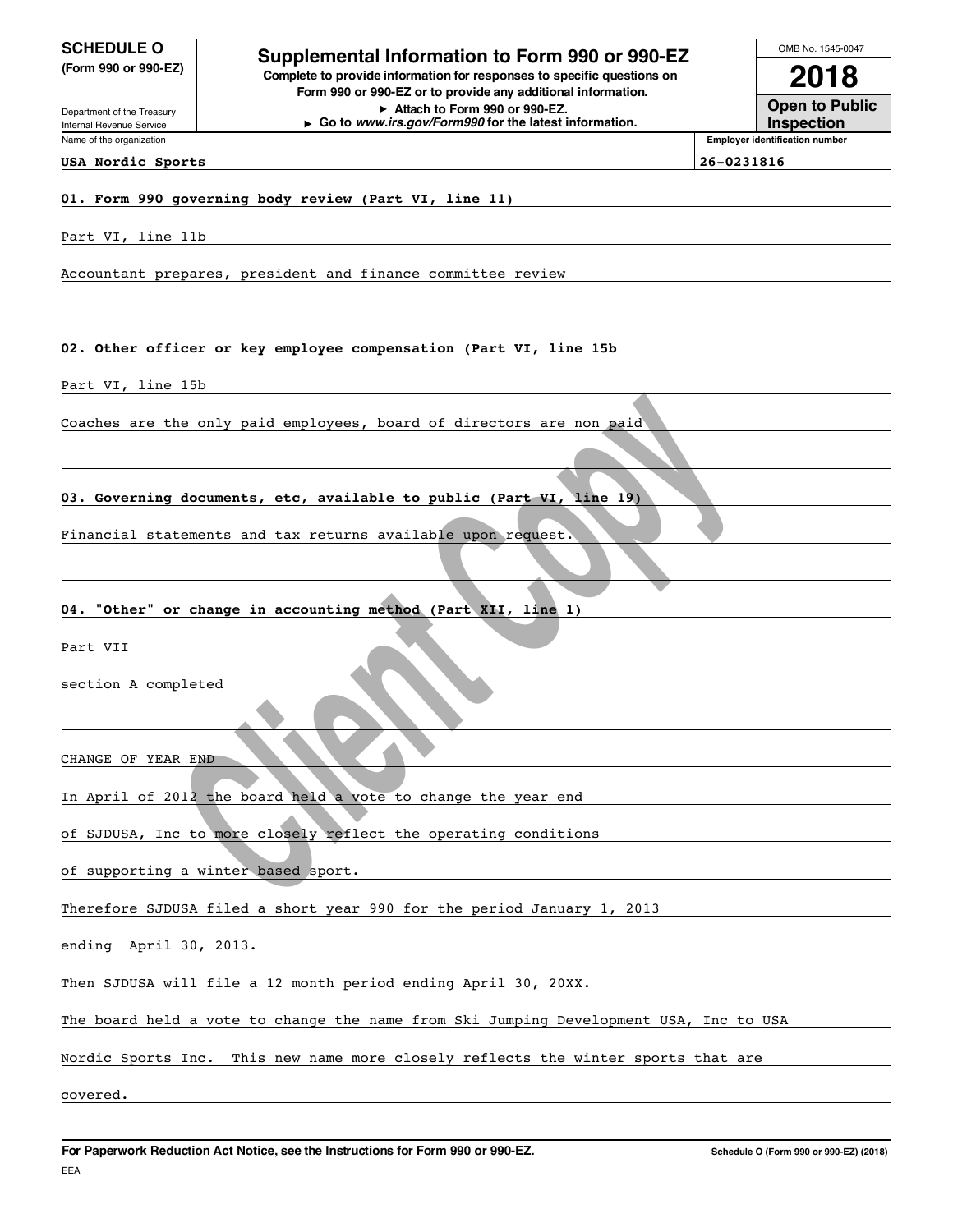| Schedule O (Form 990 or 990-EZ) (2018)                                                    | Page 2                                |
|-------------------------------------------------------------------------------------------|---------------------------------------|
| Name of the organization                                                                  | <b>Employer identification number</b> |
| USA Nordic Sports                                                                         | 26-0231816                            |
|                                                                                           |                                       |
|                                                                                           |                                       |
| In FY15 a restricted account was setup for care for an injuried athlete, at the end of FY |                                       |
|                                                                                           |                                       |
| 2017 all fund had been paid out.                                                          |                                       |
|                                                                                           |                                       |
|                                                                                           |                                       |
|                                                                                           |                                       |
|                                                                                           |                                       |
|                                                                                           |                                       |
|                                                                                           |                                       |
|                                                                                           |                                       |
|                                                                                           |                                       |
|                                                                                           |                                       |
|                                                                                           |                                       |
|                                                                                           |                                       |
|                                                                                           |                                       |
|                                                                                           |                                       |
|                                                                                           |                                       |
|                                                                                           |                                       |
|                                                                                           |                                       |
|                                                                                           |                                       |
|                                                                                           |                                       |
|                                                                                           |                                       |
|                                                                                           |                                       |
|                                                                                           |                                       |
|                                                                                           |                                       |
|                                                                                           |                                       |
|                                                                                           |                                       |
|                                                                                           |                                       |
|                                                                                           |                                       |
|                                                                                           |                                       |
|                                                                                           |                                       |
|                                                                                           |                                       |
|                                                                                           |                                       |
|                                                                                           |                                       |
|                                                                                           |                                       |
|                                                                                           |                                       |
|                                                                                           |                                       |
|                                                                                           |                                       |
|                                                                                           |                                       |
|                                                                                           |                                       |
|                                                                                           |                                       |
|                                                                                           |                                       |
|                                                                                           |                                       |
|                                                                                           |                                       |
|                                                                                           |                                       |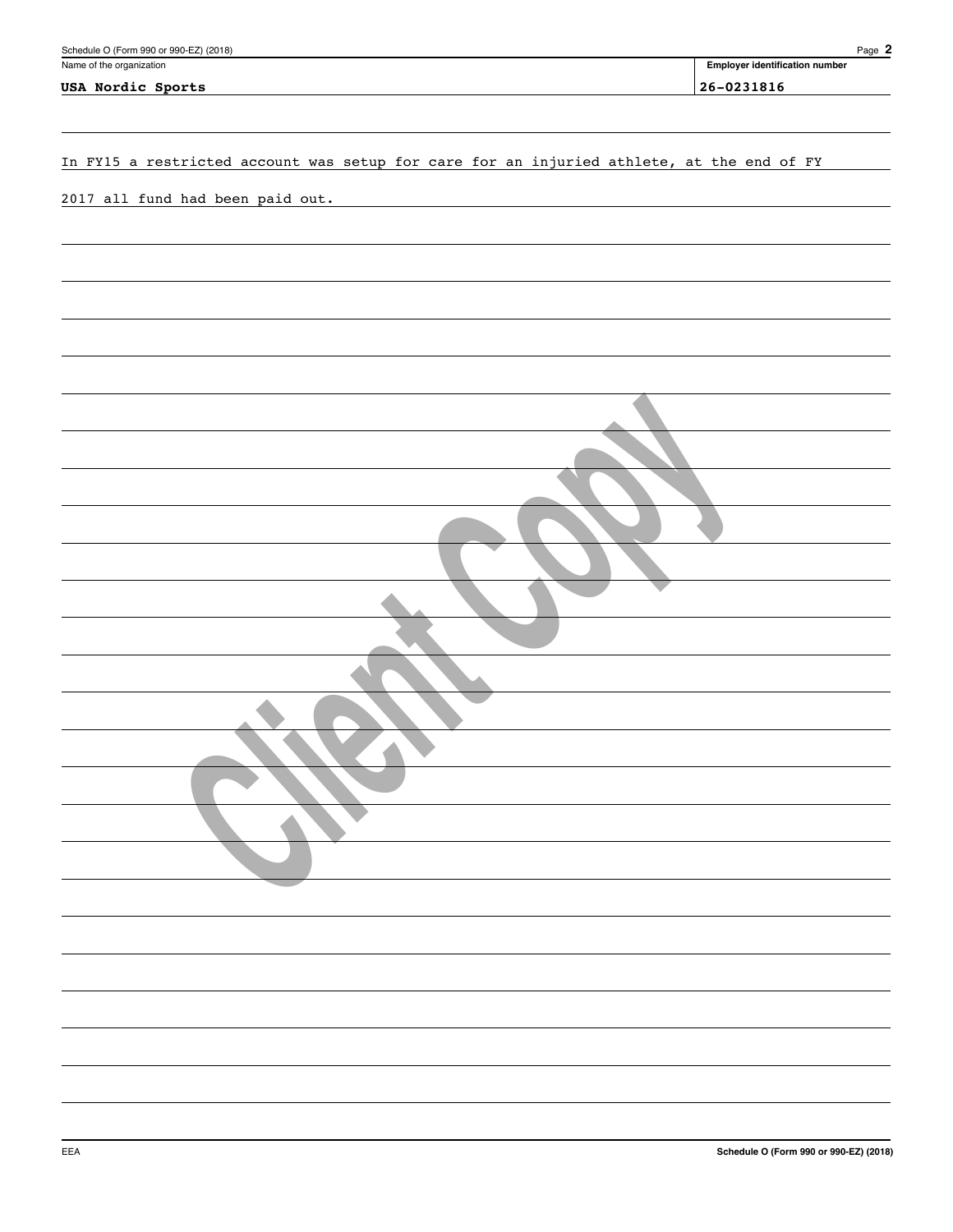|                            | Application for Automatic Extension of Time To File an             |                   |
|----------------------------|--------------------------------------------------------------------|-------------------|
| Form 8868                  | <b>Exempt Organization Return</b>                                  |                   |
| (Rev. January 2019)        |                                                                    | OMB No. 1545-1709 |
| Department of the Treasury | $\blacktriangleright$ File a separate application for each return. |                   |

Internal Revenue Service

## **8868 Application for Automatic Extension of Time To File an Exempt Organization Return**

|  |  |  |  |  |  |  |  |  |  |  | $\triangleright$ File a separate application for each return. |  |
|--|--|--|--|--|--|--|--|--|--|--|---------------------------------------------------------------|--|
|--|--|--|--|--|--|--|--|--|--|--|---------------------------------------------------------------|--|

#### **Go to** *www.irs.gov/Form8868* **for the latest information.**

**Electronic filing** *(e-file)*. You can electronically file Form 8868 to request a 6-month automatic extension of time to file any of the forms listed below with the exception of Form 8870, Information Return for Transfers Associated With Certain Personal Benefit Contracts, for which an extension request must be sent to the IRS in paper format (see instructions). For more details on the electronic filing of this form, visit *www.irs.gov/e-file-providers/e-file-for-charities-and-non-profits.*

#### **Automatic 6-Month Extension of Time.** Only submit original (no copies needed).

All corporations required to file an income tax return other than Form 990-T (including 1120-C filers), partnerships, REMICs, and trusts must use Form 7004 to request an extension of time to file income tax returns.

|                            |                                                                                          | Enter filer's identifying number, see instructions |
|----------------------------|------------------------------------------------------------------------------------------|----------------------------------------------------|
| Type or                    | Name of exempt organization or other filer, see instructions.                            | Employer identification number (EIN) or            |
| print                      | USA Nordic Sports                                                                        | 26-0231816                                         |
| File by the                | Number, street, and room or suite no. If a P.O. box, see instructions.                   | Social security number (SSN)                       |
| due date for               | PO Box 6803757                                                                           |                                                    |
| filing your<br>return. See | City, town or post office, state, and ZIP code. For a foreign address, see instructions. |                                                    |
| instructions.              | Park City, UT 84068                                                                      |                                                    |

| Application                              | Return | Application                       | Return |
|------------------------------------------|--------|-----------------------------------|--------|
| <b>Is For</b>                            | Code   | <b>Is For</b>                     | Code   |
| Form 990 or Form 990-EZ                  | 01     | Form 990-T (corporation).         | 07     |
| Form 990-BL                              | 02     | Form 1041-A                       | 08     |
| Form 4720 (individual)                   | 03     | Form 4720 (other than individual) | 09     |
| Form 990-PF                              | 04     | Form 5227                         | 10     |
| Form 990-T (sec. 401(a) or 408(a) trust) | 05     | Form 6069                         | 11     |
| Form 990-T (trust other than above)      | 06     | Form 8870                         | 12     |

#### $\bullet$  The books are in the care of  $\blacktriangleright$ **USA Nordic Sports, PO Box 6803757, Park City, UT 84068**

| <b>Application</b>                                                                                                                                                                         | Return | <b>Application</b>                                                                                                                         | Return |
|--------------------------------------------------------------------------------------------------------------------------------------------------------------------------------------------|--------|--------------------------------------------------------------------------------------------------------------------------------------------|--------|
| <b>Is For</b>                                                                                                                                                                              | Code   | <b>Is For</b>                                                                                                                              | Code   |
| Form 990 or Form 990-EZ                                                                                                                                                                    | 01     | Form 990-T (corporation)                                                                                                                   | 07     |
| Form 990-BL                                                                                                                                                                                | 02     | Form 1041-A                                                                                                                                | 08     |
| Form 4720 (individual)                                                                                                                                                                     | 03     | Form 4720 (other than individual)                                                                                                          | 09     |
| Form 990-PF                                                                                                                                                                                | 04     | Form 5227                                                                                                                                  | 10     |
| Form 990-T (sec. 401(a) or 408(a) trust)                                                                                                                                                   | 05     | Form 6069                                                                                                                                  | 11     |
| Form 990-T (trust other than above)                                                                                                                                                        | 06     | Form 8870                                                                                                                                  | 12     |
| Telephone No. ▶ 435-640-1111                                                                                                                                                               |        | $FAX$ No. $\blacktriangleright$<br>• If the organization does not have an office or place of business in the United States, check this box |        |
|                                                                                                                                                                                            |        |                                                                                                                                            |        |
|                                                                                                                                                                                            |        |                                                                                                                                            |        |
|                                                                                                                                                                                            |        | . If this is                                                                                                                               |        |
|                                                                                                                                                                                            |        | for the whole group, check this box $\ldots$ , $\ldots$ , if it is for part of the group, check this box $\ldots$ . $\Box$ and attach      |        |
|                                                                                                                                                                                            |        |                                                                                                                                            |        |
| I request an automatic 6-month extension of time until<br>1.<br>for the organization named above. The extension is for the organization's retum for:                                       |        | 03-16, 2020, to file the exempt organization return                                                                                        |        |
| • If this is for a Group Retum, enter the organization's four digit Group Exemption Number (GEN)<br>a list with the names and EINs of all members the extension is for.                    |        |                                                                                                                                            |        |
| calendar year 20 or<br>▶                                                                                                                                                                   |        |                                                                                                                                            |        |
| $\overline{X}$ tax year beginning                                                                                                                                                          |        | $04-30$ , 20 19.                                                                                                                           |        |
|                                                                                                                                                                                            |        | $\mathbf{L}$                                                                                                                               |        |
| If the tax year entered in line 1 is for less than 12 months, check reason:<br>2                                                                                                           |        | Initial return<br>Final retum                                                                                                              |        |
| Change in accounting period<br>3a If this application is for Forms 990-BL, 990-PF, 990-T, 4720, or 6069, enter the tentative tax, less                                                     |        |                                                                                                                                            |        |
|                                                                                                                                                                                            |        |                                                                                                                                            |        |
| any nonrefundable credits. See instructions.<br><b>b</b> If this application is for Forms 990-PF, 990-T, 4720, or 6069, enter any refundable credits and                                   |        | За                                                                                                                                         | \$     |
|                                                                                                                                                                                            |        | 3b                                                                                                                                         | \$     |
| estimated tax payments made. Include any prior year overpayment allowed as a credit.<br>c Balance due. Subtract line 3b from line 3a. Include your payment with this form, if required, by |        |                                                                                                                                            |        |

**For Privacy Act and Paperwork Reduction Act Notice, see instructions.**

Form **8868** (Rev. 1-2019)

EEA

instructions.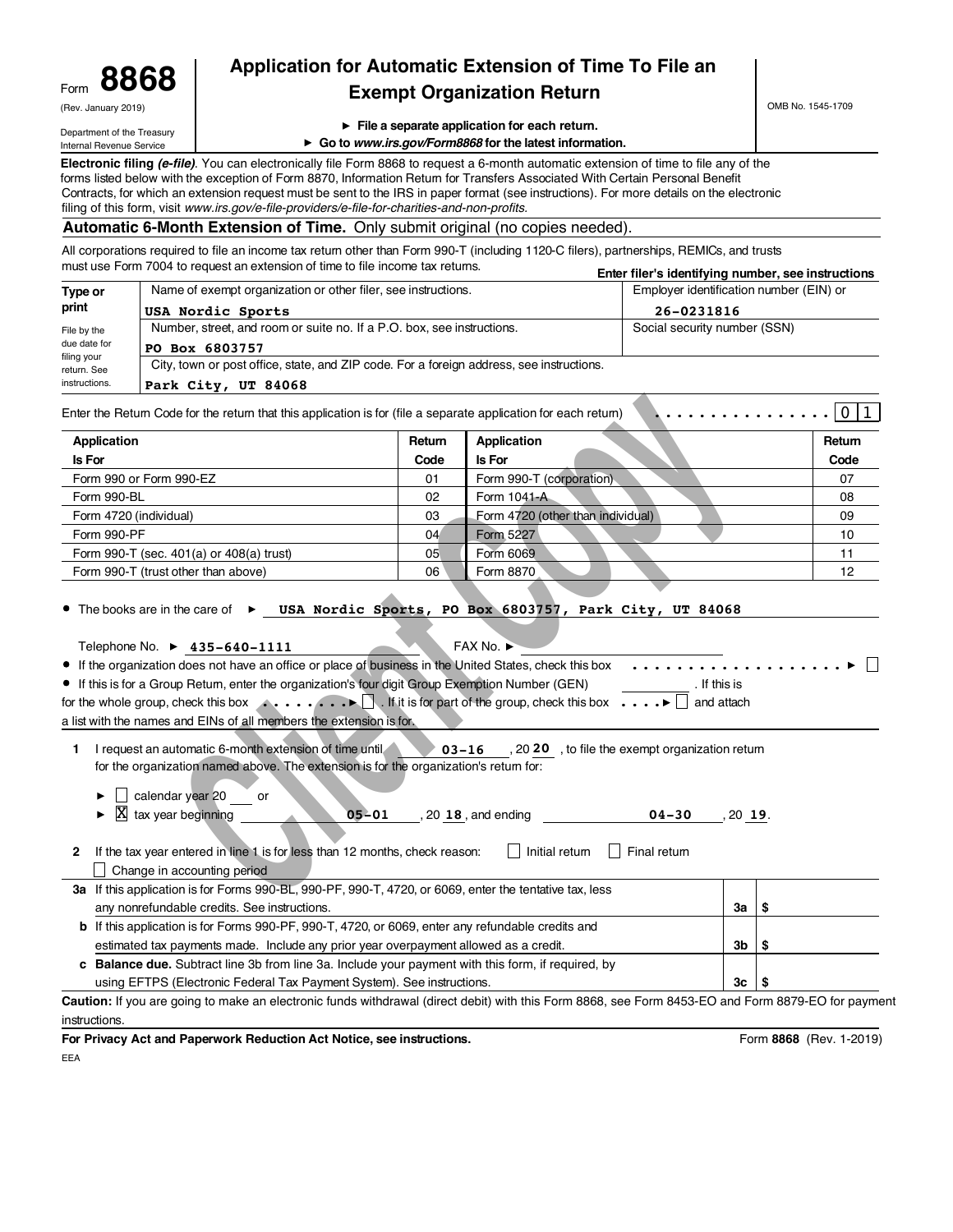| Form |  | 8879-EO |
|------|--|---------|
|------|--|---------|

#### **for an Exempt Organization IRS** *e-file* **Signature Authorization**

For calendar year 2018, or fiscal year beginning  $05 - 01 - 2018$ **05-01-2018 04-30-2019** OMB No. 1545-1878

**2018**

Form **8879-EO** (2018)

| Department of the Treasury  |
|-----------------------------|
| Internal Revenue Service    |
| Name of exempt organization |

### **Do not send to the IRS. Keep for your records.**

**Go to** *www.irs.gov/Form8879EO* **for the latest information.**

**Employer identification number**

**USA Nordic Sports 26-0231816**

| --------                  |  |  |  |
|---------------------------|--|--|--|
| Name and title of officer |  |  |  |

#### **William Demong, Ex Director**

| <b>Part I</b> Type of Return and Return Information (Whole Dollars Only)                                                                      |  |
|-----------------------------------------------------------------------------------------------------------------------------------------------|--|
| Check the box for the retum for which you are using this Form 8879-EO and enter the applicable amount, if any, from the retum. If you         |  |
| check the box on line 1a, 2a, 3a, 4a, or 5a, below, and the amount on that line for the return being filed with this form was blank, then     |  |
| leave line 1b, 2b, 3b, 4b, or 5b, whichever is applicable, blank (do not enter -0-). But, if you entered -0- on the return, then enter -0- on |  |
| the applicable line below. Do not complete more than one line in Part I.                                                                      |  |
|                                                                                                                                               |  |

| 1a Form 990 check here $\blacktriangleright$ <b>b</b> Total revenue, if any (Form 990, Part VIII, column (A), line 12) $\dots \dots \dots \dots$ 1b |  |
|-----------------------------------------------------------------------------------------------------------------------------------------------------|--|
| 2a Form 990-EZ check here ► b Total revenue, if any (Form 990-EZ, line 9) 2b                                                                        |  |
|                                                                                                                                                     |  |
| 4a Form 990-PF check here ► b Tax based on investment income (Form 990-PF, Part VI, line 5) 4b                                                      |  |
|                                                                                                                                                     |  |

#### **Part II Declaration and Signature Authorization of Officer**

| Part II<br>Declaration and Signature Authorization of Officer                                                                                                                                                                                                                                                                                                                                                                                                                                                                                                                                                                                                                                                                                                                                                                                                                                                                                                                                                                                                                                                                                                                                                                                                                                                                                                                                                                                                                                                                                                                                                                                                                                                                                                                                                            |                                                   |  |  |  |
|--------------------------------------------------------------------------------------------------------------------------------------------------------------------------------------------------------------------------------------------------------------------------------------------------------------------------------------------------------------------------------------------------------------------------------------------------------------------------------------------------------------------------------------------------------------------------------------------------------------------------------------------------------------------------------------------------------------------------------------------------------------------------------------------------------------------------------------------------------------------------------------------------------------------------------------------------------------------------------------------------------------------------------------------------------------------------------------------------------------------------------------------------------------------------------------------------------------------------------------------------------------------------------------------------------------------------------------------------------------------------------------------------------------------------------------------------------------------------------------------------------------------------------------------------------------------------------------------------------------------------------------------------------------------------------------------------------------------------------------------------------------------------------------------------------------------------|---------------------------------------------------|--|--|--|
| Under penalties of perjury, I declare that I am an officer of the above organization and that I have examined a copy of the<br>organization's 2018 electronic retum and accompanying schedules and statements and to the best of my knowledge and belief, they<br>are true, correct, and complete. I further declare that the amount in Part I above is the amount shown on the copy of the<br>organization's electronic retum. I consent to allow my intermediate service provider, transmitter, or electronic retum originator (ERO)<br>to send the organization's return to the IRS and to receive from the IRS (a) an acknowledgement of receipt or reason for rejection of<br>the transmission, (b) the reason for any delay in processing the return or refund, and (c) the date of any refund. If applicable, I<br>authorize the U.S. Treasury and its designated Financial Agent to initiate an electronic funds withdrawal (direct debit) entry to the<br>financial institution account indicated in the tax preparation software for payment of the organization's federal taxes owed on this<br>retum, and the financial institution to debit the entry to this account. To revoke a payment, I must contact the U.S. Treasury Financial<br>Agent at 1-888-353-4537 no later than 2 business days prior to the payment (settlement) date. I also authorize the financial institutions<br>involved in the processing of the electronic payment of taxes to receive confidential information necessary to answer inquiries and<br>resolve issues related to the payment. I have selected a personal identification number (PIN) as my signature for the organization's<br>electronic return and, if applicable, the organization's consent to electronic funds withdrawal.<br>Officer's PIN: check one box only |                                                   |  |  |  |
| $\overline{\mathtt{x}}$<br>l authorize Wood & Wood Inc                                                                                                                                                                                                                                                                                                                                                                                                                                                                                                                                                                                                                                                                                                                                                                                                                                                                                                                                                                                                                                                                                                                                                                                                                                                                                                                                                                                                                                                                                                                                                                                                                                                                                                                                                                   | to enter my $PIN \quad 31816$<br>as my signature  |  |  |  |
| <b>ERO firm name</b>                                                                                                                                                                                                                                                                                                                                                                                                                                                                                                                                                                                                                                                                                                                                                                                                                                                                                                                                                                                                                                                                                                                                                                                                                                                                                                                                                                                                                                                                                                                                                                                                                                                                                                                                                                                                     | Enter five numbers, but<br>do not enter all zeros |  |  |  |
| on the organization's tax year 2018 electronically filed retum. If I have indicated within this retum that a copy of the retum is<br>being filed with a state agency(ies) regulating charities as part of the IRS Fed/State program, I also authorize the aforementioned<br>ERO to enter my PIN on the return's disclosure consent screen.                                                                                                                                                                                                                                                                                                                                                                                                                                                                                                                                                                                                                                                                                                                                                                                                                                                                                                                                                                                                                                                                                                                                                                                                                                                                                                                                                                                                                                                                               |                                                   |  |  |  |
| As an officer of the organization, I will enter my PIN as my signature on the organization's tax year 2018 electronically filed return.<br>If I have indicated within this return that a copy of the return is being filed with a state agency(ies) regulating charities as part of<br>the IRS Fed/State program, I will enter my PIN on the retum's disclosure consent screen.                                                                                                                                                                                                                                                                                                                                                                                                                                                                                                                                                                                                                                                                                                                                                                                                                                                                                                                                                                                                                                                                                                                                                                                                                                                                                                                                                                                                                                          |                                                   |  |  |  |
| Officer's signature                                                                                                                                                                                                                                                                                                                                                                                                                                                                                                                                                                                                                                                                                                                                                                                                                                                                                                                                                                                                                                                                                                                                                                                                                                                                                                                                                                                                                                                                                                                                                                                                                                                                                                                                                                                                      | 09-05-2019<br>Date $\blacktriangleright$          |  |  |  |
| <b>Certification and Authentication</b><br>Part III                                                                                                                                                                                                                                                                                                                                                                                                                                                                                                                                                                                                                                                                                                                                                                                                                                                                                                                                                                                                                                                                                                                                                                                                                                                                                                                                                                                                                                                                                                                                                                                                                                                                                                                                                                      |                                                   |  |  |  |
| <b>ERO's EFIN/PIN.</b> Enter your six-digit electronic filing identification                                                                                                                                                                                                                                                                                                                                                                                                                                                                                                                                                                                                                                                                                                                                                                                                                                                                                                                                                                                                                                                                                                                                                                                                                                                                                                                                                                                                                                                                                                                                                                                                                                                                                                                                             |                                                   |  |  |  |
| number (EFIN) followed by your five-digit self-selected PIN.                                                                                                                                                                                                                                                                                                                                                                                                                                                                                                                                                                                                                                                                                                                                                                                                                                                                                                                                                                                                                                                                                                                                                                                                                                                                                                                                                                                                                                                                                                                                                                                                                                                                                                                                                             | 11183<br>xxxxxx                                   |  |  |  |
|                                                                                                                                                                                                                                                                                                                                                                                                                                                                                                                                                                                                                                                                                                                                                                                                                                                                                                                                                                                                                                                                                                                                                                                                                                                                                                                                                                                                                                                                                                                                                                                                                                                                                                                                                                                                                          | Do not enter all zeros                            |  |  |  |
| I certify that the above numeric entry is my PIN, which is my signature on the 2018 electronically filed retum for the organization<br>indicated above. I confirm that I am submitting this return in accordance with the requirements of Pub. 4163, Modernized e-File (MeF)<br>Information for Authorized IRS e-file Providers for Business Returns.                                                                                                                                                                                                                                                                                                                                                                                                                                                                                                                                                                                                                                                                                                                                                                                                                                                                                                                                                                                                                                                                                                                                                                                                                                                                                                                                                                                                                                                                    |                                                   |  |  |  |
| ERO's signature                                                                                                                                                                                                                                                                                                                                                                                                                                                                                                                                                                                                                                                                                                                                                                                                                                                                                                                                                                                                                                                                                                                                                                                                                                                                                                                                                                                                                                                                                                                                                                                                                                                                                                                                                                                                          | 02-19-2020<br>Date $\blacktriangleright$          |  |  |  |
|                                                                                                                                                                                                                                                                                                                                                                                                                                                                                                                                                                                                                                                                                                                                                                                                                                                                                                                                                                                                                                                                                                                                                                                                                                                                                                                                                                                                                                                                                                                                                                                                                                                                                                                                                                                                                          |                                                   |  |  |  |
| <b>ERO Must Retain This Form - See Instructions</b>                                                                                                                                                                                                                                                                                                                                                                                                                                                                                                                                                                                                                                                                                                                                                                                                                                                                                                                                                                                                                                                                                                                                                                                                                                                                                                                                                                                                                                                                                                                                                                                                                                                                                                                                                                      |                                                   |  |  |  |
| Do Not Submit This Form to the IRS Unless Requested To Do So                                                                                                                                                                                                                                                                                                                                                                                                                                                                                                                                                                                                                                                                                                                                                                                                                                                                                                                                                                                                                                                                                                                                                                                                                                                                                                                                                                                                                                                                                                                                                                                                                                                                                                                                                             |                                                   |  |  |  |

**For Paperwork Reduction Act Notice, see instructions.**

EEA